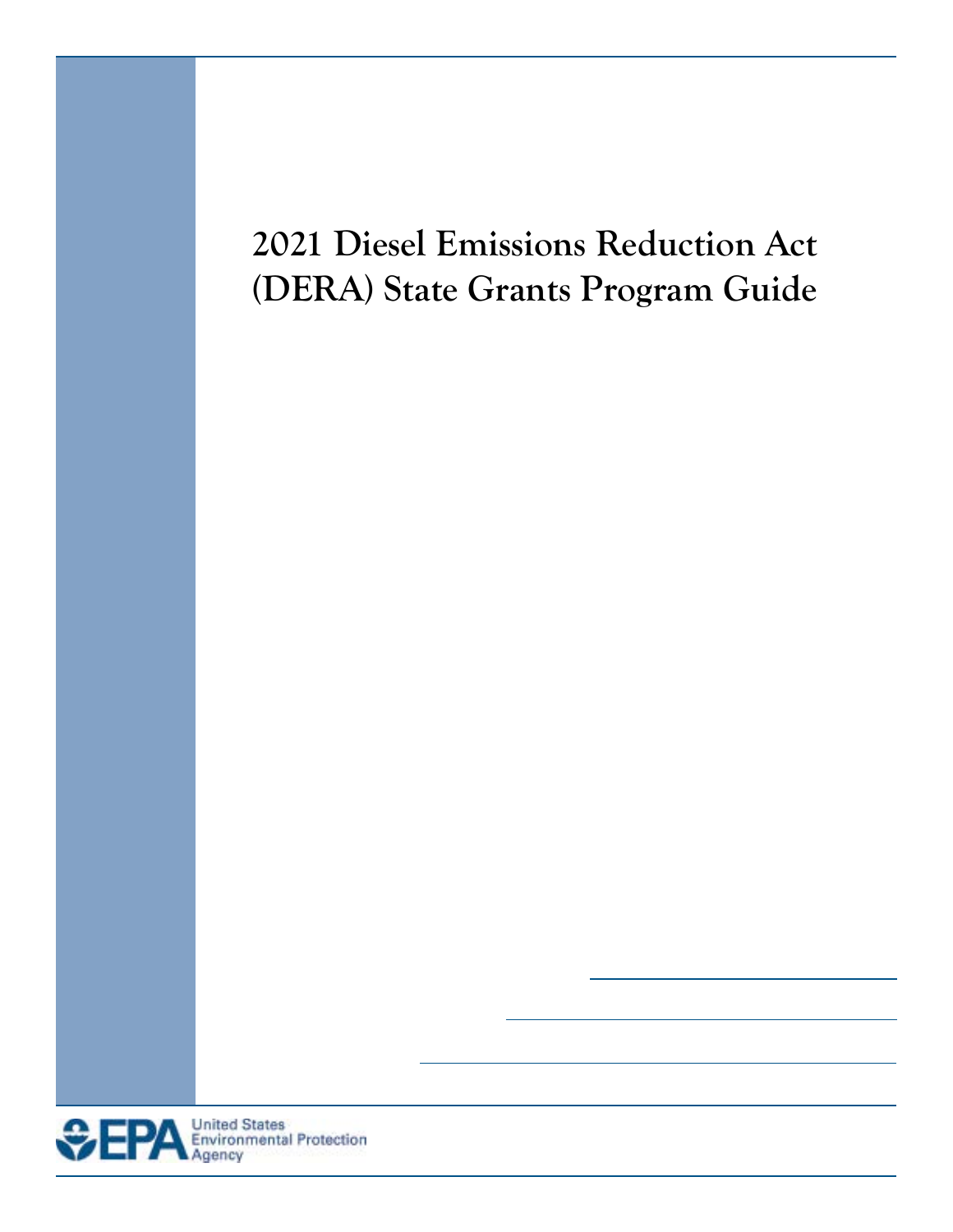# **2021 Diesel Emissions Reduction Act (DERA) State Grants Program Guide**

Transportation and Climate Division Office of Transportation and Air Quality U.S. Environmental Protection Agency



EPA-420-B-21-027 May 2021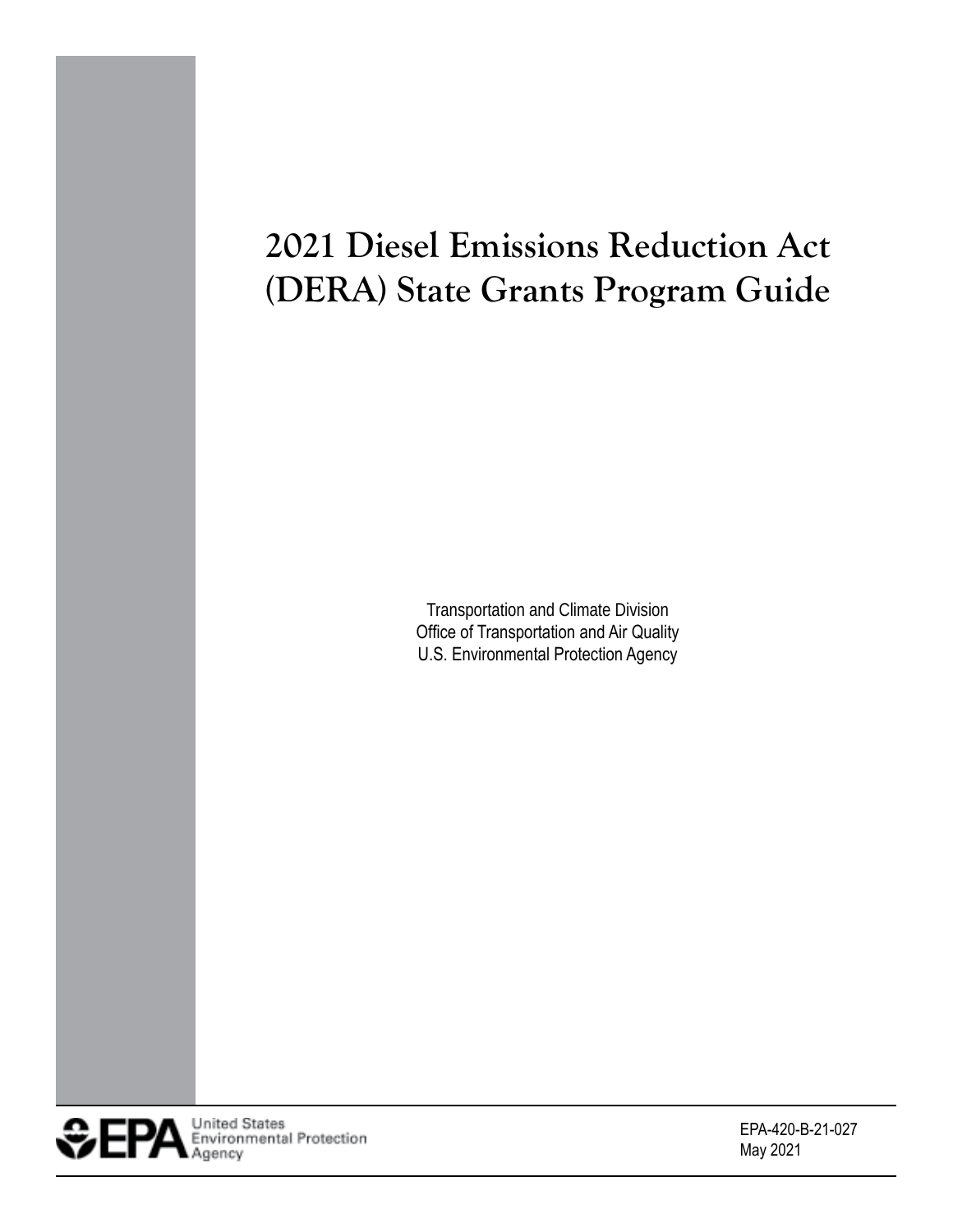## **SUMMARY**

 anticipates approximately \$90 million available for all fiscal year 2021 DERA programs. In accordance with DERA, EPA makes 30 percent (approximately \$27 million for fiscal year 2021) of the Grants. Funding can support grant and rebate programs administered by eligible states or territories EPA's Office of Transportation and Air Quality is soliciting proposals from eligible states and territories for participation in the 2021 Diesel Emission Reduction Act (DERA) State Grants. EPA annual allocation available to states and territories in the form of assistance agreements under the State that are designed to achieve significant reductions in diesel emissions.

 The DERA State Grants program is not a competition; it is an allocation process in which the eligible states and territories submit their interest to participate to EPA, and EPA awards a specific allocation DERA State Grants funding for 2021 will be distributed as a new award rather than a supplemental amendment to prior year funds. In general, states and territories must complete all work on prior year DERA State Grants by September 30, 2021 to receive 2021 grant funding. by formula, based on the number of states and territories with approved applications that participate.

Eligible diesel vehicles, engines and equipment may include buses, Class 5 – Class 8 heavy-duty highway vehicles, marine engines, locomotives and nonroad engines, equipment or vehicles such as those used in construction, handling of cargo, agriculture, mining or energy production.

 replacements and conversions, and certified vehicle or equipment replacement. Eligible diesel emissions reduction solutions include verified retrofit technologies such as exhaust after-treatment technologies, engine upgrades, and cleaner fuels and additives, verified idle reduction technologies, verified aerodynamic technologies, verified low rolling resistance tires, certified engine

All public materials for the DERA State Grants are available at [www.epa.gov/dera/state.](http://www.epa.gov/dera/state)

**COVID-19 Update:** EPA is providing flexibilities to applicants experiencing challenges related to COVID-19. Please see the **Flexibilities Available to Organizations Impacted by COVID-19** clause in Section IV of [EPA's Solicitation Clauses.](https://www.epa.gov/grants/epa-solicitation-clauses)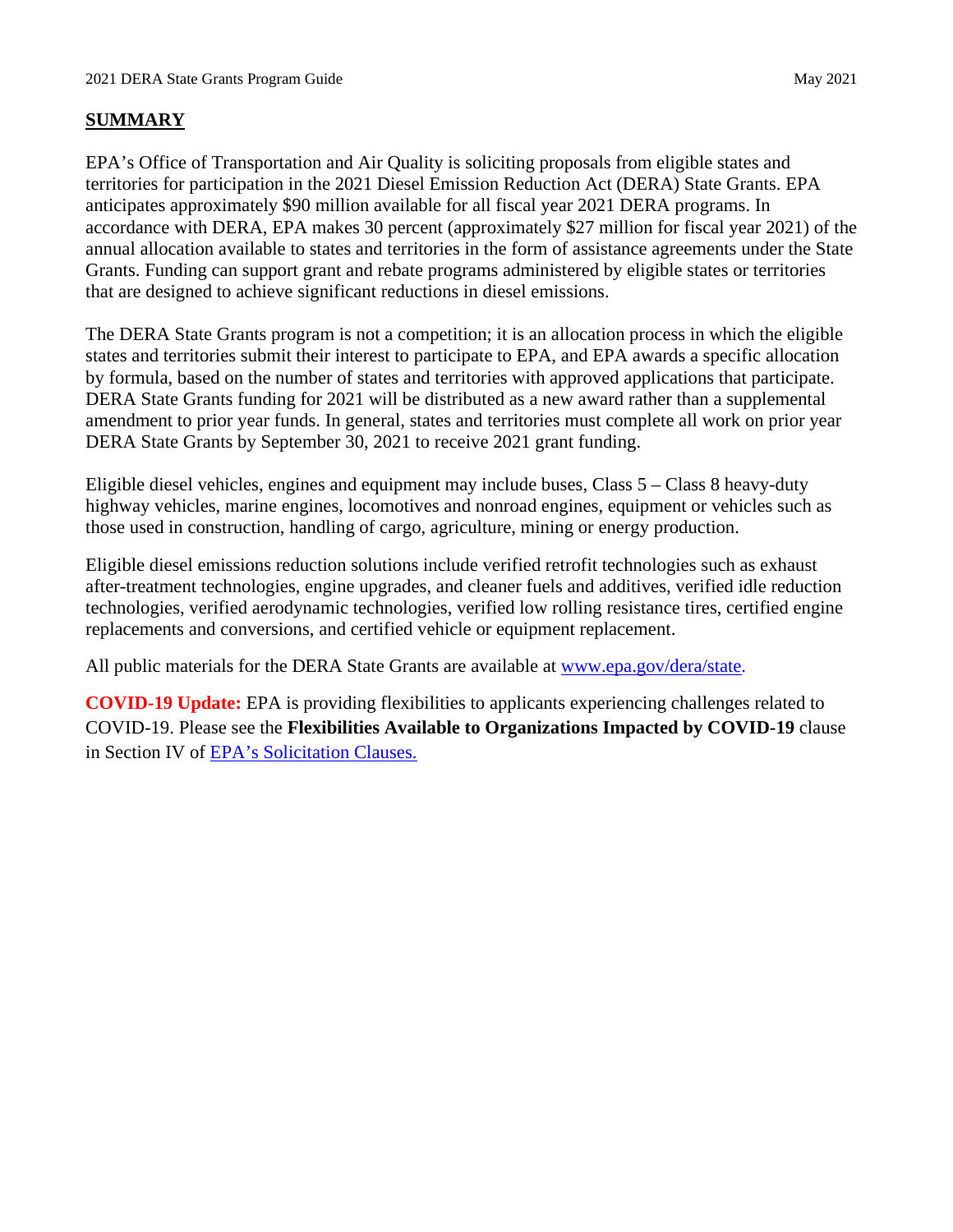# **Table of Contents**

| $\mathbf{L}$    |  |
|-----------------|--|
| $\mathbf{II}$ . |  |
| III.            |  |
| IV.             |  |
| V.              |  |
| VI.             |  |
| VII.            |  |
| VIII.           |  |
| IX.             |  |
| Χ.              |  |
|                 |  |
| XI.             |  |
| XII.            |  |
| XIII.           |  |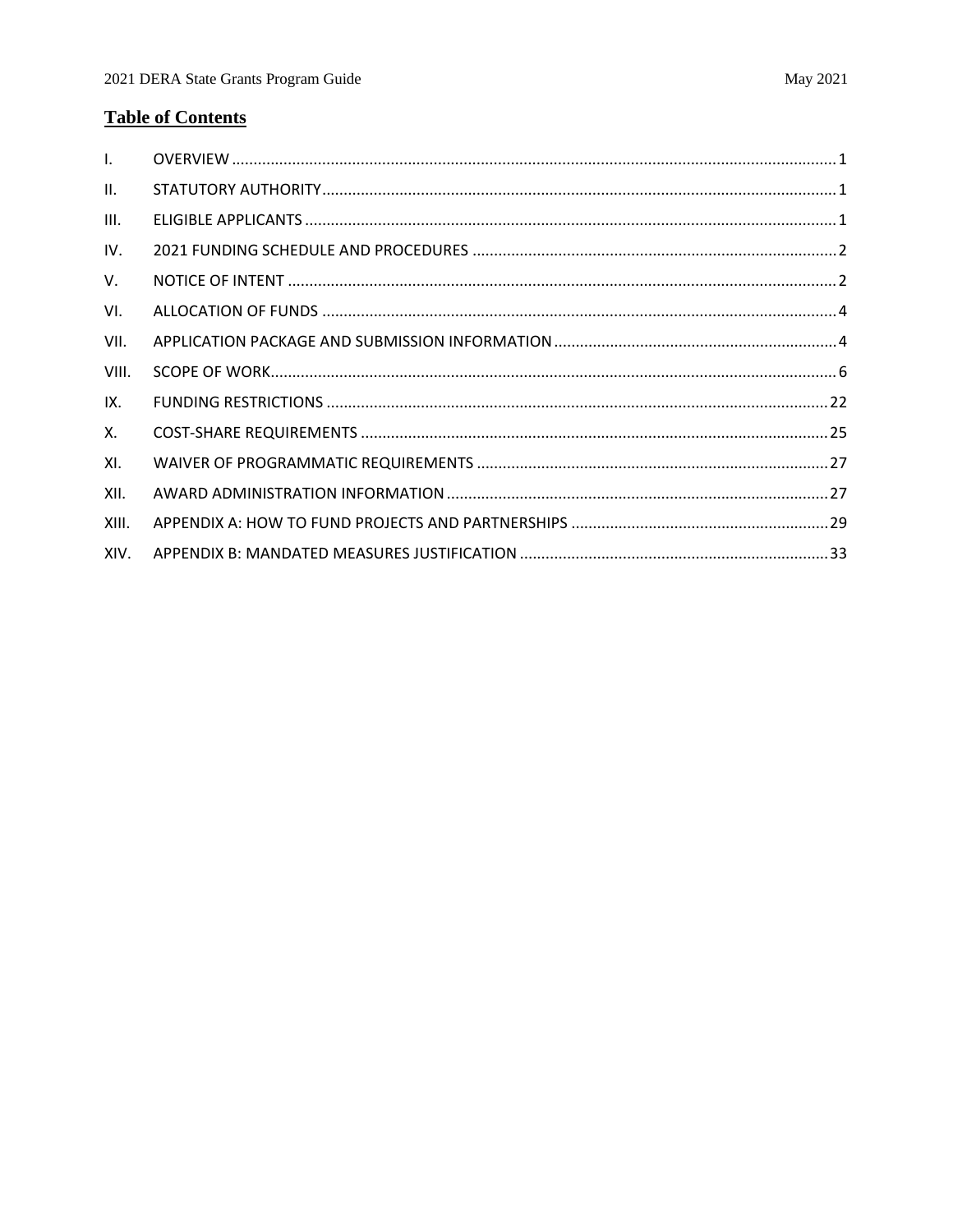# **I. OVERVIEW**

 This document, the 2021 Diesel Emissions Reduction Act (DERA) State Grants Program Guide, Grant awards receiving 2021 funding. consolidates and streamlines the programmatic requirements applicable to all new DERA State

 This document provides information to EPA Regions and to participating states and territories concerning how the Agency intends to exercise its discretion in awarding and managing DERA State Grants for 2021. This guidance is designed to provide national policy on these issues. Some of the statutory provisions described in this document contain legally binding requirements. However, this document does not substitute for those provisions or regulations, nor is it a regulation itself. Thus, it cannot impose legally binding requirements on EPA, states, territories or the regulated community, and may not apply to a particular situation based upon the circumstances. Any decisions regarding a particular situation will be made based on the statutes and regulations, and EPA decision-makers retain the discretion to adopt approaches on a case-by-case basis that differ from this guidance where appropriate.

# **II. STATUTORY AUTHORITY**

 Agency (EPA) to support grant and rebate programs, administered by eligible states or territories, which are designed to achieve significant reductions in diesel emissions. This program is referred to as both the *State Clean Diesel Grant Program* (the Program) and the *DERA State Grants*. While Title VII, Subtitle G, Section 793 of the Diesel Emissions Reduction Program (DERA) in the Energy Policy Act of 2005 (codified at 42 U.S.C. 16133) authorizes the U.S. Environmental Protection EPA has authority under DERA to support grant programs, EPA's authority to obligate grant funds is subject to the availability of appropriated funds.

# **III. ELIGIBLE APPLICANTS**

 Eligibility to apply for and receive funds under the Program is limited to the 50 states, the District of Islands. For the purposes of this document, the term "state" will be used to describe these 56 entities. Columbia, Puerto Rico, and the Virgin Islands, Guam, American Samoa, and the Northern Mariana

 then a letter from the state governor or designee to the Administrator of EPA is required to certify one state agency as the recipient of funds who has the legal and administrative authority to enter into agency from that point forward. However, if there is a change, a new governor's letter to the Administrator must be submitted during the renewal process and the new agency would be lead agency and provide specific contact information should be sent to the following contacts and be received on or before April 15, 2021. A scan of the signed letter must also be emailed to EPA presumes that the state agency with jurisdiction over air quality will be the lead agency to receive these funds. If a state's circumstances dictate that another state agency administer the funds, a grant or cooperative agreement with EPA. Upon receipt, EPA will consider that agency the lead considered the lead agency for future grants. For fiscal year 2021, the letter to identify an alternate [DERA@epa.gov.](mailto:DERA@epa.gov)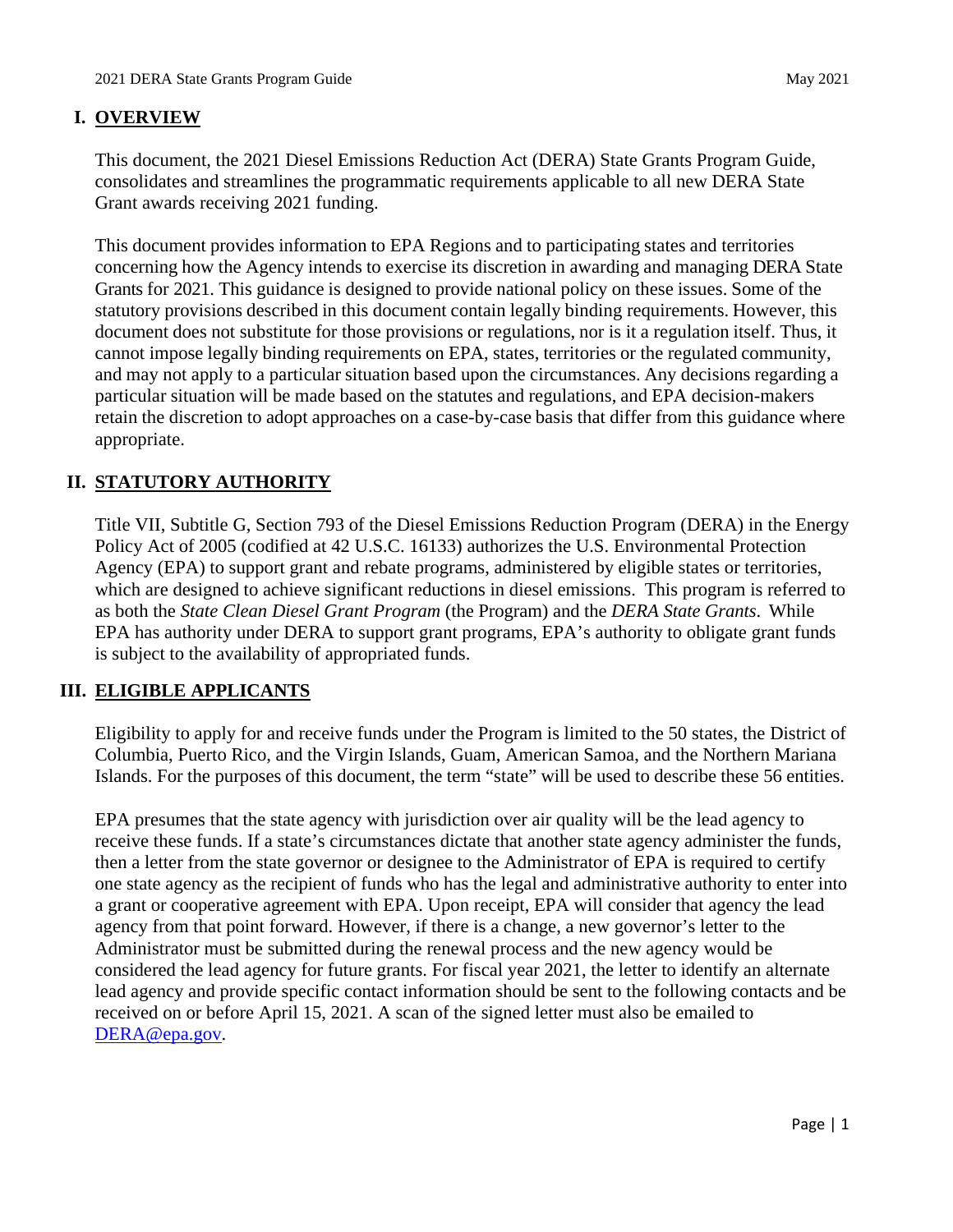Michael S. Regan Administrator U.S. Environmental Protection Agency 1200 Pennsylvania Ave., N.W., Mail Code: 1101A Washington, DC 20460

 Cc: Christine Koester, Director Washington, DC 20460 Legacy Fleets Incentives and Assessment Center U.S. Environmental Protection Agency 1200 Pennsylvania Ave., N.W., Mail Code: 6406A Phone: (202) 343–9689, Fax: (202) 343–2803, Email: [koester.christine@epa.gov](mailto:koester.christine@epa.gov) 

## **IV. 2021 FUNDING SCHEDULE AND PROCEDURES**

| <b>Activity</b>                                                                                                              | <b>Date</b>               |
|------------------------------------------------------------------------------------------------------------------------------|---------------------------|
| EPA sends all eligible states the 2021 program materials                                                                     | <b>March 3, 2021</b>      |
| Deadline for all participating states to submit a Notice of Intent to Participate<br>(NOIP) to EPA via email (DERA@epa.gov)  | <b>March 18, 2021</b>     |
| EPA will inform the states of their final allocation via email                                                               | <b>March 24, 2021</b>     |
| Deadline for states to submit Workplan and Budget Narrative and Fleet Description<br>to their EPA Regional Office for review | <b>April 26, 2021</b>     |
| Deadline for participating states to submit their application package to<br>www.Grants.gov                                   | May 26, 2021              |
| Project period for 2021 awards begins. Regional offices will finalize the 2021<br>Program awards prior to October 1, 2021.   | <b>October 1, 2021</b>    |
| Deadline for 2021 projects to be completed                                                                                   | <b>September 30, 2023</b> |

#### **Table 1: 2021 Funding Schedule**

**Note:** This schedule is subject to change, updated guidance will be provided directly to states as needed.

# **V. NOTICE OF INTENT**

- must submit a Notice of Intent to Participate (NOIP). **A. Notice of Intent to Participate**: States that want to receive 2021 DERA State Grants funding
- **B. Open 2020 and Earlier State Grants**: In general, any state with open DERA State Grants from for the state to receive 2021 funding. This means that vehicles/equipment should be delivered, technologies installed, and all other project work completed by September 30, 2021. If the state make a final request for a drawdown payment. If the state is unable to complete all the tasks 2021, the EPA Regional program office can close out the awards and de-obligate the remaining funds so that the state can participate in the 2021 Program. 2020 or earlier must ensure that the project period of these award ends by September 30, 2021, has already obligated but not drawn down funds by the grant period end date, it will have to outlined in the work plan and obligate or expend all 2020 and earlier funds by September 30,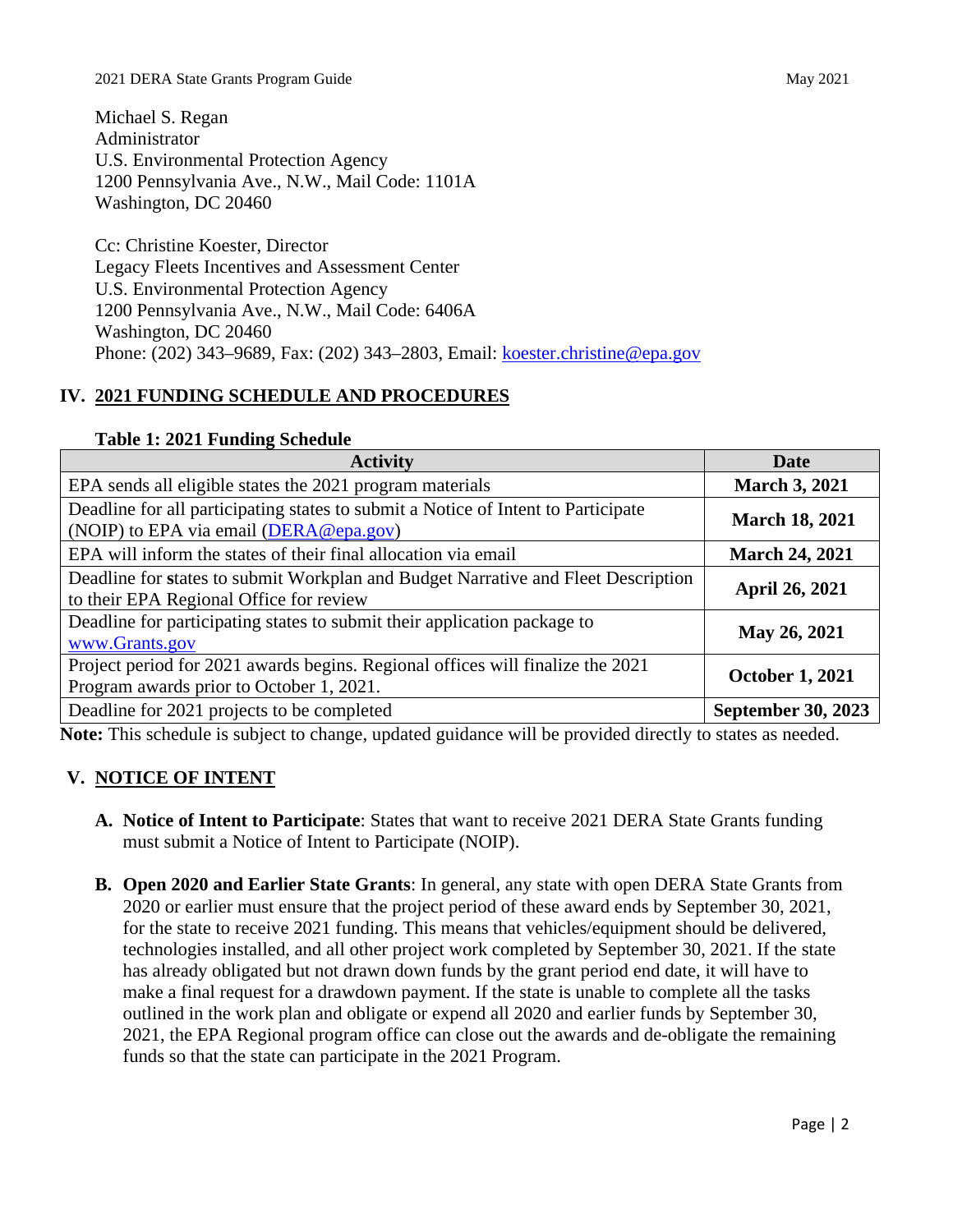complete all the tasks outlined in the work plan and obligate or expend all 2020 and earlier funds However, a state requesting a no-cost time extension for a currently open DERA State Grant award may not be able to receive 2021 Program funding. Requests to extend previous awards office on a case-by-case basis. Approval is dependent on the status of the project and unexpended funds, the ability to complete the project in ~6 months, and assurances that Alternatively, if a state with an open DERA State Grant award from 2020 or earlier is unable to by September 30, 2021, the state can request a no-cost time extension of the project period. and also receive a new award will be evaluated and approved by the EPA Regional program completion of the project will not negatively affect the state's ability to implement its 2021 workplan.

<span id="page-6-0"></span> **C. Voluntary Match Incentive**: The NOIP must indicate if the state intends to voluntarily contribute funding to the 2021 Program project budget. The NOIP must also indicate the amount and sources of non-federal voluntary matching funds.

 offers a base allocation of \$200,000 to the state, the state could contribute \$200,000 of state If a state provides a voluntary match equal to the base allocation offered by EPA, EPA will provide a matching incentive equal to 50 percent of the base allocation. For example: If EPA funding as a voluntary match and the state would receive an additional \$100,000 in EPA funding as a matching incentive. The total project budget would then be \$500,000, not including any mandatory cost-share funds.

 The voluntary match may be satisfied by allowable costs incurred by the state (i.e., in-kind funds included in the approved project budget are subject to the same terms and conditions and funding limits as the awarded DERA funds. A recipient is legally obligated to expend any contributions), or by cash donations of state funds or private funds. State voluntary matching voluntary match included in the approved project budget within the project period of that award.

 Mandatory cost-share funds provided by the state and/or eligible third parties cannot count towards the state's voluntary matching funds to qualify for the matching incentive. See [Section](#page-28-0)  [X](#page-28-0) for additional information on mandatory cost-share requirements.

- fillable Word form [\(www.epa.gov/dera/state\)](http://www.epa.gov/dera/state), can be submitted in one of two ways: 1) a state electronically, digitally sign the document, save the document and return via email to [DERA@epa.gov.](mailto:DERA@epa.gov) The Notice must be signed by the Environmental Commissioner or other authorized official, but does not need to be emailed from this person directly; the Notice can be **D. Submission of the NOIP**: The Notice of Intent to Participate template, which is available in a can fill out the form electronically or by hand, print and sign the document, scan the document, and return the document via email to  $DERA@epa.gov$ ; or 2) a state can fill out the form emailed from the programmatic contact at the state.
- **E. Review of the NOIP**: EPA's Office of Transportation and Air Quality (OTAQ) will forward the Notices to the appropriate EPA Regional Office for review. Regions will work with the states as necessary to resolve any identified issues.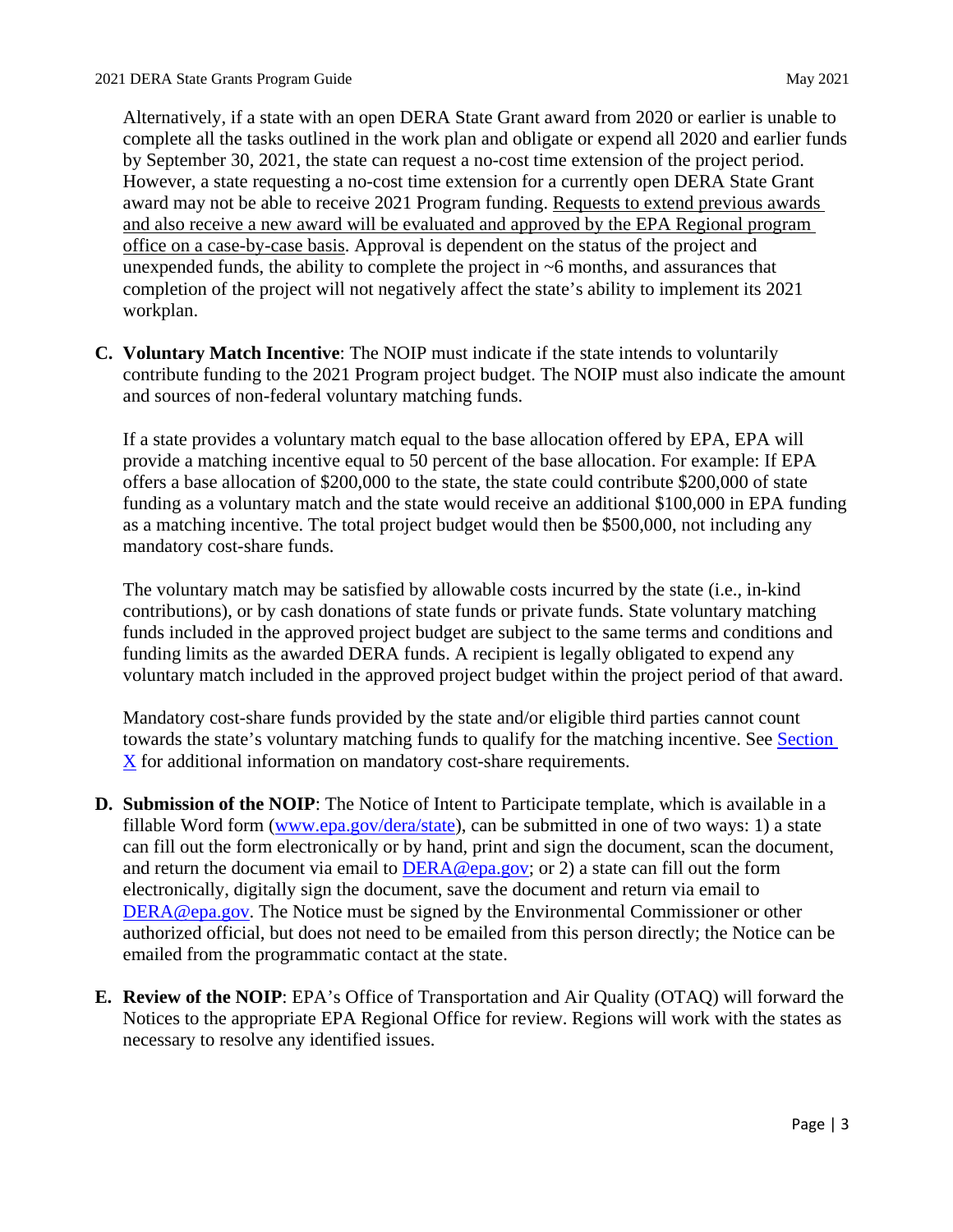## **VI. ALLOCATION OF FUNDS**

 **A. Allocation Formula**: EPA anticipates approximately \$90 million available for the 2021 DERA DERA State Grants. This 30 percent is divided: two-thirds is provided as a base allocation and one-third is provided as an incentive to match. Programs. In accordance with 42 U.S.C. 16133, subject to the availability of appropriations, EPA makes 30 percent (approximately \$27 million for 2021) of the DERA Program's annual allocation available to states and territories in the form of assistance agreements under the

 If all 50 states, the District of Columbia, and the five qualifying territories participate in the 2021 percent of the two-thirds of the funds set aside for the DERA State Grants as a potential base set aside for the State Grants as a potential base allocation. If fewer than all 50 states, the District these funds will be added to the all participating states' and territories' potential base allocations. from the State Grants will revert to the DERA National Program. program, then the 50 states, the District of Columbia, and Puerto Rico will each receive 1.887 allocation. The remaining territories each qualify for 0.472 percent of the two-thirds of the funds of Columbia, and the five qualifying territories submit a NOIP in 2021, then the population formula outlined in 42 U.S.C.  $16133(c)(2)(B)$  will be applied to any unclaimed base funds, and In that case, OTAQ will perform the allocation calculation using the U.S. Census Bureau estimated population data for 2010, found at [www.census.gov/2010census/.](http://www.census.gov/2010census/) Unclaimed funds

provide a matching bonus equal to 50 percent of the base allocation. See **Section V.C** for Participating states and territories may choose to voluntarily match the EPA award amount. If a state or territory provides a state match equal to the base allocation awarded by EPA, EPA will additional information on the voluntary match incentive.

 spreadsheet with best estimates on the number and type of equipment that will be impacted by the grant and (2) a Workplan and Budget Narrative and send these documents to their EPA Region contacts for review. EPA will review the documents and provide comments so that the state or territory can correct any issues prior to submitting the document in their application on **B. Allocation Notification**: After receiving all NOIPs, OTAQ will calculate the final allocations and notify state contacts via e-mail. States must then complete (1) a Fleet Description [Grants.gov](https://Grants.gov).

# **VII. APPLICATION PACKAGE AND SUBMISSION INFORMATION**

- **A. Content of Application Package**: The application package must include all the following materials:
	- **1. Standard Form (SF) 424**, Application for Federal Assistance
	- **2. Standard Form (SF) 424A**, Budget Information
	- **3. Key Contacts Form**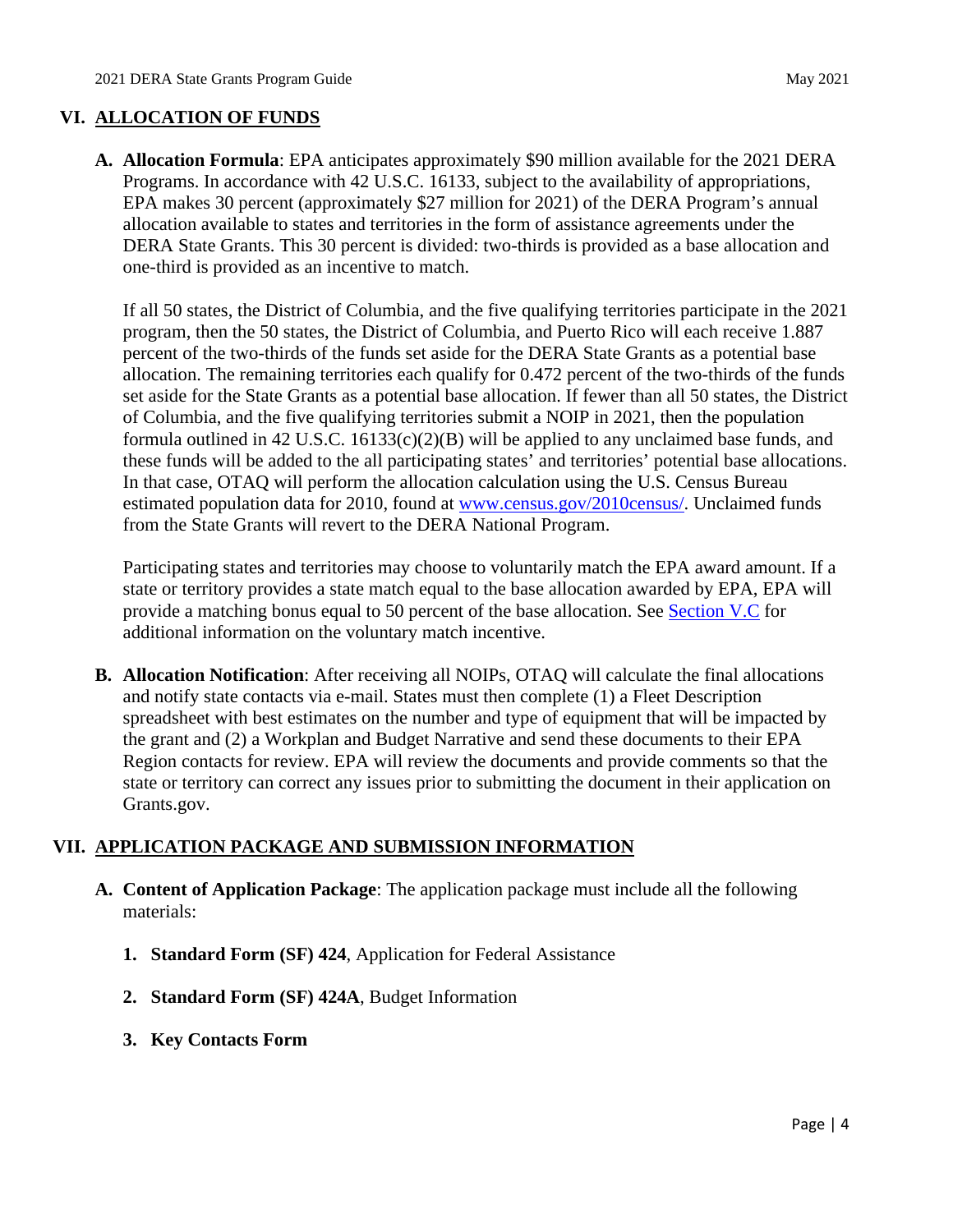- **4. EPA Form 4700-4**, Preaward Compliance Review
- submit this document on [grants.gov](https://grants.gov) after it has been reviewed by their regional EPA DERA **5. Work Plan and Budget Narrative**. States must use the template available at [www.epa.gov/dera/state](http://www.epa.gov/dera/state) to prepare their Work Plan and Budget Narrative. States should only contacts.
- **6. Fleet Description Spreadsheet.** States must use the template available at [www.epa.gov/dera/state.](http://www.epa.gov/cleandiesel/clean-diesel-state-allocations) States should only submit this document on [grants.gov](https://grants.gov) after it has been reviewed by their regional EPA DERA contacts.

# **B. [Grants.gov](https://Grants.gov) Application Instructions**

- application package electronically to EPA through [Grants.gov](https://Grants.gov) [\(www.Grants.gov\)](http://www.grants.gov/). **1.** Your organization's authorized official representative (AOR) must submit your complete
- **2.** Follow the steps below to download, complete, and submit an application package through [Grants.gov.](http://www.grants.gov/) The application package contains the required forms listed above.
	- **a.** Go to **Grants.gov** and then hover your cursor over the "Applicants" tab in the horizontal row of blue tabs. A drop-down list will appear.
	- **b.** Click on "How to Apply for Grants"
	- **c.** Click on the red button titled, "Search for Opportunity Package," on the right-hand side of the page
	- **d.** Search by **Funding Opportunity Number: EPA-CEP-01**
	- **e.** From the list of Opportunity Package(s) currently available, click on the "Apply" link corresponding with CFDA #: **66.040**
	- instructions to complete the application submission. **f.** Click on the red "Apply" button. You should be prompted to log-in. Follow the on-screen
	- **g.** After downloading an application and saving it, you do not need to be online to complete the application
	- Work Plan and Budget Narrative and Fleet Description. **Note**: States and territories Fleet Description from their EPA Region prior to uploading this document in their **h.** Complete the required forms listed above, including uploading and attaching your final should have already received approval on their Work Plan and Budget Narrative and application. While filling out the application package, be sure to save frequently by clicking the Save button on the cover page of the application package.
	- **i.** Click the Check Package for Errors button to ensure all the required portions of the application package are complete. Address any errors that are identified before submitting.
	- **j.** Click the Save & Submit button after completing the application package. The Save & Submit button will not be functional until the application is properly completed with no errors and saved.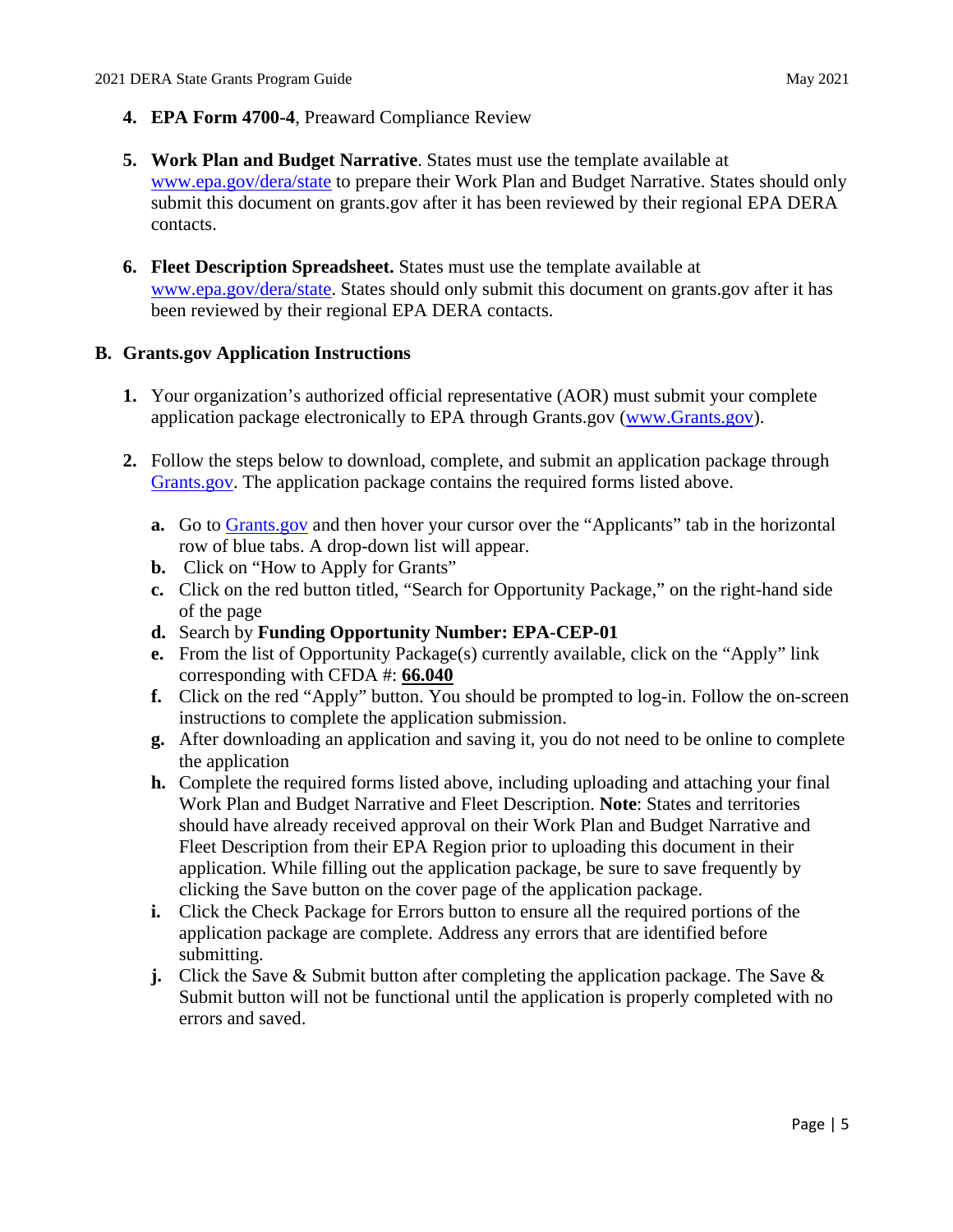## **VIII. SCOPE OF WORK**

<span id="page-9-0"></span> to use funds provided under the DERA State Grants to develop and implement grant and rebate Title VII, Subtitle G, Section 793 of the Diesel Emissions Reduction Program (DERA) allows states programs in the state as are appropriate to meet state needs and goals relating to the reduction of diesel emissions, subject to the following eligibility limitations and funding priorities.

- **A. Project and Budget Period:** 2021 funds will be dispersed as a new award. The project and budget period for 2021 funds will be October 1, 2021 to September 30, 2023.
- <span id="page-9-1"></span>**B. Eligible Diesel Vehicles, Engines and Equipment:** Projects may include the diesel emissions source type defined in Table 2, below:

## **Table 2: Eligible Diesel Vehicles, Engines and Equipment**

| <b>School Buses</b>                             | Includes diesel powered school buses of Type A, B, C and D. To be eligible as<br>a school bus a vehicle should meet the definition of a school bus as defined by<br>the National Highway Transportation Safety Administration. This definition<br>includes but is not limited to: 1) A bus that is used for purposes that included<br>carrying students to and from school or related events on a regular basis; 2) Be<br>identified with the words "School Bus"; and 3) Be painted National School Bus<br>Glossy Yellow. |
|-------------------------------------------------|---------------------------------------------------------------------------------------------------------------------------------------------------------------------------------------------------------------------------------------------------------------------------------------------------------------------------------------------------------------------------------------------------------------------------------------------------------------------------------------------------------------------------|
| <b>Transit Buses</b>                            | Includes Class 5+ diesel powered medium-duty and heavy-duty transit buses.                                                                                                                                                                                                                                                                                                                                                                                                                                                |
| Medium-duty<br>or heavy-duty<br>trucks          | Includes diesel powered medium-duty and heavy-duty highway vehicles with<br>gross vehicle weight rating (GVWR) as defined below:<br>Class 5 (16,001 -19,500 lbs GVWR);<br>Class 6 (19,501 - 26,000 lbs GVWR);<br>Class 7 (26,001 - 33,000 lbs GVWR);<br>Class 8 (33,001 lbs GVWR and over)                                                                                                                                                                                                                                |
| Marine<br>Engines                               | Includes diesel powered Category 1, 2, and 3 marine engines and vessels.                                                                                                                                                                                                                                                                                                                                                                                                                                                  |
| Locomotives                                     | Includes diesel powered line-haul, passenger, and switch engines and<br>locomotives.                                                                                                                                                                                                                                                                                                                                                                                                                                      |
| Nonroad<br>engines,<br>equipment or<br>vehicles | Includes diesel powered engines, equipment and vehicles used in construction,<br>handling of cargo (including at ports and airports), agriculture, mining, or<br>energy production (including stationary generators and pumps).                                                                                                                                                                                                                                                                                           |

 **1. Drayage Trucks**: Eligible heavy-duty trucks include drayage trucks. A "drayage truck" means any Class 8 highway vehicle operating on or transgressing through port or intermodal rail yard property for the purpose of loading, unloading or transporting cargo, such as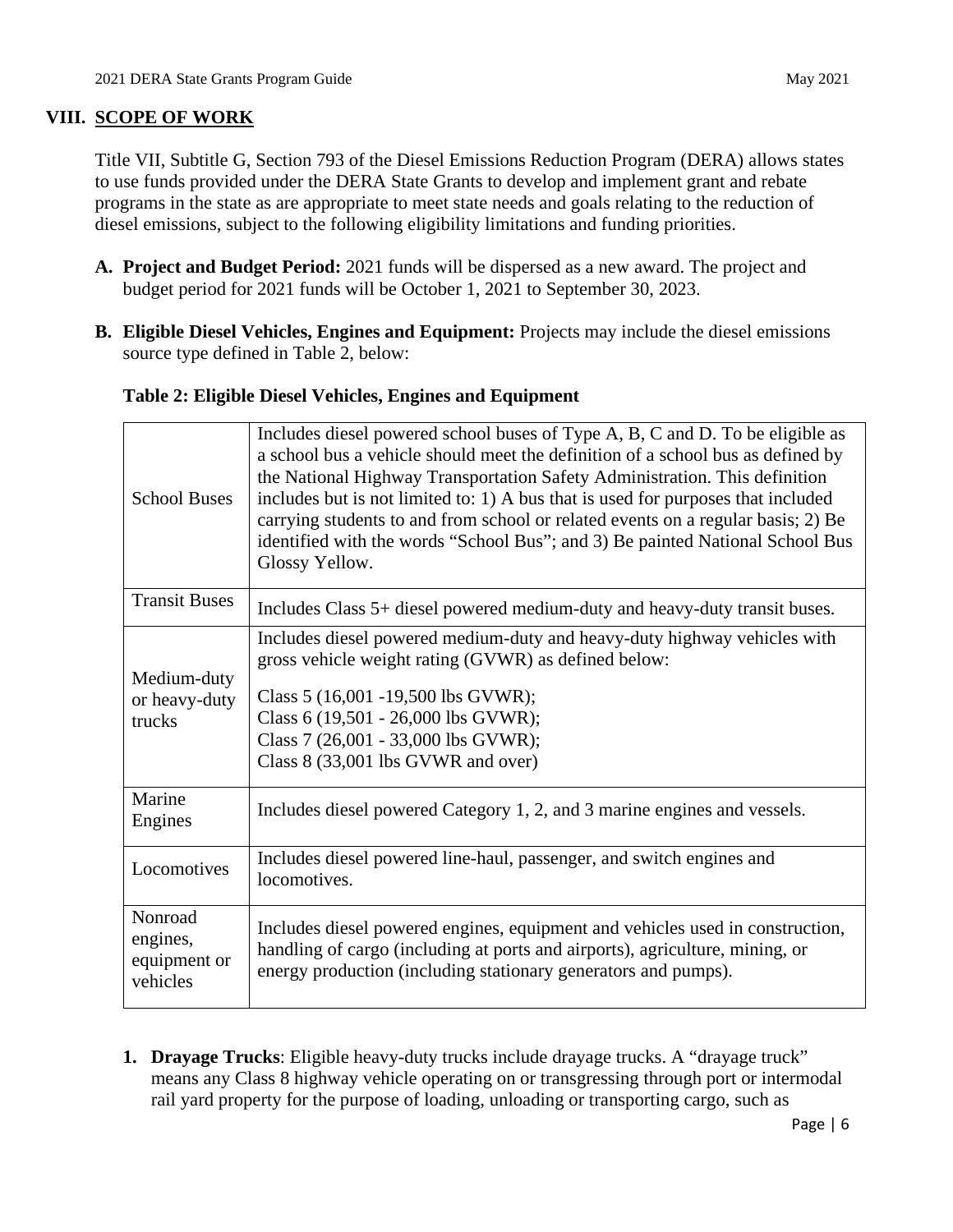containerized, bulk or break-bulk goods. If a state is funding drayage trucks, the state will be required to establish guidelines to ensure that any existing truck replaced with grant funds has a history of operating on a frequent basis over the prior year as a drayage truck, and to ensure any new truck purchased with grant funds is operated in a manner consistent with the definition of a drayage truck, as defined above. Sample drayage truck guidelines can be found at [www.epa.gov/dera/state.](http://www.epa.gov/dera/state)

- **2. Transport Refrigeration Units**: Eligible nonroad equipment includes transport refrigeration units (TRUs). Please see the TRU Factsheet found at [www.epa.gov/dera/state](http://www.epa.gov/dera/state) for information on TRUs and eligible TRU projects.
- following diesel emissions reduction solutions that use a certified engine configuration and/or a **C. Eligible Diesel Emissions Reduction Solutions:** Projects must include one or more of the verified technology.
	- hybrid engines, and zero tailpipe emissions power sources (grid, battery or fuel cell). **1. Vehicle and Equipment Replacements:** Nonroad and highway diesel vehicles and equipment, locomotives, and marine vessels can be replaced with newer, cleaner vehicles and equipment. Eligible replacement vehicles and equipment include those powered by diesel or clean alternative fuel engines (including gasoline), electric generators (gensets),

[www.arb.ca.gov/msprog/onroad/cert/cert.php.](http://www.arb.ca.gov/msprog/onroad/cert/cert.php) Please see the Low-NO<sub>x</sub> Engine Factsheet To be eligible for funding, vehicles and equipment must be powered by engines certified by EPA and, if applicable, CARB emission standards. Zero tailpipe emissions vehicles and equipment do not require EPA or CARB certification. EPA's annual certification data for vehicles, engines, and equipment may be found at: [www.epa.gov/compliance-and-fuel](https://www.epa.gov/compliance-and-fuel-economy-data/annual-certification-data-vehicles-engines-and-equipment)[economy-data/annual-certification-data-vehicles-engines-and-equipment.](https://www.epa.gov/compliance-and-fuel-economy-data/annual-certification-data-vehicles-engines-and-equipment) EPA's engine emission standards may be found at: [www.epa.gov/emission-standards-reference-guide/all](https://www.epa.gov/emission-standards-reference-guide/all-epa-emission-standards)[epa-emission-standards.](https://www.epa.gov/emission-standards-reference-guide/all-epa-emission-standards) Engines certified by CARB may be found by searching CARB's Executive Orders for Heavy-duty Engines and Vehicles, found at: found at [www.epa.gov/dera/state](http://www.epa.gov/dera/state) for guidance on identifying engines certified to meet CARB's Optional Low NOx Standards.

 replacement engines include those certified for use with diesel or clean alternative fuel **2. Engine Replacement:** Nonroad and highway diesel vehicles and equipment, locomotives, and marine vessels can have their engines replaced with newer, cleaner engines. Eligible (including gasoline), electric generators (gensets), hybrid engines, and zero tailpipe emissions power sources (grid, battery or fuel cell).

 To be eligible for funding, replacement engines must be certified to EPA or, if applicable, CARB emission standards. However, zero tailpipe emissions engine replacements do not require EPA or CARB certification. EPA's annual certification data for vehicles, engines, and equipment may be found at: [www.epa.gov/compliance-and-fuel-economy-data/annual](https://www.epa.gov/compliance-and-fuel-economy-data/annual-certification-data-vehicles-engines-and-equipment)[certification-data-vehicles-engines-and-equipment.](https://www.epa.gov/compliance-and-fuel-economy-data/annual-certification-data-vehicles-engines-and-equipment) EPA's engine emission standards may be found at: [www.epa.gov/emission-standards-reference-guide/all-epa-emission-standards.](https://www.epa.gov/emission-standards-reference-guide/all-epa-emission-standards) Engines certified by CARB may be found by searching CARB's Executive Orders for Heavy-duty Engines and Vehicles, found at: [www.arb.ca.gov/msprog/onroad/cert/cert.php.](http://www.arb.ca.gov/msprog/onroad/cert/cert.php)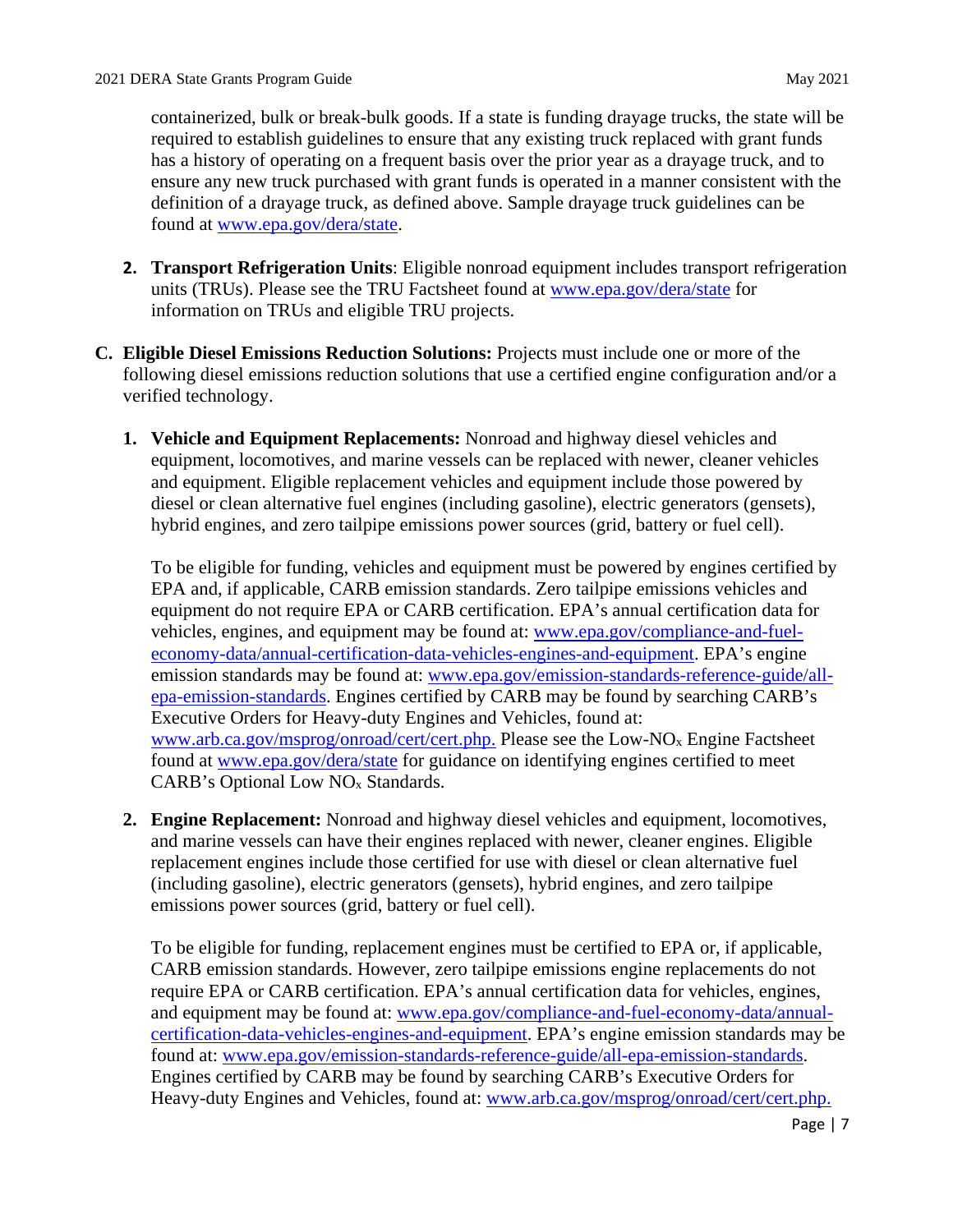Please see the Low-NO<sub>x</sub> Engine Factsheet found at [www.epa.gov/dera/state](http://www.epa.gov/dera/state) for guidance on identifying engines certified to meet CARB's Optional Low NOx Standards.

 availability of engine remanufacture systems and indicate the pre- and post-project emission under this award cannot be used for the entire cost of the engine rebuild, but only for the cost **3. Certified Remanufacture Systems:** Generally, a certified remanufacture system is applied during an engine rebuild and involves the removal of parts on an engine and replacement with parts that cause the engine to represent an engine configuration which is cleaner than the original engine. Some locomotives and marine engines can be upgraded through the application of a certified remanufacture system (i.e. kit). Engine remanufacture systems may not be available for all engines, and not all remanufacture systems may achieve an emissions benefit. Applications for certified remanufacture systems should include a discussion of the standard levels of the engines to demonstrate that the upgrade will result in a PM and/or NOx emissions benefit. If a certified remanufacture system is applied at the time of rebuild, funds of the certified remanufacture system and associated labor costs for installation of the kit.

 be certified by EPA at the time of acquisition. List of certified remanufacture systems are To be eligible for funding, remanufacture systems for locomotives and marine engines must available at: [www.epa.gov/compliance-and-fuel-economy-data/engine-certification-data,](http://www.epa.gov/compliance-and-fuel-economy-data/engine-certification-data) and additional information on remanufacture systems is available at: [www.epa.gov/vehicle-and](http://www.epa.gov/vehicle-and-engine-certification/remanufacture-systems-category-1-and-2-marine-diesel-engines)[engine-certification/remanufacture-systems-category-1-and-2-marine-diesel-engines.](http://www.epa.gov/vehicle-and-engine-certification/remanufacture-systems-category-1-and-2-marine-diesel-engines)

 **4. Verified Idle Reduction Technologies:** An idle reduction project is generally defined as the and equipment that would otherwise require the operation of the main drive or auxiliary installation of a technology or device that reduces unnecessary idling of diesel engines and/or is designed to provide services (such as heat, air conditioning, and/or electricity) to vehicles engine(s) while the vehicle is temporarily parked or remains stationary.

 The eligible idle reduction technologies by associated vehicle type are below. To be eligible for funding under (a) through (d) below, these technologies must be on EPA's SmartWay Verified Technologies list [\(www.epa.gov/verified-diesel-tech/smartway-technology\)](http://www.epa.gov/verified-diesel-tech/smartway-technology) at the time of acquisition.

## **a. Long haul Class 8 trucks equipped with sleeper cabs**:

- **1)** Auxiliary power units and generator sets
- **2)** Battery air conditioning systems
- **3)** Thermal storage systems
- **4)** Fuel operated heaters (direct fired heaters)
- **5)** Electrified parking spaces (truck stop electrification)
- **b. School buses**: Fuel operated heaters (direct fired heaters)
- **c. Transport refrigeration units**: Electrified parking spaces

Please see the TRU Factsheet found at **www.epa.gov/dera/state** for information on TRUs and eligible TRU projects.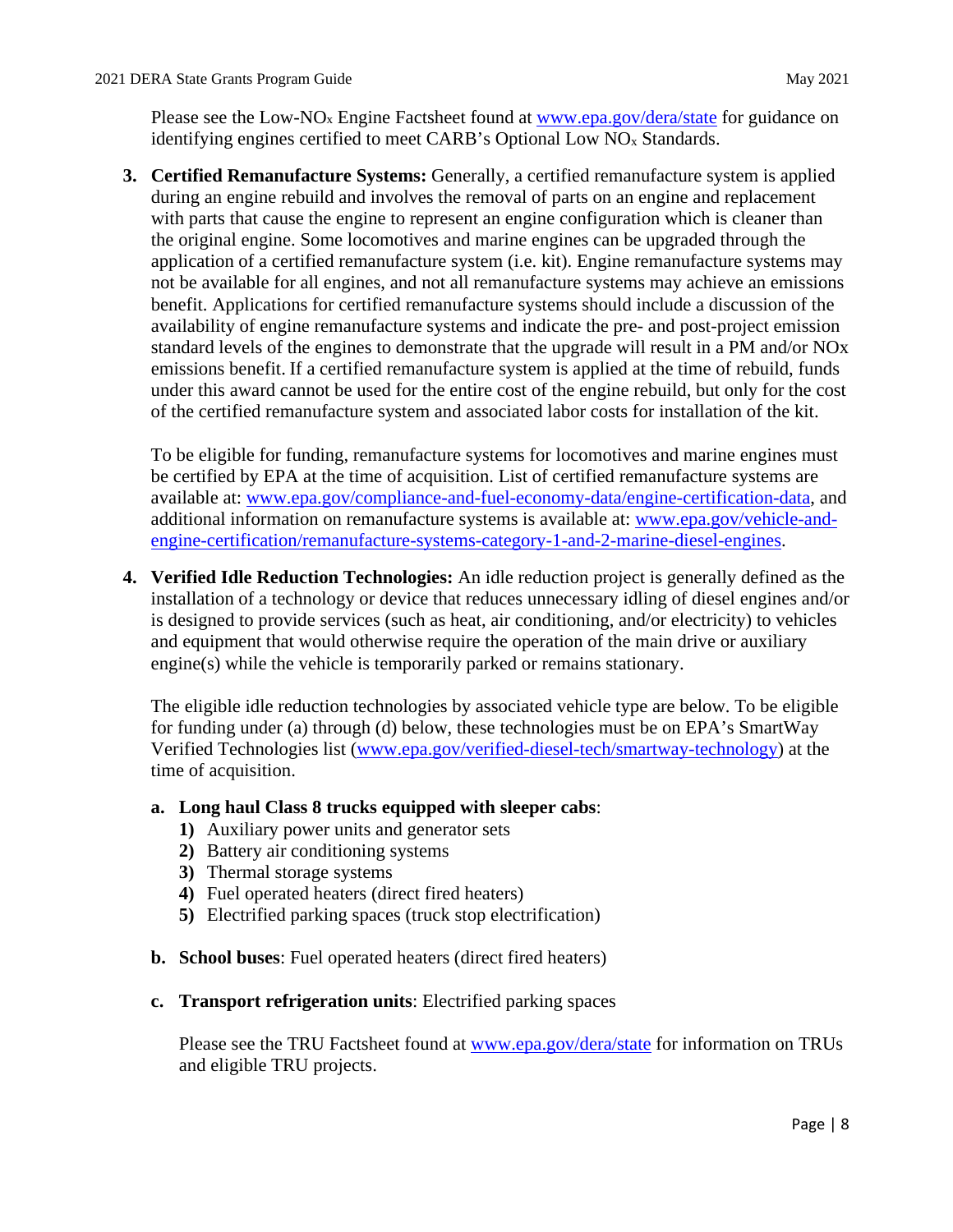## **d. Locomotives**:

- **1)** Automatic engine shut-down/start-up systems
- **2)** Auxiliary power units and generator sets
- **3)** Fuel operated heaters (direct fired heaters)
- **4)** Shore power connection systems

 No funds awarded under this grant shall be used for locomotive shore connection system projects that are expected to be used less than 1,000 hours/year.

**e. Marine vessels**: Shore power connection systems

Funding may support new installations, or expansions of existing shore power systems. More information on marine shore power connection systems may be found at [www.epa.gov/verified-diesel-tech/learn-about-marine-technology.](https://www.epa.gov/verified-diesel-tech/learn-about-marine-technology) To be eligible for funding, marine shore power projects must meet the following criteria:

- (ISO/IEC/IEEE 80005-1:2012 High Voltage Shore Connection Systems or the **1)** Applicants must attest to compliance with international shore power design standards IEC/PAS 80005-3:2014 Low Voltage Shore Connection Systems).
- **2)** Shore power connection systems must be supplied with electricity from the local utility grid.
- **3)** Demonstration that the proposed system has the capacity, demand, and commitment to be used for more than 1,000 megawatt-hours per year. Smaller projects will be considered if the applicant can demonstrate cost effectiveness.
- **4)** Due to the unique nature and custom design of marine shore power connection systems, EPA will review and approve marine shore power connection systems on a case-by-case basis. If the project application is selected for funding, the final design of the marine shore power connection system will require specific EPA approval prior to purchase and installation.
- **5)** Applicants must commit to reporting usage information to EPA for five years after the system is operational.
- **6)** Shore power capable vessels docked at a berth where shore power is available must be required to turn off the vessel's engines and use the shore power system, with limited exceptions for extreme circumstances.
- **7)** Applicants proposing marine shore power connection systems will need to include the following information:
	- **a)** the annual number of ship visits to berth where the shore power system is to be installed;
	- **b)** average hoteling (or idling) time per visit; and
	- **c)** information about the fleet of vessels that has, or will have, the ability to use the shore-side connection system, including:
		- the estimated annual number of ship visits to the shore power enabled berth that will use the shore power system;
		- estimated annual hoteling hours using shore power system;
		- • fuel type and average sulfur content of fuel used in the auxiliary engines for each vessel;
		- auxiliary engine and boiler information for each vessel;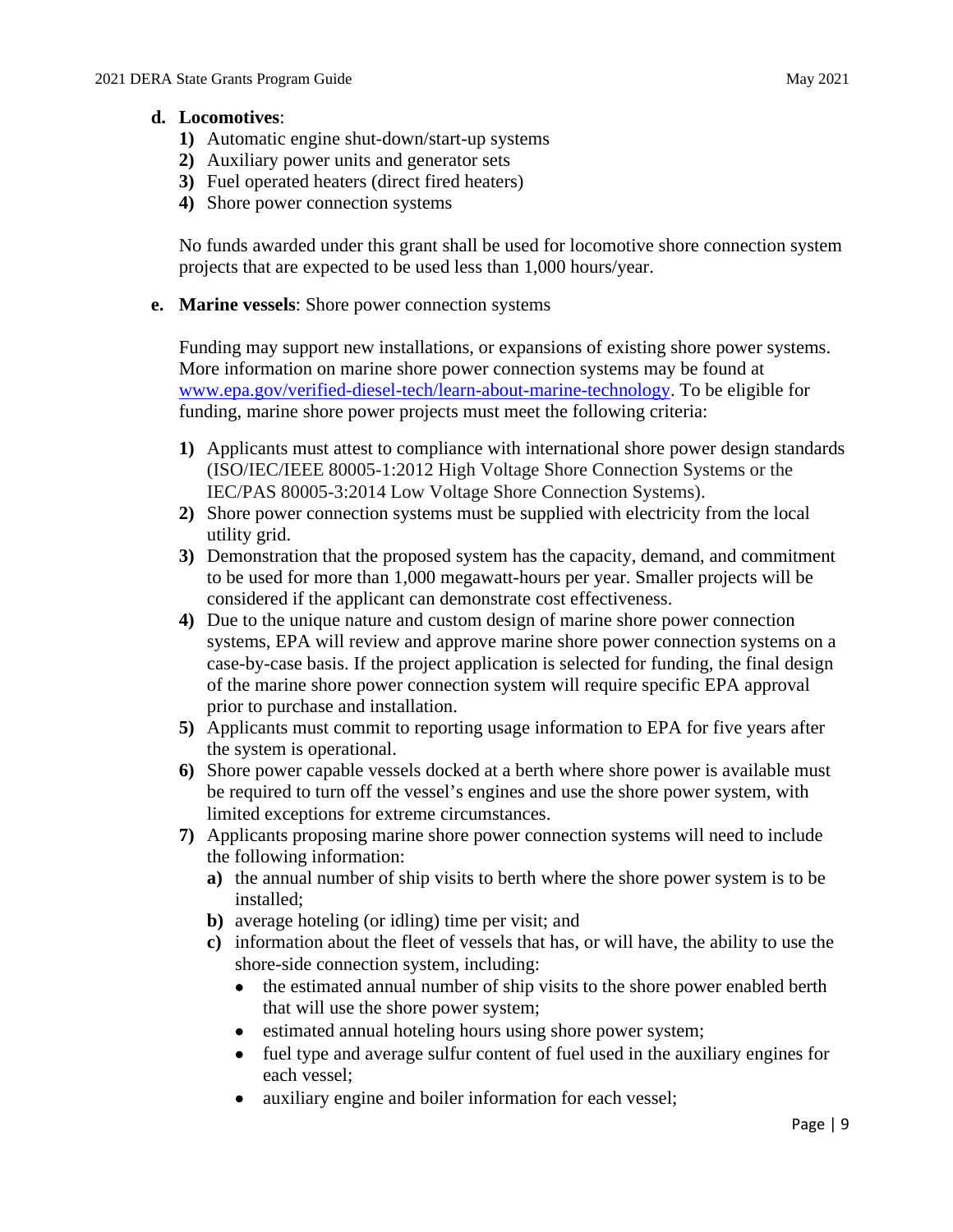- estimated annual hoteling load requirements (megawatt-hours);
- **d)** any documented commitment of visits and hours by the fleet of vessels that has, or will have, the ability to use the shore-side connection system; and
- **e)** estimated emissions reductions. Applicants can use the calculator tool found here: calculator tool can be found here: [www.epa.gov/ports-initiative/shore-power](http://www.epa.gov/ports-initiative/shore-power-technology-assessment-us-ports)[technology-assessment-us-ports](http://www.epa.gov/ports-initiative/shore-power-technology-assessment-us-ports)
- treatment technologies, such as diesel oxidation catalysts (DOCs), diesel particulate filters systems (SCRs). Manufacturer engine upgrades which achieve specific levels of emision reductions by applying a package of components have been verified as retrofits for some configuration to a hybrid-electric system have been verified as retrofits for some nonroad and candidates for verified retrofit technologies. EPA suggests that fleets proposing to install vehicles/engines and their duty-cycles are good candidates for the technology. **5. Verified Retrofit Technologies:** Diesel engine retrofits are one of the most cost-effective solutions for reducing diesel engine emissions. Retrofits include engine exhaust after-(DPFs), closed crankcase filtration systems (CCVs), and selective catalytic reduction nonroad and marine engines. Several systems which convert a conventional diesel engine marine engines. Some cleaner fuels and additives have been verified as retrofits by EPA and/or CARB to achieve emissions reductions when applied to an existing diesel engine. Older, heavy-duty diesel vehicles that will not be retired for several years are good verified retrofit technologies consult with suppliers to confirm that the proposed

 vehicle, or equipment replacement funded under this grant. To be eligible for funding, verified retrofit technologies must be on EPA's [\(www.epa.gov/verified-diesel-tech/verified-technologies-list-clean-diesel\)](http://www.epa.gov/verified-diesel-tech/verified-technologies-list-clean-diesel) or CARB's [\(https://ww2.arb.ca.gov/verification-procedure-currently-verified\)](https://gcc02.safelinks.protection.outlook.com/?url=https%3A%2F%2Fww2.arb.ca.gov%2Fverification-procedure-currently-verified&data=04%7C01%7CDietrich.Gwen%40epa.gov%7C9ed5c05b9dd44f3c5bcb08d8da7763aa%7C88b378b367484867acf976aacbeca6a7%7C0%7C0%7C637499553589097333%7CUnknown%7CTWFpbGZsb3d8eyJWIjoiMC4wLjAwMDAiLCJQIjoiV2luMzIiLCJBTiI6Ik1haWwiLCJXVCI6Mn0%3D%7C1000&sdata=ddn4wRSf4MX%2B8H8gMtMZYhfXq3ZC5T9TlSCVETxtmb0%3D&reserved=0) Verified Technologies lists at the time of acquisition, must be used only for the vehicle/engine application specified on the lists, and must meet any applicable verification criteria. EPA will not fund stand-alone cleaner fuel/additive use. To be eligible for funding, verified fuels and additives must be for new or expanded use, and must be used in combination, and on the same vehicle, with a new eligible verified engine retrofit or an eligible engine upgrade or an eligible certified engine,

 conversion kit. **6. Clean Alternative Fuel Conversions**: Existing highway diesel engines can be altered to operate on alternative fuels such as propane and natural gas by applying an alternative fuel

To be eligible for funding, alternative fuel conversion systems must be certified by EPA and/or CARB or must be approved by EPA for Intermediate-Age engines. EPA's lists of "Certified Conversion Systems for New Vehicles and Engines" and "Conversion Systems for Intermediate-Age Vehicles and Engines" are available at [www.epa.gov/vehicle-and-engine](http://www.epa.gov/vehicle-and-engine-certification/lists-epa-compliant-alternative-fuel-conversion-systems)[certification/lists-epa-compliant-alternative-fuel-conversion-systems;](http://www.epa.gov/vehicle-and-engine-certification/lists-epa-compliant-alternative-fuel-conversion-systems) CARB's list of "Approved Alternate Fuel Retrofit Systems" are available at: [www.arb.ca.gov/msprog/aftermkt/altfuel/altfuel.htm.](http://www.arb.ca.gov/msprog/aftermkt/altfuel/altfuel.htm)

 To be eligible for funding, conversion systems for engine model years 2006 and earlier must achieve at least a 30% NOx reduction and a 10% PM reduction from the applicable certified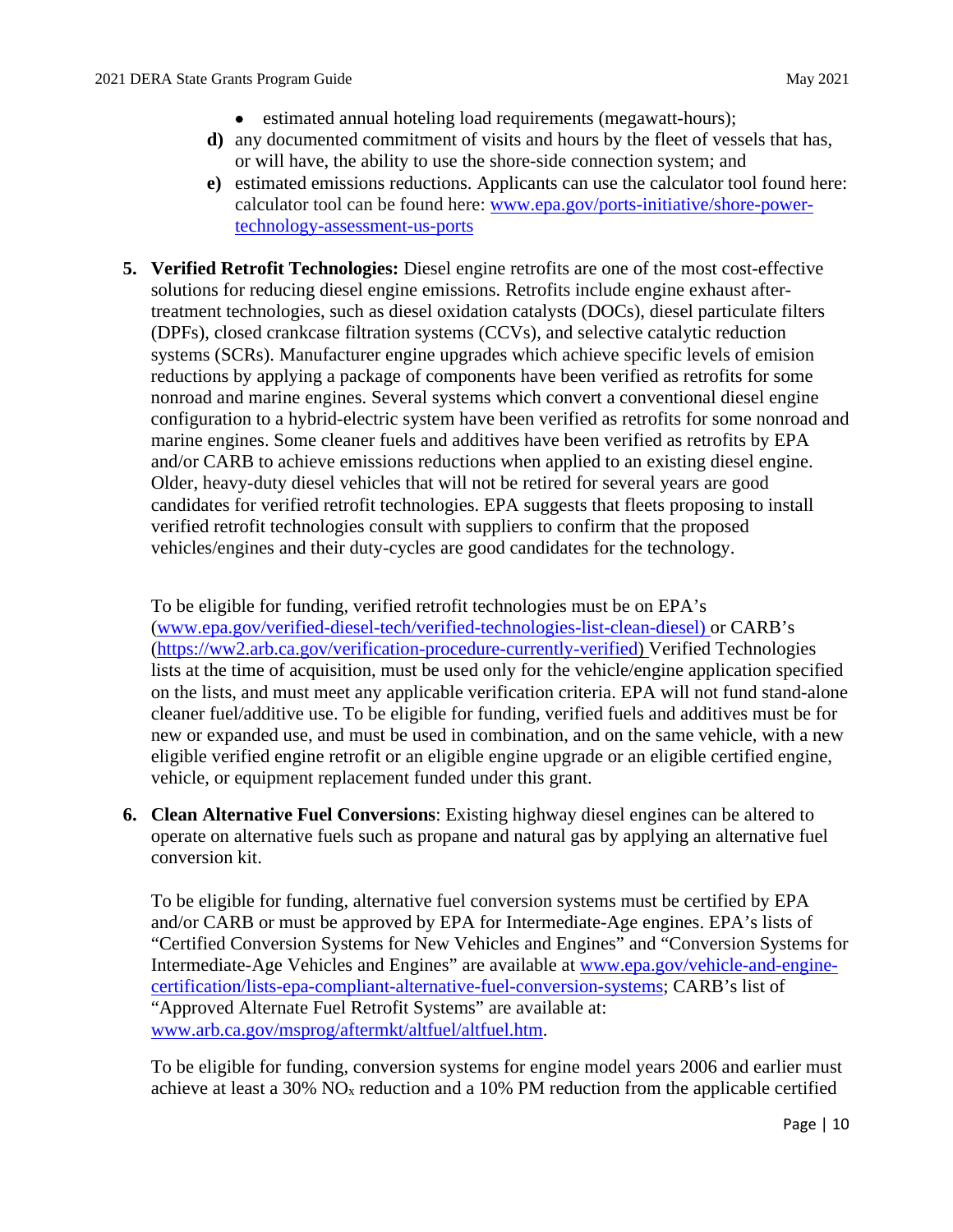emission standards of the original engine. To be eligible for funding, conversion systems for engine model years 2007 and newer must achieve at least a 20% NOx reduction with no increase in PM from the applicable certified emission standards of the original engine. Applications for clean alternative fuel conversions should include a discussion of the availability of conversion systems and indicate the pre- and post-project emission standard levels of the engines to demonstrate that the conversions result in the required emissions benefit.

 improve fuel efficiency, long haul Class 8 trucks can be equipped with aerodynamic trailer fairings and/or low rolling resistance tires. **7. Verified Aerodynamic Technologies and Verified Low Rolling Resistance Tires**: To

 To be eligible for funding, technologies must be on EPA's verified aerodynamic [and-retread-tire\)](http://www.epa.gov/verified-diesel-tech/smartway-verified-list-low-rolling-resistance-lrr-new-and-retread-tire) at the time of acquisition, must be used only for the application specified on after-treatment retrofit funded under this grant. technologies list [\(www.epa.gov/verified-diesel-tech/smartway-verified-list-aerodynamic](http://www.epa.gov/verified-diesel-tech/smartway-verified-list-aerodynamic-devices)[devices\)](http://www.epa.gov/verified-diesel-tech/smartway-verified-list-aerodynamic-devices) and verified list for low rolling resistance new and retread tire technologies list [\(www.epa.gov/verified-diesel-tech/smartway-verified-list-low-rolling-resistance-lrr-new](http://www.epa.gov/verified-diesel-tech/smartway-verified-list-low-rolling-resistance-lrr-new-and-retread-tire)the lists, and must meet any applicable verification criteria. EPA will not fund stand-alone aerodynamic technologies or low rolling resistance tires. To be eligible for funding, these technologies must be combined on the same vehicle with the new installation of an exhaust

**D. Project Eligibility Criteria:** Existing engines and new vehicles, engines, and technologies must meet the eligibility criteria defined below to be eligible for funding.

| <b>Current</b><br><b>Engine</b><br><b>Model Year</b><br>(EMY) | <b>DOC</b><br>$+/-$<br><b>CCV</b> | <b>DPF</b>     | <b>SCR</b>     | <b>Verified</b><br><b>Idle</b><br>Reduction,<br>Tires, or<br>Aero-<br>dynamics | <b>Vehicle or</b><br><b>Engine</b><br><b>Replacement:</b><br><b>EMY 2019+</b><br>$(2015 + for$<br>Drayage) | <b>Vehicle or</b><br><b>Engine</b><br><b>Replacement:</b><br><b>EMY 2019+</b><br><b>Zero</b><br>Emission <sup>2</sup> or<br>$Low-NOx3$ | <b>Clean</b><br><b>Alternative</b><br><b>Fuel</b><br><b>Conversion</b> |
|---------------------------------------------------------------|-----------------------------------|----------------|----------------|--------------------------------------------------------------------------------|------------------------------------------------------------------------------------------------------------|----------------------------------------------------------------------------------------------------------------------------------------|------------------------------------------------------------------------|
| older - 2006                                                  | Yes                               | Yes            | Yes            | Yes                                                                            | Yes                                                                                                        | Yes                                                                                                                                    | Yes                                                                    |
| $2007 - 2009$                                                 | N <sub>0</sub>                    | N <sub>o</sub> | Yes            | Yes <sup>1</sup>                                                               | Yes                                                                                                        | Yes                                                                                                                                    | Yes                                                                    |
| $2010$ - newer                                                | N <sub>0</sub>                    | N <sub>o</sub> | N <sub>o</sub> | Yes <sup>1</sup>                                                               | N <sub>o</sub>                                                                                             | Yes                                                                                                                                    | Yes                                                                    |

| Table 3: Medium and Heavy-Duty Truck, Transit Bus, and School Bus Project Eligibility |  |
|---------------------------------------------------------------------------------------|--|
|                                                                                       |  |

 transit buses, shuttle buses and drayage trucks, and hydrogen fuel cell engine replacements for <sup>1</sup>Auxiliary power units and generators are not eligible on vehicles with EMY 2007 or newer. <sup>2</sup>Eligible fuel cell projects are limited to hydrogen fuel cell engine replacements for eligible urban eligible urban transit buses, shuttle buses, and drayage trucks.

<sup>3</sup>Please see the Low-NO<sub>x</sub> Engine Factsheet found at **www.epa.gov/dera/state** for guidance on identifying engines certified to meet CARB's Optional Low  $NO<sub>x</sub>$  Standards.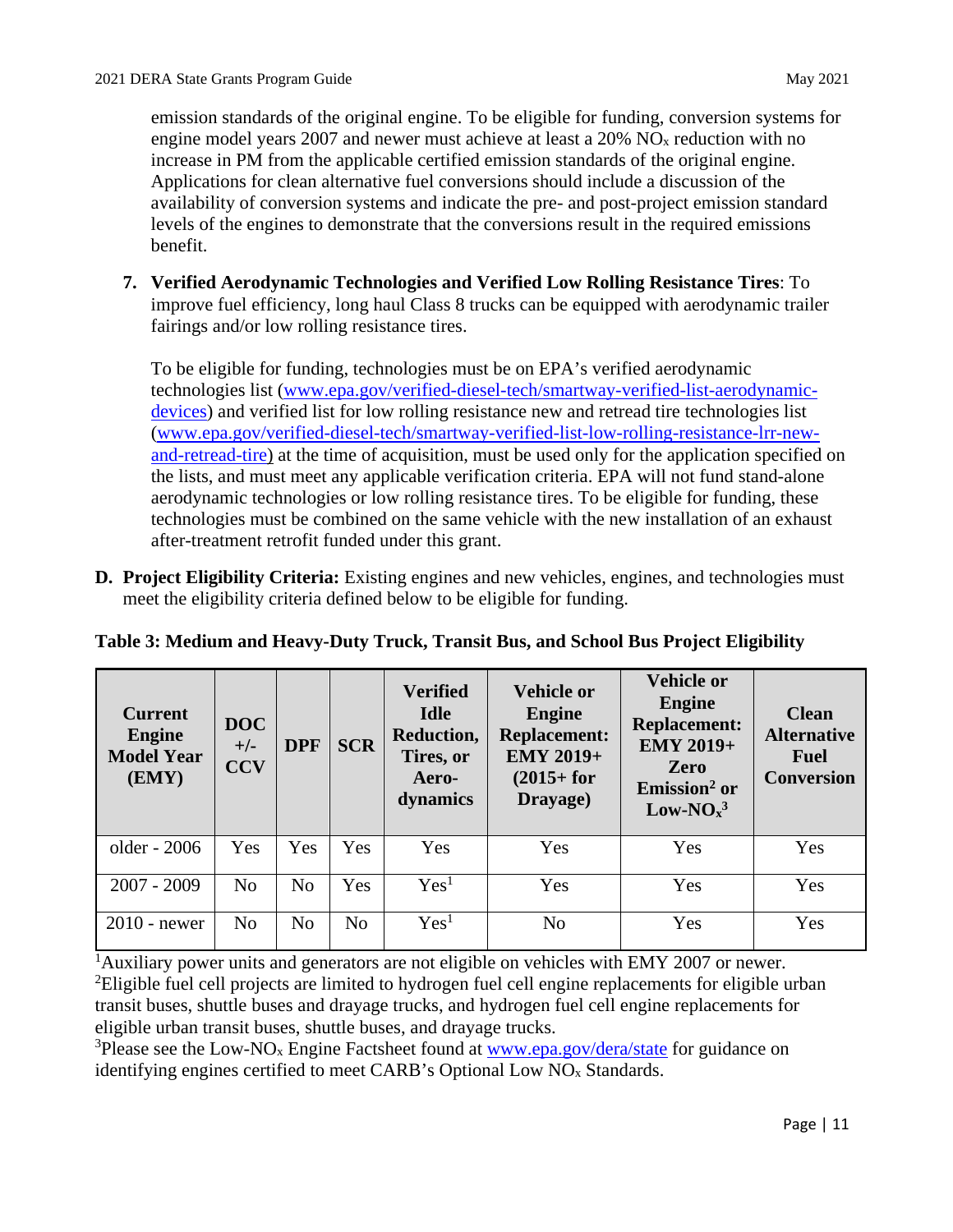|                                      | Vehicle/Equipment Replacement: EMY 2019+ |                             |                |                                 |                                  |                                                    |
|--------------------------------------|------------------------------------------|-----------------------------|----------------|---------------------------------|----------------------------------|----------------------------------------------------|
| <b>Current Engine</b><br><b>Tier</b> |                                          | <b>Compression Ignition</b> |                | <b>Spark</b><br><b>Ignition</b> | Zero<br>$E$ mission <sup>3</sup> | <b>Verified</b><br><b>Retrofit</b>                 |
|                                      | <b>Tier 0-2</b>                          | Tier 3-4i                   | <b>Tier 4</b>  | Tier 2                          |                                  |                                                    |
| Unregulated $-$ Tier 2               | N <sub>o</sub>                           | Yes <sup>1</sup>            | Yes            | Yes                             | Yes                              | Yes                                                |
| Tier 3                               | N <sub>o</sub>                           | N <sub>0</sub>              | Yes            | Yes                             | Yes                              | Yes                                                |
| Tier <sub>4</sub>                    | N <sub>o</sub>                           | N <sub>o</sub>              | N <sub>o</sub> | N <sub>o</sub>                  | Yes                              | N <sub>o</sub>                                     |
|                                      |                                          |                             |                |                                 |                                  |                                                    |
|                                      |                                          |                             |                |                                 |                                  |                                                    |
| <b>Current Engine</b><br><b>Tier</b> |                                          | <b>Compression Ignition</b> |                | <b>Spark</b><br><b>Ignition</b> | Zero                             | <b>Verified</b><br><b>Engine</b><br><b>Upgrade</b> |
|                                      | <b>Tier 0-2</b>                          | Tier 3-4i                   | <b>Tier 4</b>  | Tier 2                          | Emission <sup>4</sup>            |                                                    |
| Unregulated $-$ Tier 2               | N <sub>o</sub>                           | Yes <sup>2</sup>            | Yes            | Yes                             | Yes                              | Yes                                                |
| Tier 3                               | N <sub>o</sub>                           | N <sub>o</sub>              | Yes            | Yes                             | Yes                              | Yes                                                |

**Table 4. Nonroad Engine Project Eligibility** 

 Equipment Manufacturers (TPEM). <sup>1</sup>Tier 3 and Tier 4 interim (4i) allowed for vehicle/equipment replacement only when Tier 4 final is not yet available from OEM for 2021 model year equipment under the Transition Program for

 be available or feasible through a best achievable technology analysis as defined in Section VIII.D.1 <sup>2</sup>Tier 3 and Tier 4i engines may be used for engine replacement only if Tier 4 is demonstrated to not below.

<sup>3</sup>Eligible fuel cell projects are limited to hydrogen fuel cell equipment replacements for eligible terminal tractors/yard hostlers, stationary generators, and forklifts.

4 Fuel cell engine replacement is not eligible.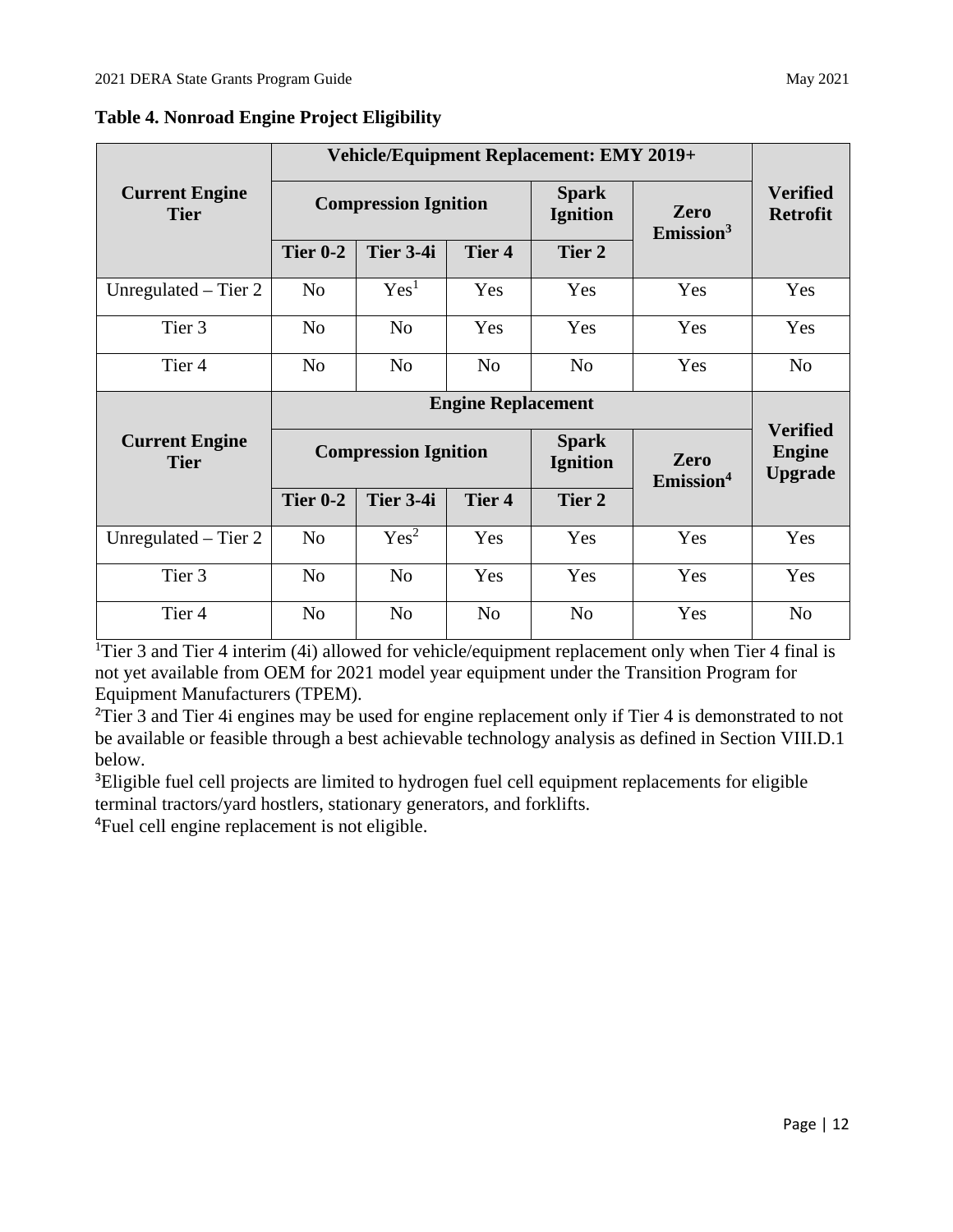|                                | <b>Engine</b><br>Horse-<br>power |                                                |                                       |                  | <b>Engine &amp; Vessel Replacement</b> | <b>Certified Re-</b><br>manufacture<br>System <sup>3</sup> | <b>Verified</b><br><b>Engine</b><br><b>Upgrade</b> |                                 |                |
|--------------------------------|----------------------------------|------------------------------------------------|---------------------------------------|------------------|----------------------------------------|------------------------------------------------------------|----------------------------------------------------|---------------------------------|----------------|
| <b>Engine</b><br>Cate-<br>gory |                                  | <b>Current</b><br><b>Engine</b><br><b>Tier</b> | <b>Compression</b><br><b>Ignition</b> |                  |                                        |                                                            |                                                    | <b>Spark</b><br><b>Ignition</b> | Zero           |
|                                |                                  |                                                | <b>Tier</b><br>$1-2$                  | <b>Tier</b><br>3 | <b>Tier</b><br>$\overline{\mathbf{4}}$ | (EMY<br>$2019+$                                            | $E$ mission <sup>2</sup>                           |                                 |                |
| C1, C2                         | < 803                            | $Un-$<br>regulated<br>$-$ Tier 2               | N <sub>o</sub>                        | Yes              | N <sub>o</sub>                         | Yes                                                        | Yes                                                | Yes                             | Yes            |
| C1, C2                         | $\geq 804$                       | $Un-$<br>regulated<br>$-$ Tier 2               | N <sub>o</sub>                        | Yes <sup>1</sup> | Yes                                    | Yes                                                        | Yes                                                | Yes                             | Yes            |
| C1, C2                         | < 803                            | Tier 3                                         | N <sub>o</sub>                        | N <sub>o</sub>   | N <sub>o</sub>                         | Yes                                                        | Yes                                                | N <sub>0</sub>                  | N <sub>o</sub> |
| C1, C2                         | $\geq 804$                       | Tier 3                                         | N <sub>o</sub>                        | No               | Yes                                    | Yes                                                        | Yes                                                | N <sub>0</sub>                  | N <sub>0</sub> |
| C1, C2                         | $\geq 804$                       | Tier <sub>4</sub>                              | N <sub>o</sub>                        | N <sub>o</sub>   | N <sub>o</sub>                         | N <sub>o</sub>                                             | N <sub>o</sub>                                     | N <sub>0</sub>                  | N <sub>o</sub> |
| C <sub>3</sub>                 | All                              | $Un-$<br>regulated<br>- Tier 2                 | N <sub>o</sub>                        | Yes              | N <sub>o</sub>                         | N <sub>o</sub>                                             | N <sub>o</sub>                                     | N <sub>o</sub>                  | N <sub>o</sub> |
| C <sub>3</sub>                 | All                              | Tier 3                                         | N <sub>o</sub>                        | N <sub>o</sub>   | N <sub>o</sub>                         | N <sub>o</sub>                                             | N <sub>o</sub>                                     | N <sub>0</sub>                  | N <sub>0</sub> |

**Table 5: Marine Engine Project Eligibility** 

<sup>1</sup>Tier 3 engines may be used for engine replacement only if Tier 4 is demonstrated to not be available or feasible through a best achievable technology analysis as defined in Section VIII.D.1 below. Over 800 HP, Tier 3 engines are not eligible for full vessel replacement.

2 Fuel cell engine and vessel replacements are not eligible.

<sup>3</sup>Some marine engine projects may be subject to the restriction on mandated measures.

**Table 6: Locomotive Engine Project Eligibility** 

| <b>Current</b><br>Locomotive |                          |                  | <b>Engine &amp; Locomotive</b><br><b>Replacement</b> |                                  | <b>Verified</b> | Idle-<br>Reduction <sup>2</sup> | <b>Certified</b><br><b>Remanufacture</b><br>System <sup>4</sup> |  |
|------------------------------|--------------------------|------------------|------------------------------------------------------|----------------------------------|-----------------|---------------------------------|-----------------------------------------------------------------|--|
| <b>Tier</b>                  | <b>Tier</b><br>$0 - 2 +$ | <b>Tier</b><br>3 | <b>Tier</b><br>$\overline{4}$                        | Zero<br>$E$ mission <sup>1</sup> | <b>Retrofit</b> | <b>Technology</b>               |                                                                 |  |
| Unregulated<br>$-$ Tier 2+   | N <sub>o</sub>           | Yes <sup>3</sup> | Yes                                                  | Yes                              | Yes             | Yes                             | Yes                                                             |  |
| Tier 3                       | N <sub>0</sub>           | No               | Yes                                                  | Yes                              | Yes             | Yes                             | Yes                                                             |  |
| Tier <sub>4</sub>            | No                       | N <sub>o</sub>   | N <sub>o</sub>                                       | N <sub>o</sub>                   | N <sub>o</sub>  | Yes                             | N <sub>o</sub>                                                  |  |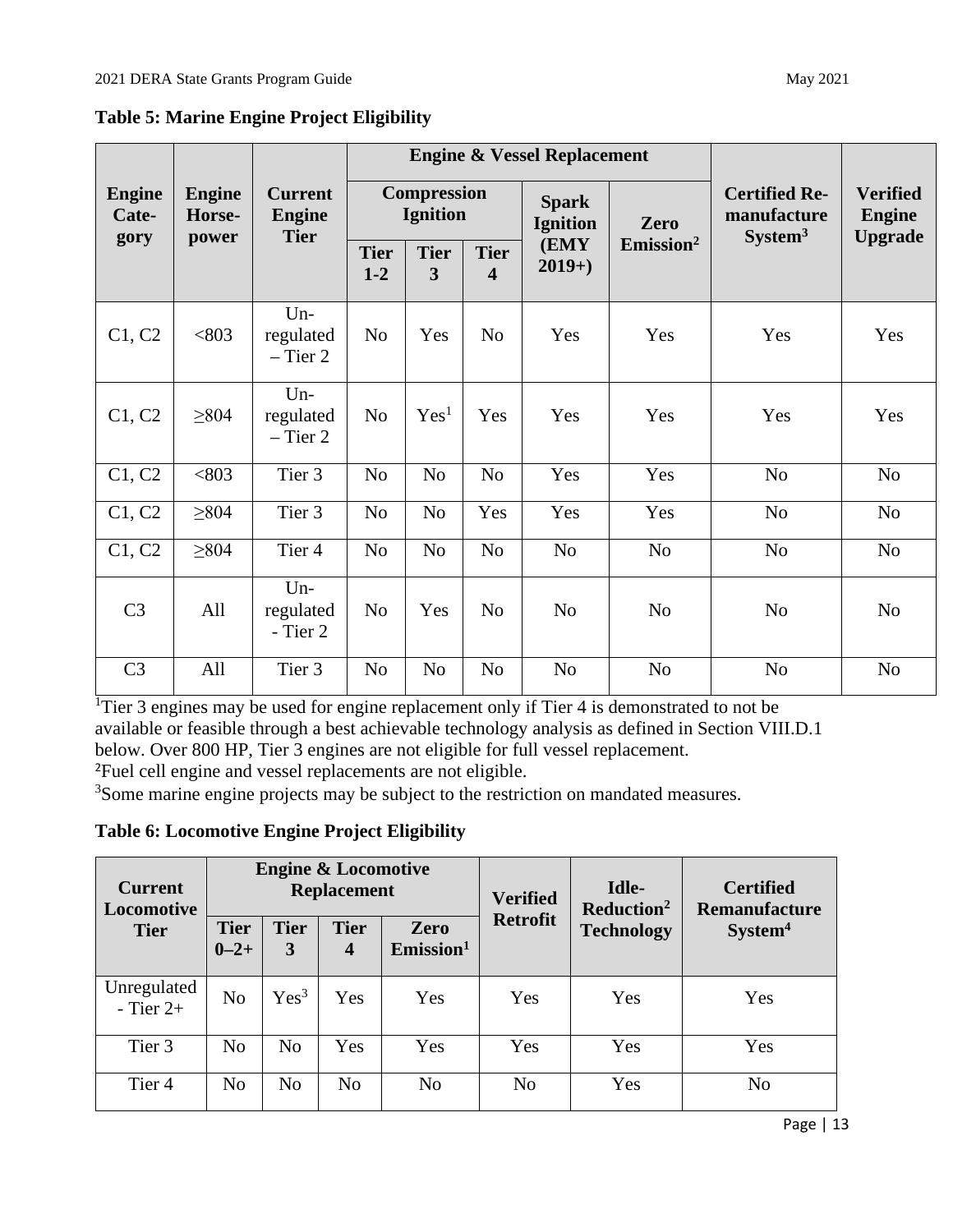<sup>1</sup>Fuel cell engine and locomotive replacements are not eligible.

<sup>2</sup>Automatic engine start-stop technologies are only eligible to be installed on locomotives currently certified to Tier 0 or unregulated, subject to the restriction on mandated measures.

 $3$ Tier 3 engines may be used for engine replacement only if Tier 4 is demonstrated to not be available or feasible through a best achievable technology analysis as defined in Section VIII.D.1 below. Tier 3 is not eligible for locomotive replacement.

<sup>4</sup>Some locomotive engine projects may be subject to the restriction on mandated measures.

Note: Tier 0+, Tier 1+, Tier 2+, Tier 3, and Tier 4 represent locomotives manufactured or remanufactured under the more stringent Tier standards promulgated under the 2008 (current) locomotive and marine rule. Tier 0, Tier 1, and Tier 2 represent locomotives originally manufactured or remanufactured under the less stringent Tier standards promulgated in 1997.

- **1. Best Achievable Technology**: All new nonroad and locomotive engines are now and above marine engines are now manufactured to meet the EPA Tier 4 standards. Applicants must commit to using the best achievable technology for the project. Applicants replacing these nonroad, marine, and locomotive engines are expected to use Tier 4 engines Applicants will be required to submit a best achievable technology analysis to EPA for manufactured to meet the EPA Tier 4 standards. All new Category 1 and 2, 804 horsepower if Tier 4 engines with the appropriate physical and performance characteristics are available. approval before Tier 3 or Tier 4i engines can be purchased.
	- **a. Best Achievable Technology Analysis Requirements:** Applicants will be required to submit a best achievable technology analysis to EPA for approval before Tier 3 or Tier 4i engines can be purchased, as defined below. This analysis is not required at the time of grant application submittal. Costs for engineering analysis may be included in the project budget.
		- **1)** The analysis must be prepared by the engine manufacturer or installer.
		- appropriate physical or performance characteristics to repower the equipment. **2)** Using good engineering judgment, the engine manufacturer or installer must determine that no engine certified to Tier 4 is produced by any manufacturer with the
		- **3)** If the engine manufacturer or installer determines that no engine certified to Tier 4 is available with the appropriate performance characteristics, explain why certified Tier 4 engines produced by them and other manufacturers cannot be used as a replacement because they are not similar to the engine being replaced in terms of power or speed.
		- engine manufacturer or installer determines that no engine certified to Tier 4 is produced by them and other manufacturers cannot be used as a replacement because replaced, or because they will not fit within the equipment's engine compartment. **4)** If there are available engines with the appropriate performance characteristics but the available with the appropriate physical characteristics, explain why certified engines their weight or dimensions are substantially different than those of the engine being
		- that would not otherwise be replaced when installing a new engine, including but not controls, or electrical systems. If the engine manufacturer or installer makes their determination on this basis, they must identify the equipment components that are **5)** In evaluating appropriate physical or performance characteristics, the engine manufacture or installer may account for compatibility with equipment components limited to transmissions or reduction gears, drive shafts, cooling systems, operator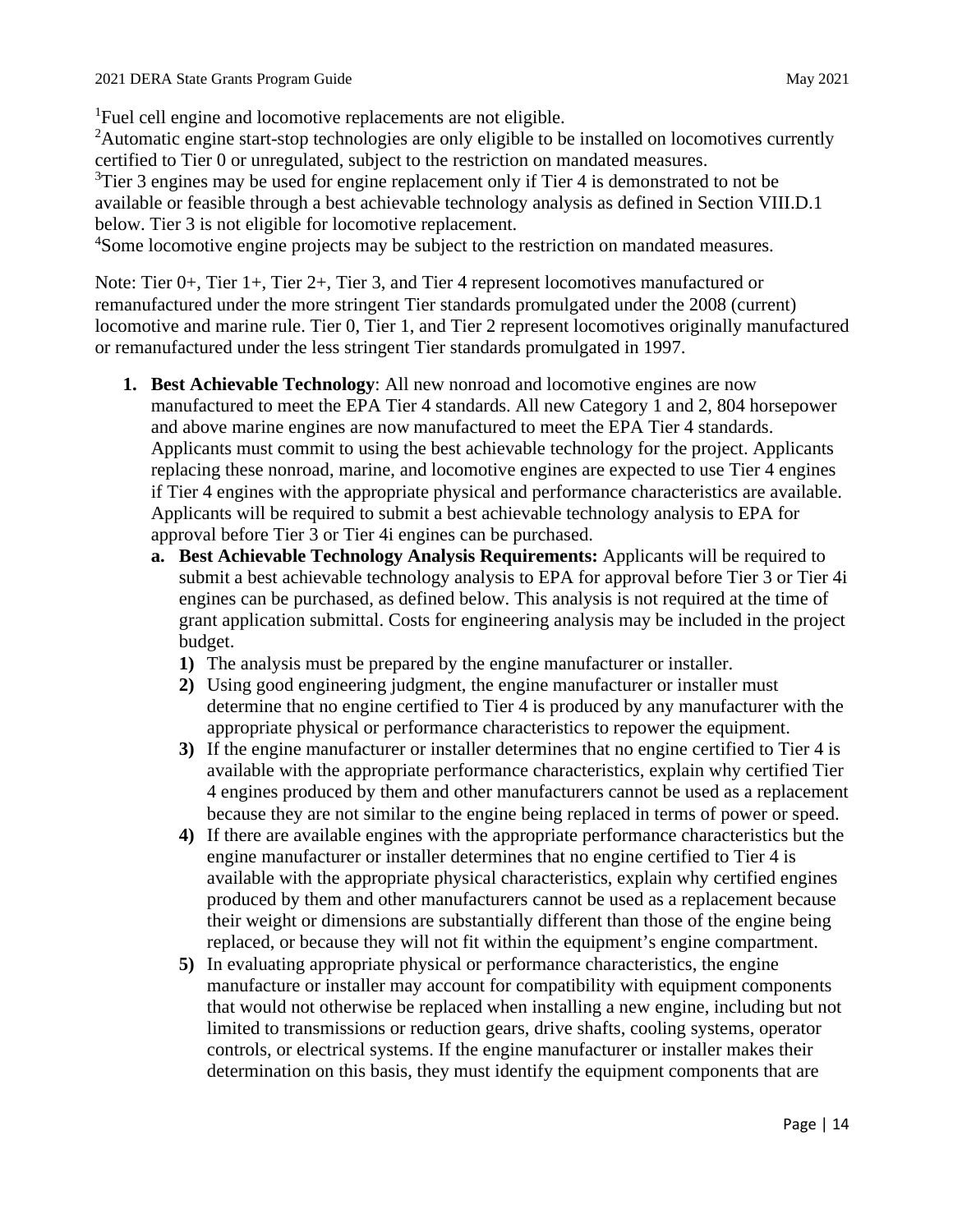incompatible with engines certified to Tier 4 and explain how they are incompatible and why it would be unreasonable to replace them.

- **6)** Identify the proposed Tier 3 or Tier 4i engines to be used and discuss the physical and performance characteristics of the engines that will ensure compatibility with the existing equipment. Quantify proposed emission reductions, PM cost effectiveness and NOx cost effectiveness for the proposed options.
- **7)** DERA project eligibility or approval does not supersede any regulatory requirements for equipment owners, operators, manufactures, installers and others, including but not limited to 40 CFR §1068.240, §1042.615, and §1033.601.
- **E. Eligible and Ineligible Project Costs:** Eligible project costs are those costs directly related to the implementation, management, and oversight of the project, including recipient and subrecipient personnel and benefits, equipment, contractual, travel, supplies, subgrants and rebates, and indirect costs. The following list is not exhaustive. See [Section IX](#page-25-0) for additional funding restrictions.
	- **1.** Eligible project costs include the purchase price of eligible vehicles, engines and equipment as defined above in [Section](#page-9-0) VI[II.](#page-9-0) These costs are subject to the mandatory cost share requirements defined in [Section](#page-28-0) [X.](#page-28-0)
	- **2. Training:** Eligible project costs can include mechanic/driver training related to the maintenance and operation of new technologies.
	- **3. Battery Electric Powered Vehicles and Equipment:** Eligible costs for battery electric powered vehicle, equipment and engine replacement projects can include the purchase and installation of one charging unit per vehicle, including the unit and charging cable, mount and/or pedestal. These costs are subject to the mandatory cost share requirements defined in [Section X.](#page-28-0) **Ineligible costs** include power distribution to the pedestal, electrical panels and their installation, upgrades to existing electrical panels or electrical service, transformers and their installation, wiring/conduit and its installation, electricity, operation and maintenance, stationary energy storage systems that power the equipment (e.g. batteries) and their installation, and on-site power generation systems that power the equipment (e.g., solar and wind power generation equipment) and their installation.
	- **4. Drayage Trucks:** Eligible costs for drayage truck replacement projects include the required/scheduled vehicle maintenance, as specified in the owner's manual, which is necessary to meet the warranty requirements for diesel particulate filters installed on drayage trucks. Funding for required maintenance is available for the duration of the project period.
	- **5. Grid Electric Powered Equipment:** Eligible costs for grid electric powered engine and equipment replacement projects can include the purchase and installation of certain equipment required for power delivery directly related to the new equipment. Eligible costs the mandatory cost share requirements defined in [Section X.](#page-28-0) **Ineligible costs** include power include design and engineering, electrical panels, upgrades to existing electrical panels or electrical service, transformers, wiring/conduit, and installation. These costs are subject to distribution to the property line, electricity, operation and maintenance, stationary energy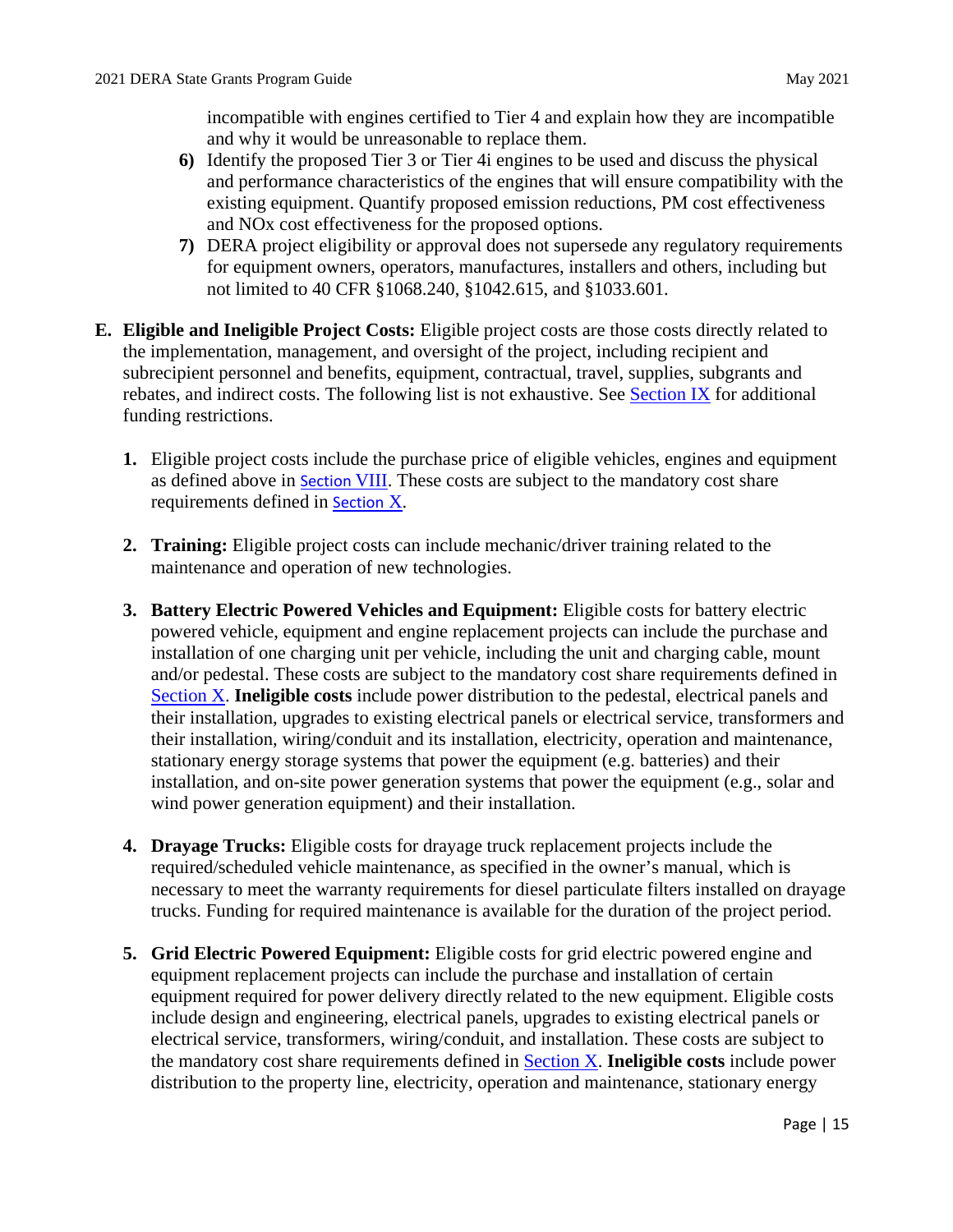storage systems that power the equipment (e.g. batteries) and their installation, and on-site power generation systems that power the equipment (e.g., solar and wind power generation equipment) and their installation.

- and parts included in the certified engine configuration and/or are required to ensure the management system and fuel cell stack assemblies. These costs are subject to the mandatory cost share requirements defined in [Section X.](#page-28-0) **Ineligible costs** include cabs, tires, wheels, **6. Engine Replacement:** Eligible costs for engine replacement projects can include equipment effective installation and functioning of the new technology. Eligible costs include design and engineering, parts and materials, and installation. For engine replacement with battery, fuel cell, and grid electric, eligible costs include electric motors, electric inverters, battery assembly, direct drive transmission/gearbox, regenerative braking system, vehicle control/central processing unit, vehicle instrument cluster, hydrogen storage tank, hydrogen axles, paint, brakes, and mufflers.
- the mandatory cost share requirements defined in [Section X.](#page-28-0) **Ineligible costs** include the **7. Certified Remanufacture Systems:** Eligible costs for engine remanufacture system projects can include the associated labor costs for installation of the system. These costs are subject to entire cost of an engine rebuild if a certified remanufacture system is applied at the time of rebuild.
- **8. Verified Idle Reduction Technologies:** Eligible costs for idle reduction technologies that are installed on the vehicle can include the associated labor costs for installation of the system. These costs are subject to the mandatory cost share requirements defined in Section [X.](#page-28-0)
- wiring/conduit, and installation. These costs are subject to the mandatory cost share **9. Electrified Parking Spaces:** Eligible costs for electrified parking space projects can include the purchase and installation of certain equipment required for power delivery directly related to the new equipment. Eligible costs include design and engineering, electrical panels, upgrades to existing electrical panels or electrical service, transformers, requirements defined in [Section X.](#page-28-0) **Ineligible costs** include power distribution to the property line, electricity, operation and maintenance, stationary energy storage systems that power the equipment (e.g. batteries) and their installation, and on-site power generation systems that power the equipment (e.g., solar and wind power generation equipment) and their installation.
- electrical panels, upgrades to existing electrical panels or electrical service, transformers, wiring/conduit, and installation. These costs are subject to the mandatory cost share **10. Locomotive Shore Power:** Eligible costs for locomotive shore power connection projects can include the purchase and installation of certain equipment required for power delivery directly related to the new equipment. Eligible costs include design and engineering, requirements defined in [Section X.](#page-28-0) **Ineligible costs** include power distribution to the property line, electricity, operation and maintenance, stationary energy storage systems that power the equipment (e.g. batteries) and their installation, and on-site power generation systems that power the equipment (e.g., solar and wind power generation equipment) and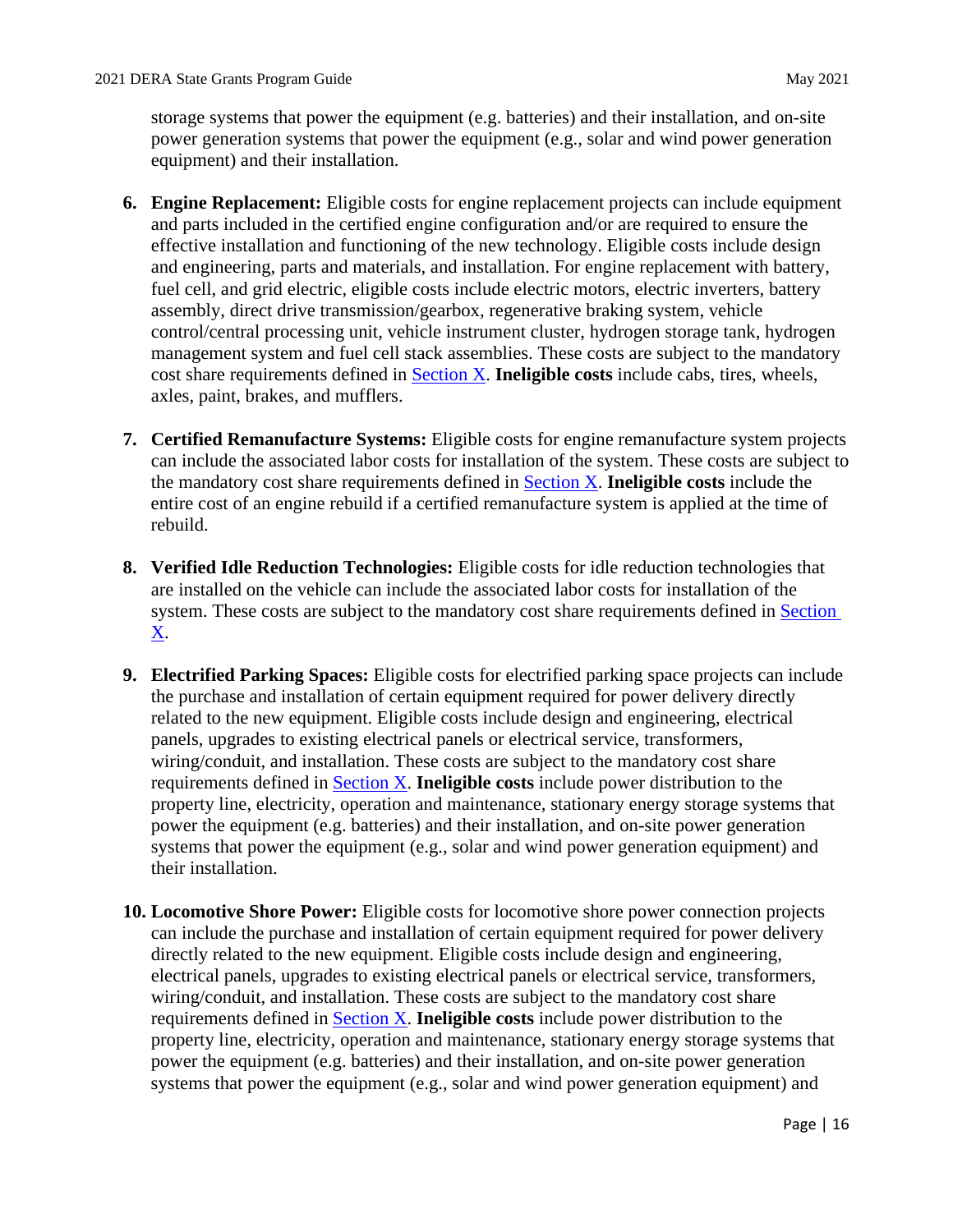their installation.

- installation. These costs are subject to the mandatory cost share requirements defined in installation, and on-site power generation systems that power the equipment (e.g., solar and **11. Marine Shore Power:** Eligible costs for marine shore power connection projects can include the purchase and installation of the shore side equipment and certain equipment required for power delivery directly related to the new equipment. Eligible costs include design and engineering, cables, cable management systems, shore power coupler systems, distribution control systems, grounding switches, service breakers, capacitor banks, electrical panels, upgrades to existing electrical panels or electrical service, transformers, wiring/conduit, and [Section X.](#page-28-0) **Ineligible costs** include shipside modifications to accept shore-based electrical power, power distribution to the property line, electricity, operation and maintenance, stationary energy storage systems that power the equipment (e.g. batteries) and their wind power generation equipment) and their installation.
- **12. Verified Retrofit Technologies:** Eligible costs for retrofit technologies that are installed on the vehicle can include the associated labor costs for installation of the system. These costs are subject to the mandatory cost share requirements defined in [Section X.](#page-28-0) Eligible costs include design and engineering, DPF cleaning machines, spare DPFs for maintenance rotation, replacement CCV filters, and filter cleaning contracts during grant open period.
- mandatory cost share requirements defined in **Section X**. **13. Clean Alternative Fuel Conversions:** Eligible costs for alternative fuel conversions can include the associated labor costs for installation of the system. These costs are subject to the
- for installation. Eligible costs can include single-wide wheels only when a fleet is retrofitting **14. Verified Aerodynamic Technologies and Verified Low Rolling Resistance Tires:** Eligible costs for aerodynamics and low rolling resistance tires can include the associated labor costs from standard dual tires to SmartWay-verified single-wide low rolling resistance tires. These costs are subject to the mandatory cost share requirements defined in [Section X.](#page-28-0) **Ineligible costs** include aluminum wheels.

 DERA grant funds and matching funds cannot be used for on-site power generation systems that Please note that although DERA grant funds and matching funds cannot be used for stationary energy storage systems that power the equipment (e.g. batteries) and their installation, and power the equipment (e.g., solar and wind power generation equipment) and their installation, states and their partners may add these components at their own expense outside the scope of the grant.

# **F. Ownership, Usage and Remaining Life Requirements**

- **1.** The existing vehicle, engine, or equipment must be fully operational. Operational equipment must be able to start, move, and have all necessary parts to be operational.
- equipment and have owned and operated the vehicle during the two years prior to upgrade. **2.** The participating fleet owner must currently own and operate the existing vehicle or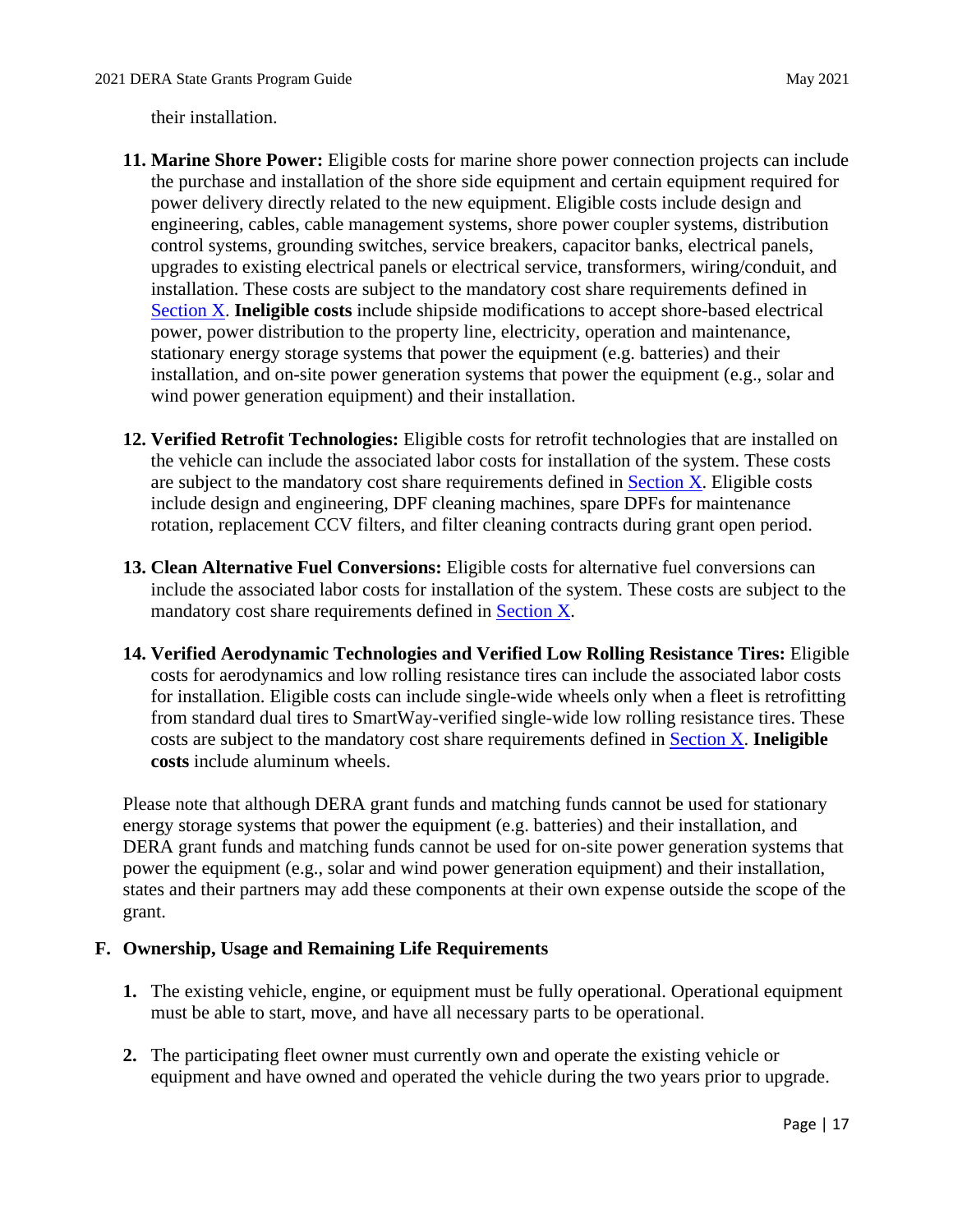- **3.** The existing vehicle, engine, or equipment must have at least three years of remaining life at the time of upgrade. Remaining life is the fleet owner's estimate of the number of years until because of the grant funding. The remaining life estimate is the number of years of operation estimate depends on the current age and condition of the vehicle at the time of upgrade, as well as things like usage, maintenance, and climate. the unit would have been retired from service if the unit were not being upgraded or scrapped remaining even if the unit were to be rebuilt or sold to another fleet. The remaining life
- **4. Highway Usage**: The mileage of multiple units may be combined to reach the thresholds below where those units will be scrapped and replaced with a single unit.
	- (Jan-Dec) 2019. **a. School Buses**: To be eligible for funding, the existing vehicle must have accumulated at least 7,000 miles/year during the two years prior to upgrade, or during calendar year
	- **b. All Other Highway Engines**: To be eligible for funding, the existing vehicle must have accumulated at least 7,000 miles/year during the two years prior to upgrade.
- **5. Nonroad, Locomotive and Marine Usage:** The engine operating hours of multiple units may be combined to reach the thresholds below where those units will be scrapped and replaced with a single unit.
	- **a. Agricultural Pumps**: To be eligible for funding, agricultural pumps must operate at least 250 hours/year during the two years prior to upgrade.
	- **b. All Other Nonroad Engines**: To be eligible for funding, nonroad engines must operate at least 500 hours/year during the two years prior to upgrade.
	- marine engines must operate at least 1,000 hours/year during the two years prior to **c. Locomotive and Marine Usage**: To be eligible for funding the existing locomotive and upgrade.
- EPA but is required as part of programmatic reporting to verify the eligible use of grant **6.** Documentation Requirements: Participating fleet owners must attest to each criterion in 1-5 above in a signed eligibly statement which includes each vehicle make, model, year, vehicle identification number, odometer/usage meter reading, engine make, model, year, horsepower, engine ID or serial number, and vehicle/equipment registration/licensing number and state. This documentation is not required at the time of application submittal to funds. A sample eligibility statement may be found at [www.epa.gov/dera/state.](http://www.epa.gov/dera/state)
- the state will ensure that projects selected for funding support the programmatic priorities listed **G. DERA Programmatic Priorities:** The principal objective of the assistance to be awarded under this program is to achieve significant reductions in diesel emissions in terms of tons of pollution produced and reductions in diesel emissions exposure from vehicles, engines and equipment operating in areas designated as poor air quality areas. The state's workplan must discuss how below. Please note that these are funding priorities, and are not eligibility factors.

The term "project location" refers to the primary area where the affected vehicles/engines operate, or the primary area where the emissions benefits of the project will be realized. A list of priority counties and areas can be found at: [www.epa.gov/dera/state.](http://www.epa.gov/dera/state) These counties and areas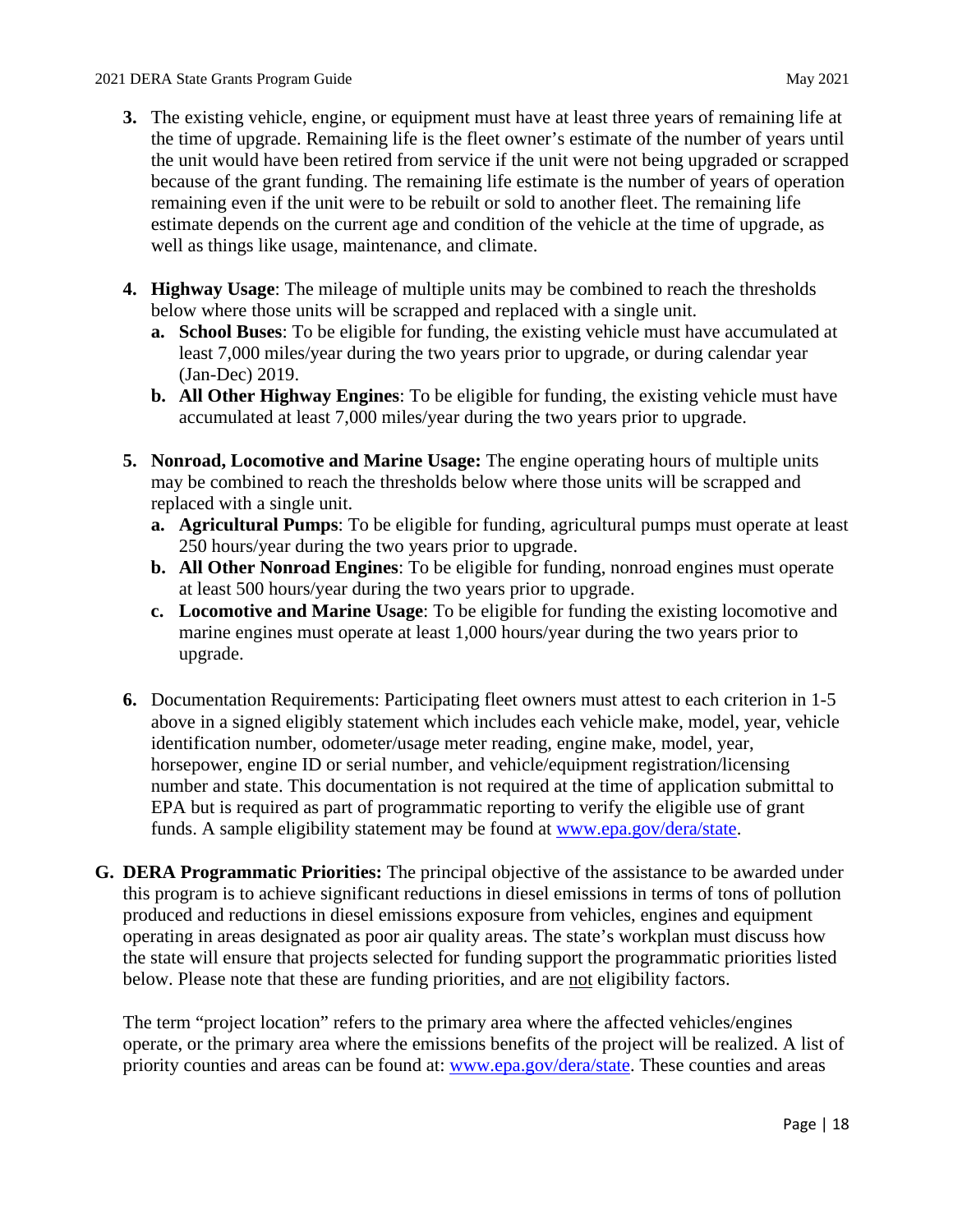were identified as priority locations for the DERA program because they are:

- Maintenance Areas for the following National Ambient Air Quality Standards. Data is **1)** Designated, as of the release date of this program guide, as Nonattainment Areas or sourced from EPA's Green Book of Nonattainment Areas for Criteria Pollutants. [\(https://www.epa.gov/green-book\)](https://www.epa.gov/green-book).
	- **a**) PM<sub>2.5</sub> 1997 Standard (Annual:  $15 \mu g/m^3$ , 24-hour:  $65 \mu g/m^3$ )
	- **b**) PM<sub>2.5</sub> 2006 Standard (Annual:  $15 \mu g/m^3$ , 24-hour:  $35 \mu g/m^3$ )
	- **c**) PM<sub>2.5</sub> 2012 Standard (Annual:  $12 \mu g/m^3$ , 24-hour:  $35 \mu g/m^3$ )
	- **d)** Ozone (O3) 2008 Standard (8-hour: 0.075ppm)
	- **e)** Ozone (O3) 2015 Standard (8-hour: 0.070ppm)
- **2)** Counties that contain at least one census tract where the modeled ambient diesel PM concentration from the 2014 National Air Toxics Assessment [\(https://www.epa.gov/national-air-toxics-assessment\)](https://www.epa.gov/national-air-toxics-assessment) is above the 80th percentile (0.68 µg/m3) for census tracts nationwide. The 80th percentile is a programmatic cutoff designed to help us evaluate those areas that are most likely to have higher concentrations of diesel PM in the year of analysis (i.e., the year for which NATA data are available); this level was not chosen based on risk or other health-based criteria or thresholds. NATA is a screening tool and there are limitations and uncertainties associated with it; see: [https://www.epa.gov/national-air-toxics-assessment/nata](https://www.epa.gov/national-air-toxics-assessment/nata-limitations)[limitations.](https://www.epa.gov/national-air-toxics-assessment/nata-limitations)

 In addition, priority should be given to projects based on whether the vehicles/engines/equipment targeted for diesel emissions reductions are located at, or service, goods movement facilities such as:

- inspected by customs officers and allowed to pass into and out of a country) **1)** ports and airports (e.g. places alongside navigable water with facilities for the loading and unloading of passengers and/or cargo from ships, ferries, and other vessels; places from which aircraft operate that have paved runways and terminals which include cargo, baggage and/or passenger-movement operations; places where foreign goods are
- **2)** rail yards (e.g. places at which trains originate or terminate, or at which they are distributed or combined)
- and/or passengers) **3)** terminals (e.g. freight and passenger stations at the end of carrier lines, or that serve as junctions at any point with other lines, that have facilities for the handling of freight
- **4)** distribution centers (e.g. facilities that perform consolidation, warehousing, packaging, decomposition and other functions linked with handling freight, often in proximity to major transport routes or terminals, and which generate large amounts of truck traffic)

# **H. EPA Strategic Plan Linkage, Anticipated Outputs/Outcomes and Performance Measures**

Pursuant to Section 6a of EPA Order 5700.7, "Environmental Results under EPA Assistance Agreements," EPA must link proposed assistance agreements with the Agency's Strategic Plan. EPA also requires that grant applicants and recipients adequately describe environmental outputs and outcomes to be achieved under assistance agreements (see EPA Order 5700.7,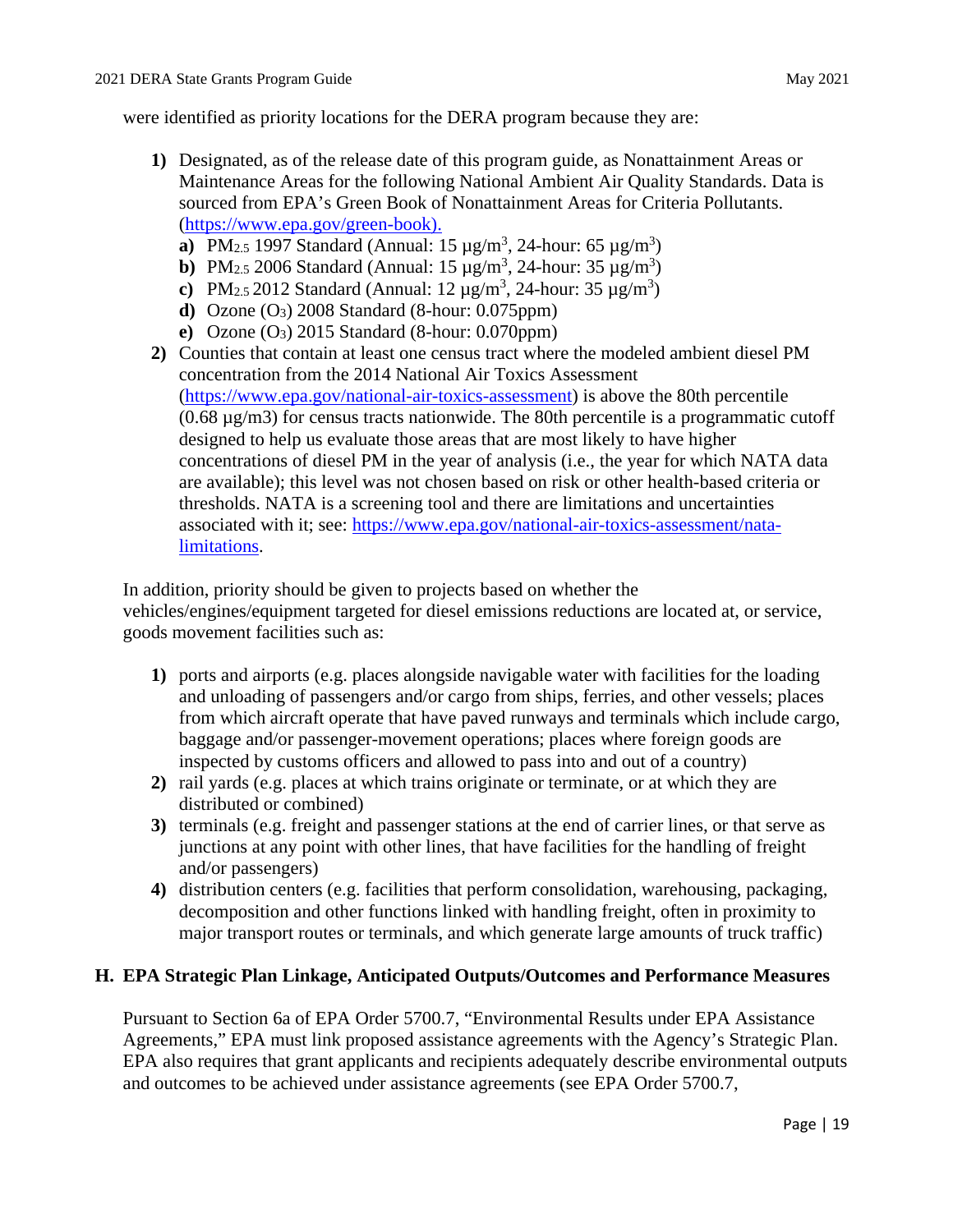Environmental Results under Assistance Agreements, [www.epa.gov/sites/production/files/2015-](https://www.epa.gov/sites/production/files/2015-03/documents/epa_order_5700_7a1.pdf) [03/documents/epa\\_order\\_5700\\_7a1.pdf\)](https://www.epa.gov/sites/production/files/2015-03/documents/epa_order_5700_7a1.pdf).

 Under this objective, EPA will "Deliver a cleaner, safer, and healthier environment for all **1. Linkage to EPA Strategic Plan:** The activities to be funded under this announcement support EPA's FY 2018-22 Strategic Plan. Awards made under this announcement will support Goal 1, "A Cleaner, Healthier Environment" Objective 1.1, "Improve Air Quality." Americans and future generations by carrying out the Agency's core mission." Applicants must explain in their application how their project will further this objective.

Please read EPA's FY 2018-2022 Strategic Plan [\(www.epa.gov/planandbudget/strategicplan\)](https://www.epa.gov/planandbudget/strategicplan) for more information.

 outcomes to be achieved under assistance agreements (see EPA Order 5700.7A1, EPA also requires that grant applicants adequately describe environmental outputs and Environmental Results under Assistance Agreements,

[\(www.epa.gov/sites/production/files/2015-03/documents/epa\\_order\\_5700\\_7a1.pdf\)](http://www.epa.gov/sites/production/files/2015-03/documents/epa_order_5700_7a1.pdf). Applicants must include specific statements describing the environmental results of the proposed project in terms of well-defined outputs and, to the maximum extent practicable, well-defined outcomes that will demonstrate how the project will contribute to the priorities described above. Specifically, the proposed activities must reduce emissions from diesel fleets, thereby reducing local and regional air pollution of criteria pollutants and air toxics.

 over a period of time or by a specified date. Outputs may be quantitative or qualitative but must be measurable during an assistance agreement funding period. **2. Outputs:** The term "output" means an environmental activity, effort and/or associated work product related to an environmental goal and objective that will be produced or provided

 must be measurable during an assistance agreement funding period. Expected outputs from the projects to be funded under this announcement include, but are not limited to:

- number of replaced or retrofitted engines/vehicles/equipment; and/or
- hours of idling reduced.

Other potential outputs may include, but are not limited to:

- engaging affected communities with respect to the design and performance of the project;
- the project's inclusion in a broader-based environmental or air quality plan;
- the implementation of contract specifications requiring the use of cleaner vehicles and equipment;
- a documented commitment to continue to identify and address air quality issues in the affected community;
- affected communities regarding either the environmental and/or other issues that the • a publicly available community engagement plan for meaningful engagement of the project is intended to address;
- adoption of an idle reduction policy;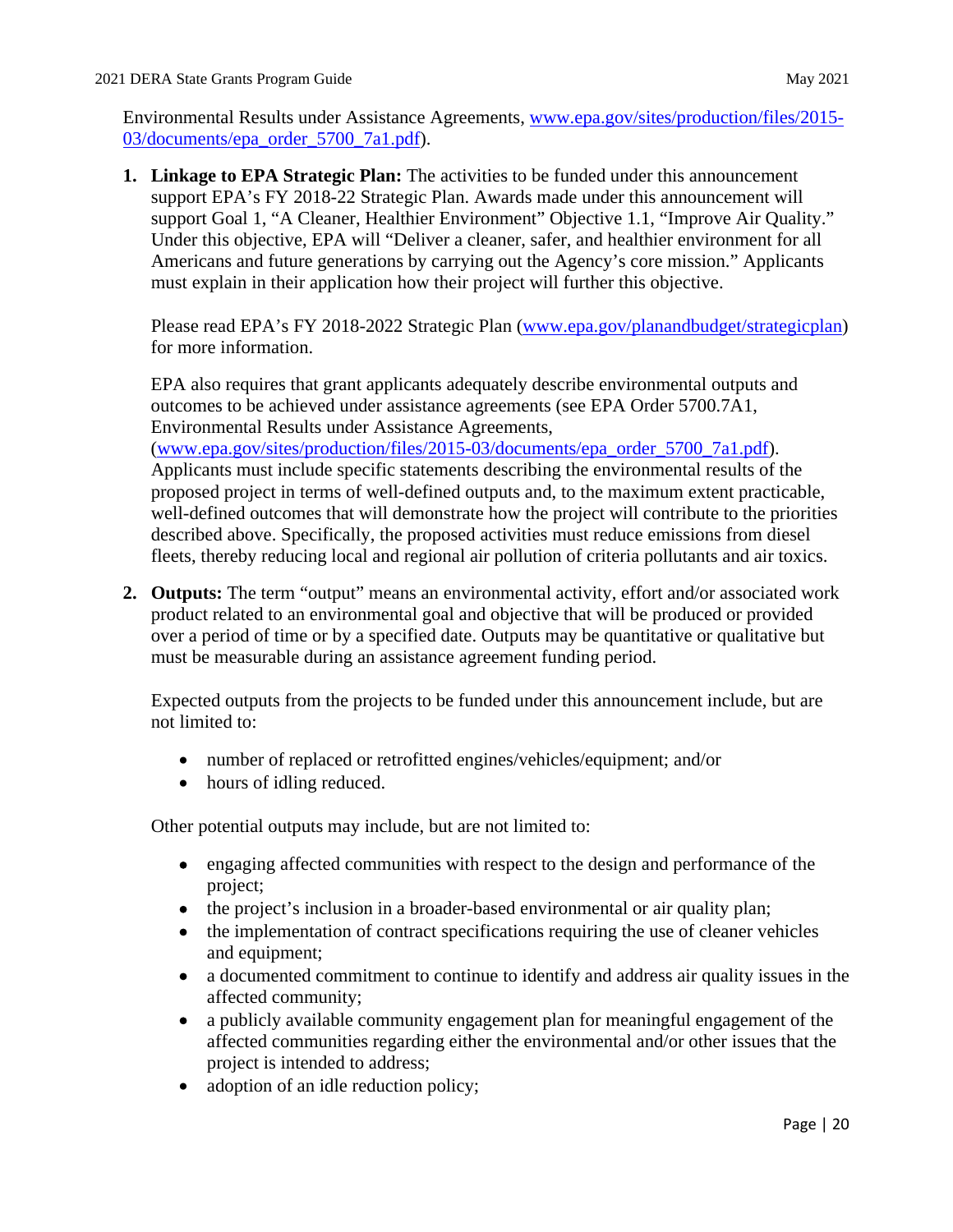- providing support to diesel emission reduction coalitions by sharing information, working with interested fleets, and addressing specific geographic needs;
- number of subawards; and/or
- dissemination of project/technology information via list serves, websites, journals and outreach events.

Progress reports and a final report will also be required outputs, as specified in [Section](#page-32-0)  [XII.G.](#page-32-0)

 behavioral, health-related or programmatic in nature, but must also be quantitative. They **3. Outcomes:** The term "outcome" means the result, effect or consequence that will occur from carrying out an environmental program or activity that is related to an environmental or programmatic goal or objective. Outcomes may be qualitative and environmental, may not necessarily be achievable within an assistance agreement funding period.

Expected outcomes from the projects to be funded under this announcement include, but are not limited to:

- tons of pollution reduced over the lifetime of the vehicles/engines/equipment, specifically:
	- **o** fine particulate matter (PM<sub>2.5</sub>),
	- **o** nitrogen oxides (NOx),
	- **o** carbon monoxide (CO) and carbon dioxide (CO2), and/or
	- **o** volatile organic compounds (VOCs).
- tons of pollution reduced annually;
- lifetime total project cost effectiveness for  $NO<sub>x</sub>$  and  $PM<sub>2.5</sub>$ ;
- lifetime capital cost effectiveness for  $NO<sub>x</sub>$  and  $PM<sub>2.5</sub>$ ;
- net reduction in gallons of diesel fuel used;
- • benefits to the communities affected by the project, including improvements to human health and the environment, the local economy, social conditions, and the welfare of residents in such communities.

Other potential outcomes may include, but are not limited to:

- community engagement and partnership;
- improved ambient air quality;
- health benefits achieved;
- changes in driver behavior regarding idling practices;
- an increased understanding of the environmental or economic effectiveness of the implemented technology;
- increased public awareness of project and results;
- widespread adoption of the implemented technology;
- • demonstration and deployment of zero and near-zero emission vehicles and engines; and/or
- emissions reductions along freight transportation corridors.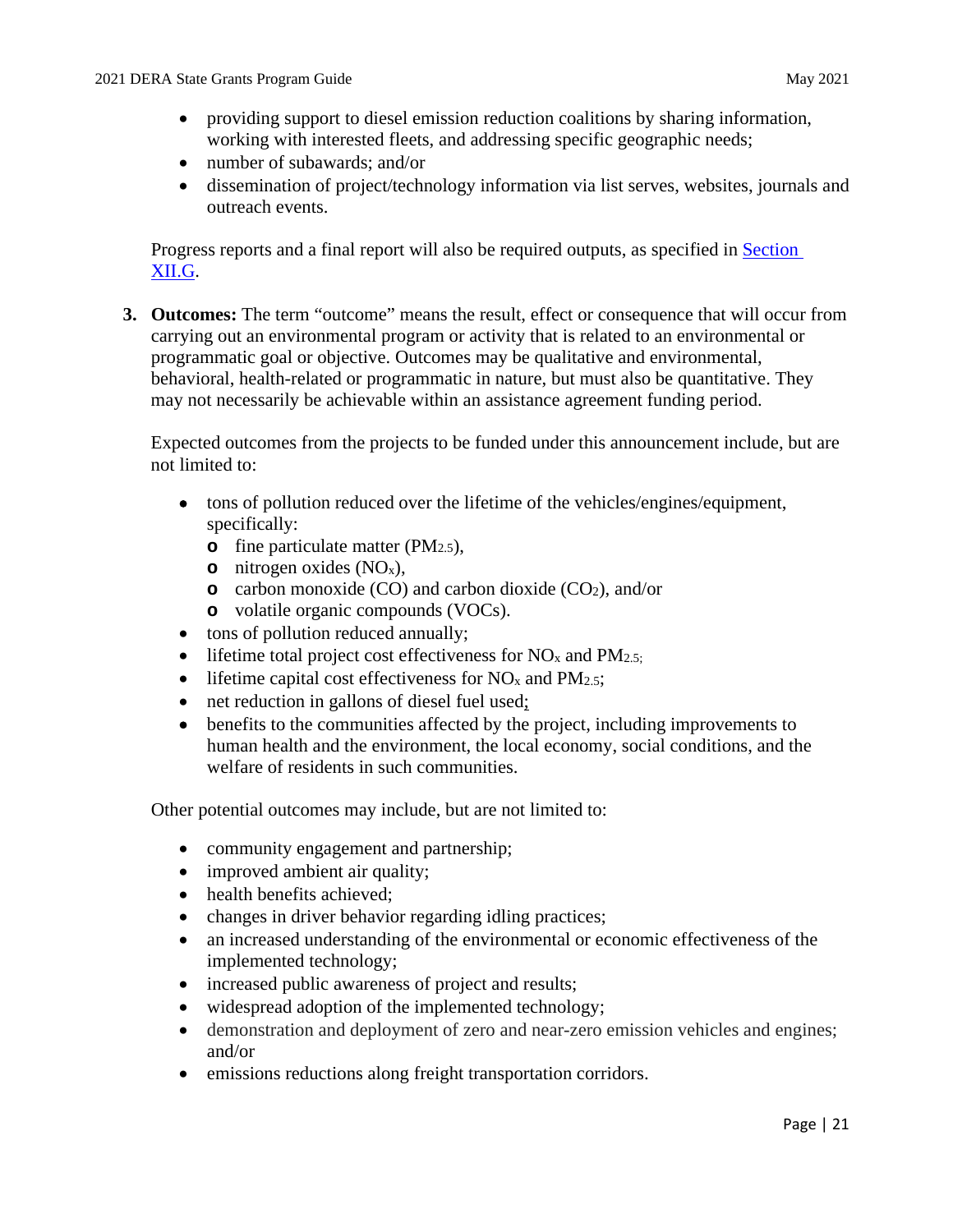- performance measures will help gather insights and will be the mechanism to track progress performance measures will directly relate to the projects outcomes and outputs, including but **4. Performance Measures.** States should also develop performance measures they expect to achieve through the proposed activities and describe them in their application. These concerning successful processes and output and outcome strategies and will provide the basis for developing lessons to inform future recipients. It is expected that the description of not limited to:
	- oversight of project partners, subrecipients, and/or contractors and vendors;
	- tracking and reporting project progress on expenditures, purchases, and other fiscal activities;
	- tracking and reporting actual accomplishments versus proposed outputs/outcomes and proposed timelines/milestones;
	- tracking and reporting project progress on installations/replacements by maintaining an accurate Project Fleet Description; and
	- • measuring and reporting on outcomes by maintaining an accurate Project Fleet Description and using EPA's Diesel Emissions Quantifier. Efforts should be made to track, measure and report the actual vehicle miles traveled, hours of use/operation, and fuel use for all vehicles and equipment involved in the project.

 quantitative and qualitative results: The following are questions to consider when developing output and outcome measures of

- What are the measurable short term and longer term results the project will achieve?
- How does the plan measure progress in achieving the expected results (including outputs and outcomes) and how will the approach use resources effectively and efficiently?

# <span id="page-25-0"></span>**IX. FUNDING RESTRICTIONS**

- **A. Ineligible Activities and Costs**: Funds awarded under this grant shall be used only for eligible guide. No funds awarded under this grant shall be used for ineligible vehicles, equipment, vehicles, equipment, engines, technologies, and activities defined in [Section VIII](#page-9-0) of this program engines, technologies and activities defined in [Section VIII.](#page-9-0)
- received under the DERA National Grants, DERA School Bus Rebates, or federal Supplemental **B. Federal Matching Funds**: No funds awarded under the Program shall be used for matching funds for other federal grants unless expressly authorized by statute. Likewise, recipient may not use federal funds as matching or cost-share funds for the DERA State Grant, including funds Environmental Project (SEP) funds.
- if the state provides justification for unique circumstances. The state's indirect costs are not **C. Administrative Costs Expense Cap**: No more than 15 percent of the state's total project costs may be used to cover administrative type costs (e.g. personnel, benefits, travel, and office supplies). Total project costs include the federal share as well as any cost-share provided by the state. However, Regions have the discretion to allow state matching funds to exceed the 15% cap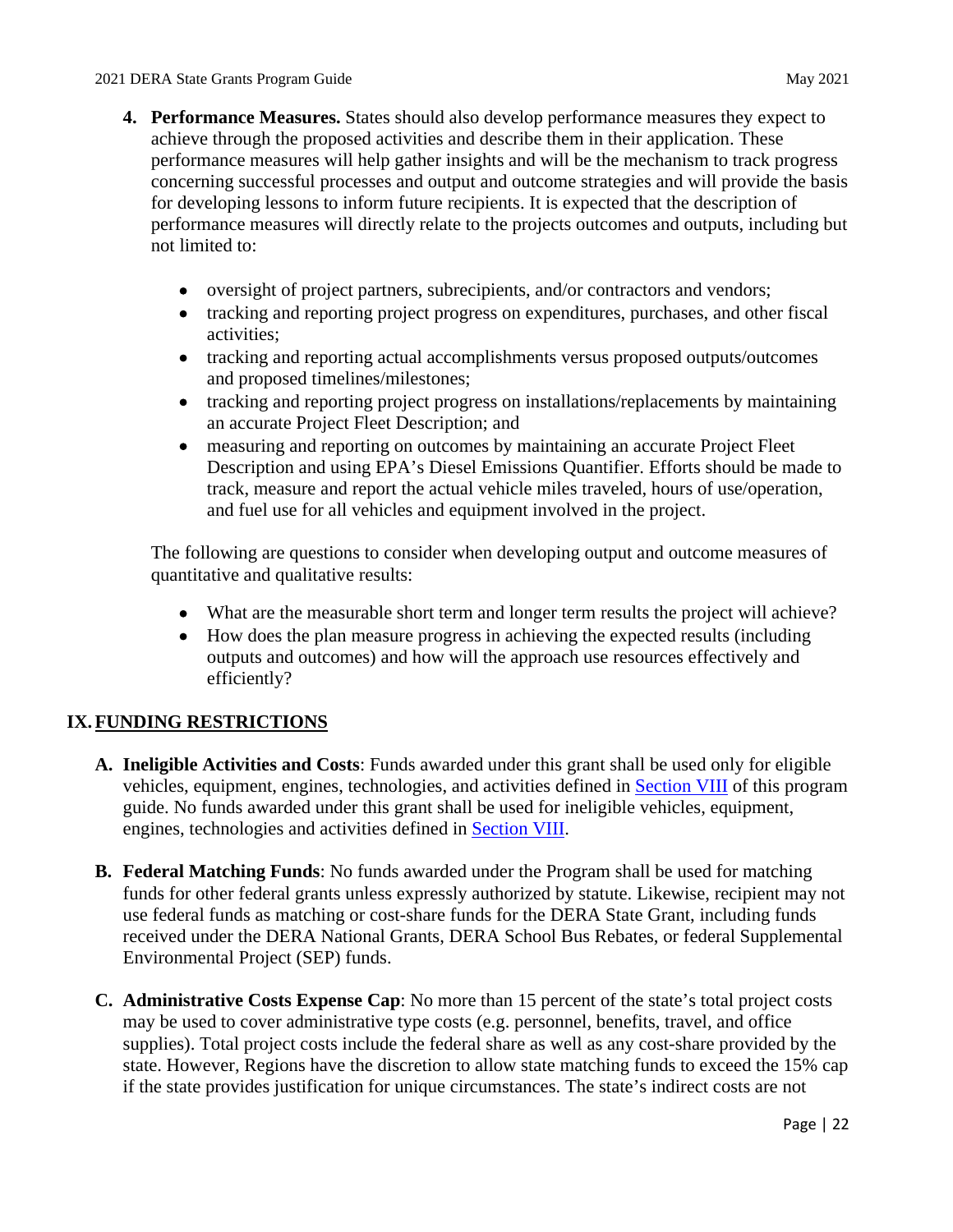considered as administrative type costs and do not count towards the 15 percent maximum.

- under this grant shall be used to cover expenses incurred prior to the project period set forth in agreement funded under this grant are not eligible as a cost share. **D. Expenses Incurred Prior to the Project Period**: Except for eligible pre-award costs as defined in 2 CFR 200.458 and as authorized by 2 CFR 200.309 and 2 CFR 1500.8, no funds awarded any assistance agreement funded under this grant. Additionally, except for eligible pre-award costs as defined above, expenses incurred prior to the project period set forth in any assistance
- **E. Emissions Testing**: No funds awarded under this grant shall be used for emissions testing and/or air monitoring activities (including the acquisition cost of emissions testing equipment), or research and development.
- **F. Fueling Infrastructure**: No funds awarded under this grant shall be used for fueling natural gas, liquefied natural gas, and or other fuels. infrastructure, such as that used for the production and/or distribution of biodiesel, compressed
- **G. Mandated Measures:** Pursuant to 42 U.S.C. 16132(d)(2), no funds awarded under this grant shall be used to fund the costs of emissions reductions that are mandated under federal law. See [Section XIV](#page-36-0) for more information on mandated measures.
- **H. Leasing**: No funds awarded under this grant shall be used for leasing vehicles, engines or equipment. If financing is necessary, the purchase must be financed with a conventional purchase loan.
- **I. Fleet Expansion:** Funding under this program cannot be used for the purchase of vehicles, engines, or equipment to expand a fleet. Engine, vehicle, and equipment replacement projects are eligible for funding on the condition that the following criteria are satisfied:
	- **1.** The replacement vehicle, engine, or equipment will continue to perform similar function and operation as the vehicle, engine, or equipment that is being replaced.
	- vehicle may not be eligible for funding under the grant; the replacement vehicle should **2.** The cost of optional components or "add-ons" that significantly increase the cost of the resemble the replaced vehicle in form and function.
	- **3.** The replacement vehicle, engine, or equipment will be of similar type and gross vehicle weight rating or horsepower as the vehicle, engine, or equipment being replaced.
		- **a.** Nonroad: Horsepower increases of more than 40 percent will require specific approval by EPA prior to purchase, and the fleet may be required to pay the additional costs associated with the higher horsepower equipment.
		- vehicle (Class 5, 6, 7, or 8). Exceptions may be granted for vocational purposes and will **b.** Highway: The replacement vehicle must not be in a larger weight class than the existing require specific EPA approval prior to purchase.
	- **4.** The vehicle, equipment, and/or engine being replaced must be scrapped or rendered permanently disabled within ninety (90) days of being replaced.
		- **a.** If a 2010 engine model year (EMY) or newer highway vehicle is replaced, the 2010 EMY or newer vehicle may be retained or sold if the 2010 EMY or newer vehicle will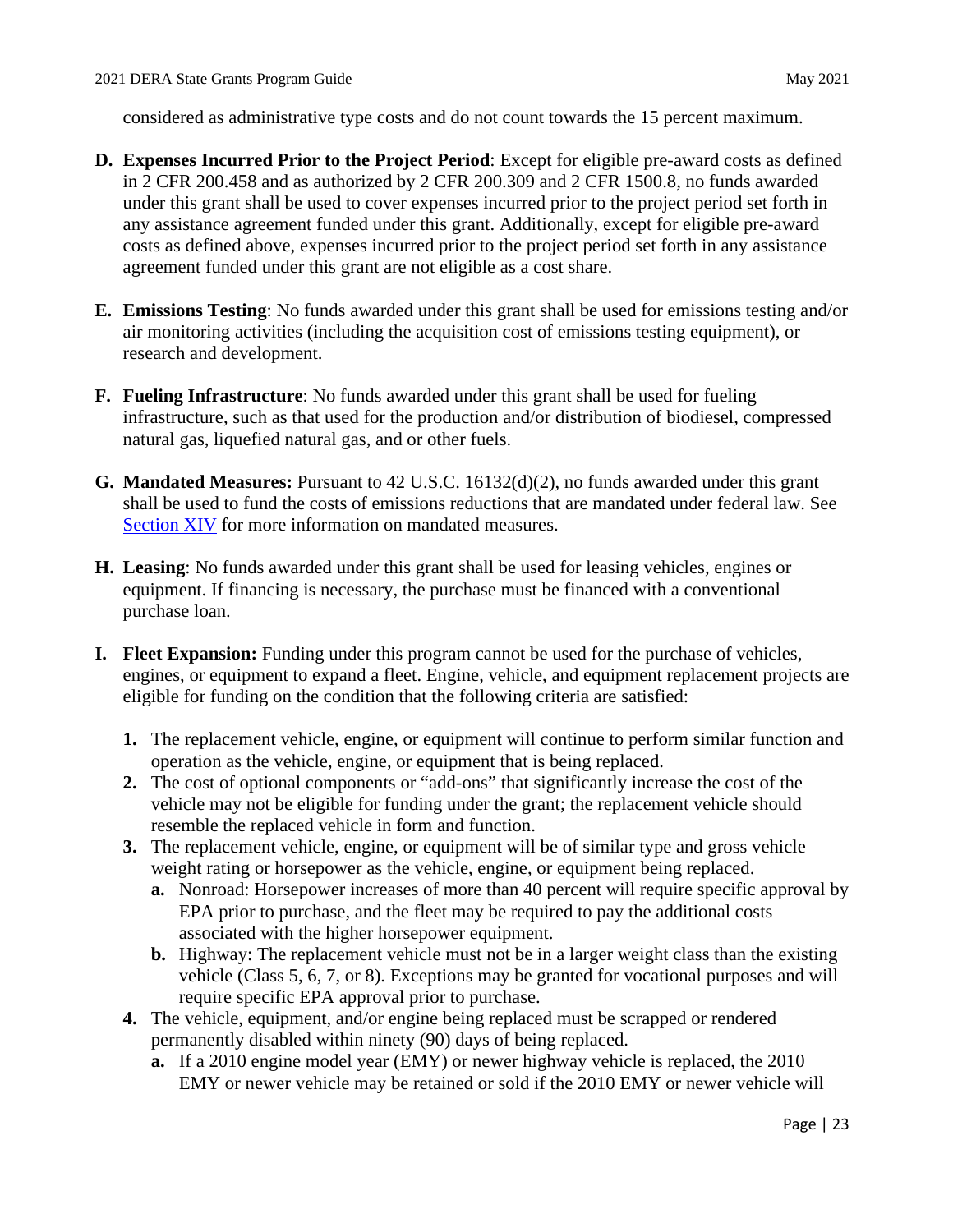preferred that the scrapped unit currently operates within the same project location(s) as replace a pre-2009 EMY vehicle, and the pre-2009 EMY vehicle will be scrapped. It is the 2010 EMY or newer vehicle currently operates, however alternative scenarios will be considered. All existing and replacement vehicles are subject to the funding restrictions in this section of the program guide. All equipment must operate within the United States. Under this scenario, a detailed scrappage plan must be submitted and will require prior EPA approval.

- Tiered unit, and the lower Tiered unit will be scrapped. It is preferred that the scrapped unit currently operates within the same project location(s) as the original Tier 2, 3 or 4 **b.** If a Tier 2, Tier 3 or Tier 4 locomotive, marine, or nonroad vehicle, equipment and/or engine is replaced, the units may be retained or sold if they will replace a similar, lower unit currently operates, however alternative scenarios will be considered. All existing and replacement equipment are subject to the funding restrictions in this section of the program guide. All equipment must operate within the United States. Under this scenario, a detailed scrappage plan must be submitted and will require prior EPA approval.
- **c.** Cutting a three-inch by three-inch hole in the engine block (the part of the engine containing the cylinders) is the preferred scrapping method. Other acceptable scrappage methods may be considered and will require prior EPA approval.
- side at a point located between the front and rear axles. Other acceptable scrappage **d.** Disabling the chassis may be completed by cutting through the frame/frame rails on each methods may be considered and will require prior written approval from the EPA project officer.
- **e.** Evidence of appropriate disposal is required in a final assistance agreement report submitted to EPA. Participating fleet owners must attest to the appropriate disposal in a signed scrappage statement. A sample scrappage statement may be found at [www.epa.gov/dera/state.](http://www.epa.gov/dera/state) The scrappage statement must include:
	- **1)** Vehicle owner's name and address;
	- **2)** Vehicle make, vehicle model, vehicle model year, VIN, odometer reading or usage meter reading, engine make, engine model, engine model year, engine horsepower, engine ID or serial number, as applicable;
	- **3)** Name, address, and signature of dismantler;
	- **4)** Date engine and/or vehicle/equipment was scrapped;
	- **5)** Statement attesting to scrappage of vehicle/engine as defined above;
	- **6)** Signature of participating fleet owner.
	- **7)** Digital photos as follows:
		- **a)** Side profile of the vehicle, prior to disabling;
		- **b)** VIN tag or equipment serial number;
		- **c)** Engine label (showing serial number, engine family number, and engine model year);
		- **d)** Engine block, prior to hole;
		- **e)** Engine block, after hole;
		- **f)** Cut frame rails or other cut structural components, as applicable;
		- **g)** Others, as needed.
- **f.** Equipment and vehicle components that are not part of the engine or chassis may be salvaged from the unit being replaced (e.g. plow blades, shovels, seats, tires, etc.). If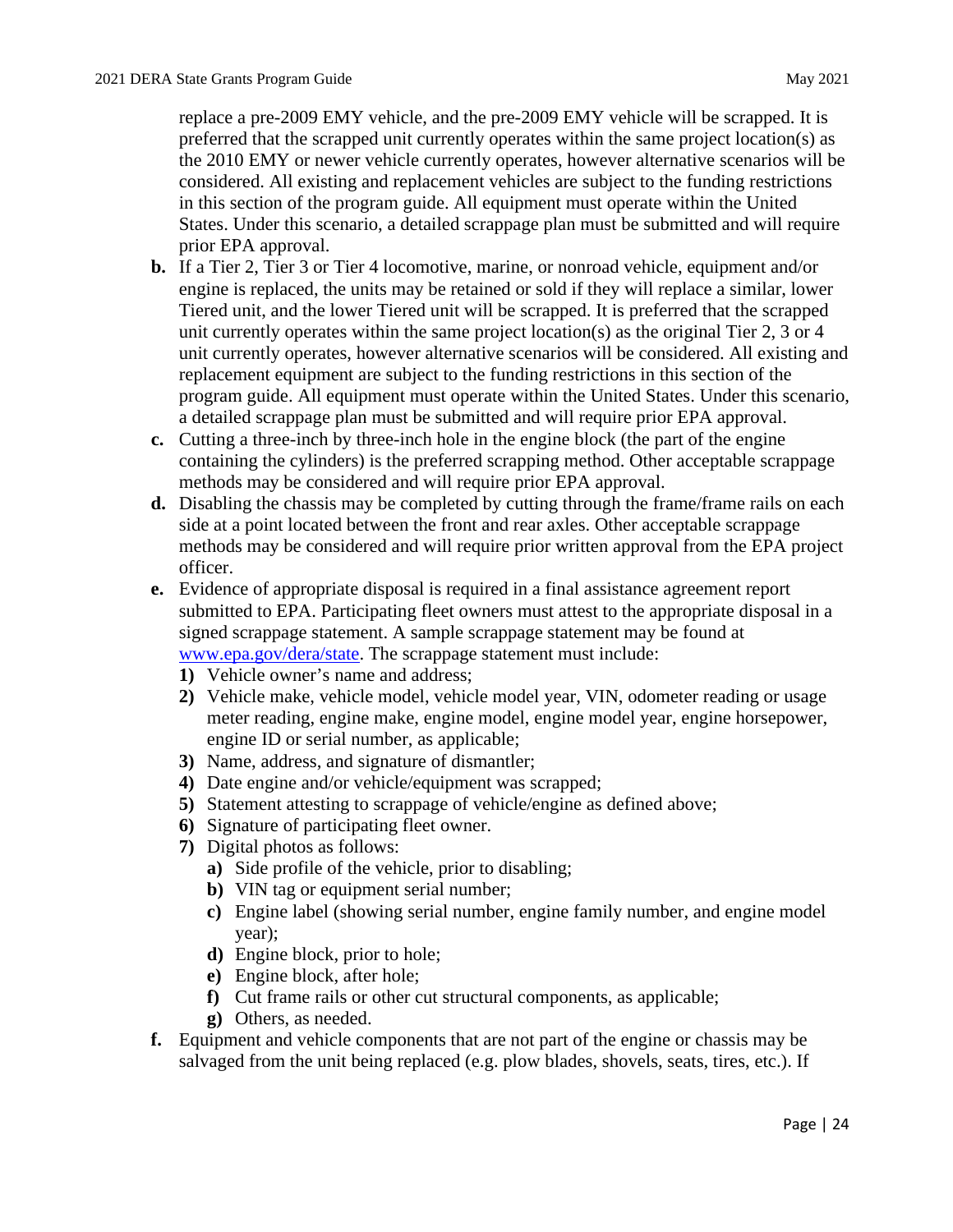disabled engines, disabled vehicles, disabled equipment, or parts are to be sold, program income requirements apply.

- **g.** For tire replacement projects, the original tires should be scrapped according to local or state requirements, or the tires can be salvaged for reuse or retreading. If salvaged tires are sold, program income requirements apply.
- **J. Replacement Technologies**: No funds awarded under this program shall be used for the purchase of engine retrofits, idle reduction technologies, low rolling resistance tires or advanced aerodynamic technologies if similar technologies have previously been installed on the truck or trailer.

# <span id="page-28-0"></span>**X. COST-SHARE REQUIREMENTS**

replacements, or certified vehicle/equipment replacements, as defined in **Section VIII**, are **A. Mandatory Cost-Share:** Projects involving engine upgrades, certain idle reduction technologies, shore connection systems, electrified parking space technologies, certified engine subject to the DERA Funding Limits and mandatory cost-share requirements shown below in Table 7.

 The "DERA Funding Limits" (percentages) shown below represent the maximum portion of the equipment costs (parts and labor including sales tax) that can be covered with a combination of portion of the costs that exceed the DERA Funding Limit is referred to as the "mandatory cost- receive the EPA matching incentive, a state may contribute a larger voluntary match to achieve funds to qualify for the matching incentive. EPA DERA funds and any non-federal voluntary matching funds provided by the state. The share." Meeting the mandatory cost-share is ultimately the responsibility of the grantee, however the mandatory cost-share is typically provided by project partners (e.g., fleet owners). As discussed in [Section V.C,](#page-6-0) states may contribute voluntary matching funds to the project to qualify for the matching incentive. In addition to a voluntary match provided by a state to additional diesel emission reductions under their DERA State Grant. Mandatory cost-share funds provided by the state and/or third parties cannot count towards the state's voluntary matching

meet mandatory cost-share requirements of any DERA grant. Tribal VW Environmental Please note, EPA DERA funds may not be used to meet mandatory cost-sharing requirements for projects funded with environmental mitigation funds. Further, environmental mitigation funds (e.g., VW Environmental Mitigation Trust Funds via the DERA Option) may not be used to Mitigation Trust Funds cannot be used on the same projects funded with DERA State Grants.

 Cost sharing and matching requirements under \$200,000 for Insular Area applicants (the \$200,000 or more are advised to contact their EPA regional office to determine if cost share U.S. Virgin Islands, American Samoa, Guam and the Commonwealth of the Northern Mariana Islands) are waived as a matter of law as authorized by the Omnibus Territories Act , 48 U.S.C. Section 1469a. Insular Area applicants with applications that will require a cost share of requirements will be waived in whole or in part.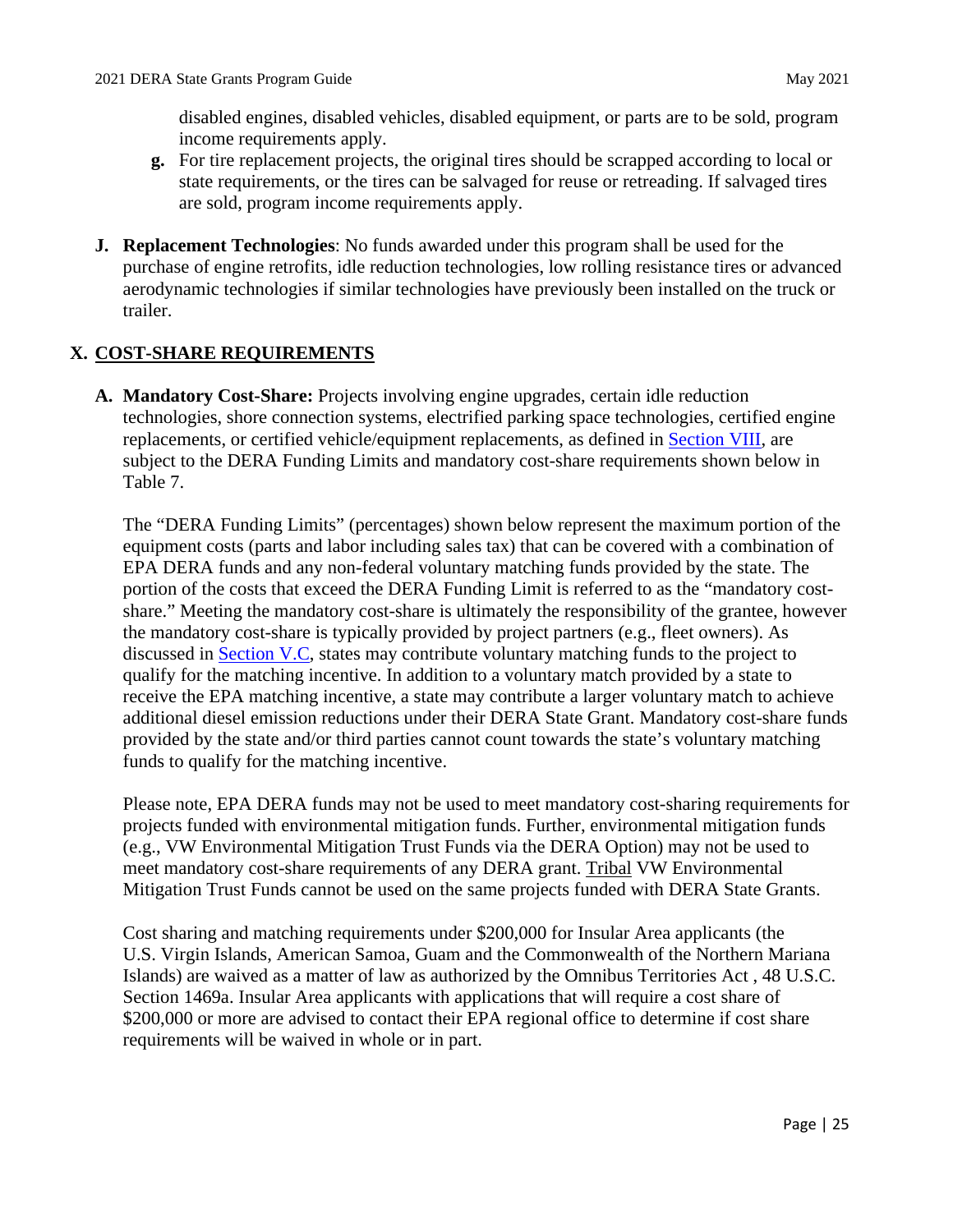| <b>Eligible Technologies</b>                                                                                                            | <b>DERA Funding</b><br><b>Limits</b><br>$(EPA$ Funds +<br><b>Voluntary Match</b><br>including VW<br>Trust) | <b>Minimum</b><br><b>Mandatory</b><br><b>Cost-Share</b><br>(Fleet Owner<br>Contribution) |
|-----------------------------------------------------------------------------------------------------------------------------------------|------------------------------------------------------------------------------------------------------------|------------------------------------------------------------------------------------------|
| Drayage Truck Replacement                                                                                                               | 50%                                                                                                        | 50%                                                                                      |
| Vehicle or Equipment Replacement with EPA Certified<br>Engine                                                                           | 25%                                                                                                        | 75%                                                                                      |
| Vehicle or Equipment Replacement with CARB Certified<br>Low NO <sub>x</sub> Engine                                                      | 35%                                                                                                        | 65%                                                                                      |
| Vehicle or Equipment Replacement with Zero-tailpipe<br><b>Emission Power Source</b>                                                     | 45%                                                                                                        | 55%                                                                                      |
| Engine Replacement with EPA Certified Engine                                                                                            | 40%                                                                                                        | 60%                                                                                      |
| Engine Replacement with CARB Certified Low NOx Engine                                                                                   | 50%                                                                                                        | 50%                                                                                      |
| Engine Replacement with Zero-tailpipe Emission Power<br>Source                                                                          | 60%                                                                                                        | 40%                                                                                      |
| <b>EPA Certified Remanufacture Systems</b>                                                                                              | 100%                                                                                                       | 0%                                                                                       |
| EPA Verified Highway Idle Reduction Technologies when<br>combined with new or previously installed exhaust after-<br>treatment retrofit | 100%                                                                                                       | 0%                                                                                       |
| EPA Verified Highway Idle Reduction Technologies without<br>new exhaust after-treatment retrofit                                        | 25%                                                                                                        | 75%                                                                                      |
| EPA Verified Locomotive Idle Reduction Technologies                                                                                     | 40%                                                                                                        | 60%                                                                                      |
| EPA Verified Marine Shore Connection Systems                                                                                            | 25%                                                                                                        | 75%                                                                                      |
| EPA Verified Electrified Parking Space Technologies                                                                                     | 30%                                                                                                        | 70%                                                                                      |
| <b>EPA Verified Exhaust After-treatment Retrofits</b>                                                                                   | 100%                                                                                                       | 0%                                                                                       |
| EPA Verified Engine Upgrade Retrofits                                                                                                   | 100%                                                                                                       | 0%                                                                                       |
| EPA Verified Hybrid Retrofit Systems                                                                                                    | 60%                                                                                                        | 40%                                                                                      |
| EPA Verified Fuel and Additive Retrofits when combined<br>with new retrofit, upgrade, or replacement                                    | Cost differential<br>between<br>conventional<br>diesel fuel                                                | Cost of<br>conventional<br>diesel fuel                                                   |
| EPA Verified Aerodynamics and Low Rolling Resistance<br>Tires when combined with new exhaust after-treatment<br>retrofit                | 100%                                                                                                       | 0%                                                                                       |
| <b>Alternative Fuel Conversion</b>                                                                                                      | 40%                                                                                                        | 60%                                                                                      |

**Table 7. DERA Funding Limits and Mandatory Cost-Share Requirements** 

 project when a mandatory cost share is not required, or when the applicant proposes to provide more than the required cost share. Applicants who propose to use a voluntary cost share must **B. Voluntary Cost-Share:** Under this funding opportunity, voluntary cost sharing is when an applicant voluntarily proposes to legally commit to provide costs or contributions to support the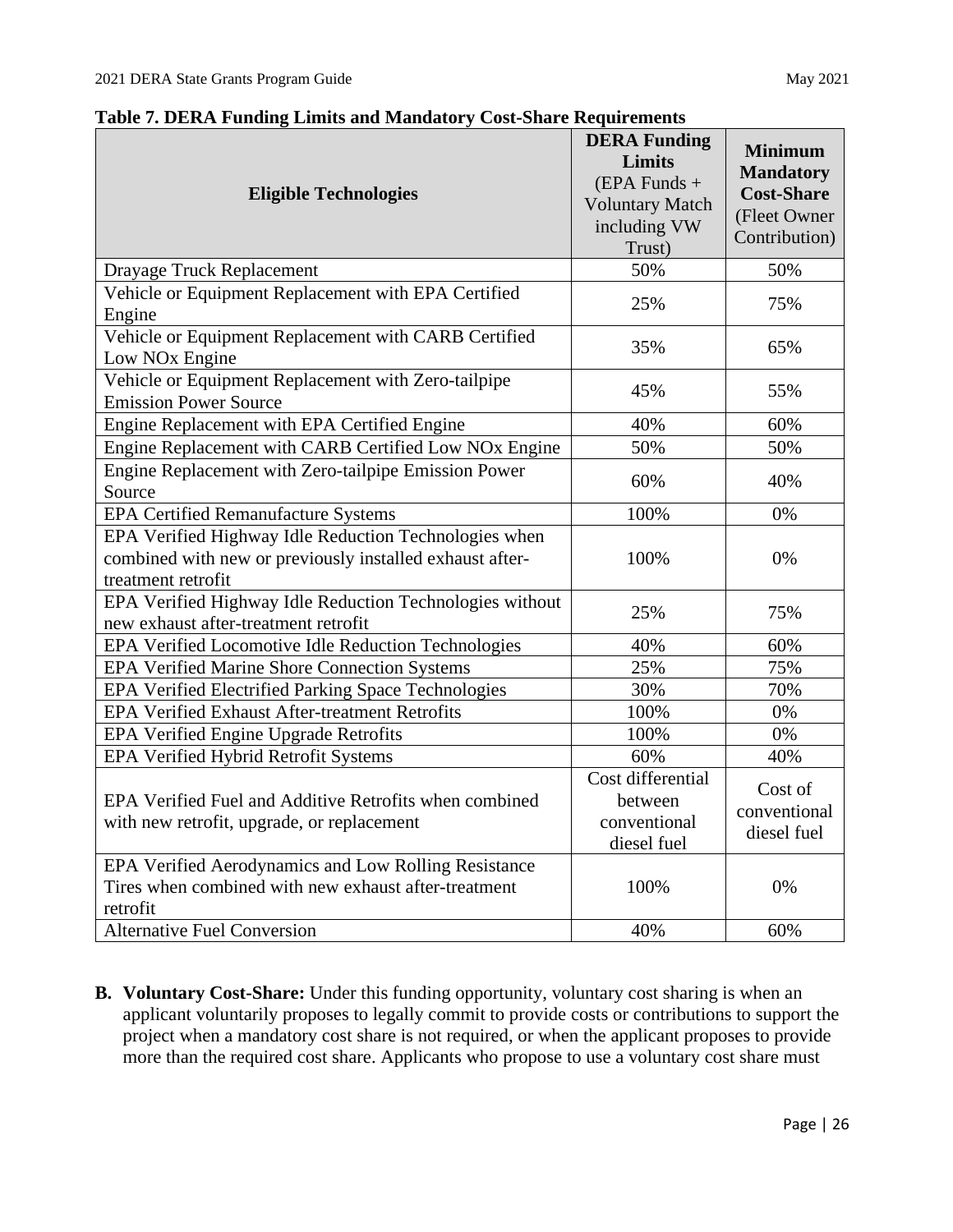include the costs or contributions for the voluntary cost share in the project budget on the SF-424. If an applicant proposes a voluntary cost share, the following apply:

- 424. If an applicant proposes a voluntary cost share, the following apply: A voluntary cost share is subject to the match provisions in the grant regulations 2 CFR Part 200 as applicable.
	- A voluntary cost share may only be met with eligible and allowable costs.

 • The recipient may not use other sources of federal funds to meet a voluntary cost share unless the statute authorizing the other federal funding provides that the federal funds may be used to meet a cost share requirement on a federal grant.

 the approved project budget. If the proposed voluntary cost share does not materialize during grant performance, then EPA may reconsider the legitimacy of the award and/or take other The recipient is legally obligated to meet any proposed voluntary cost share that is included in appropriate action as authorized by 2 CFR Part 200, as applicable.

# **XI. WAIVER OF PROGRAMMATIC REQUIREMENTS**

EPA will consider, on a case-by-case basis, waiver requests from programmatic requirements. Waivers will only be approved for non-statutory and/or non-regulatory requirements. Sufficient justification for the waiver must be provided by the state. States must obtain EPA approval for any waiver request before conducting any work or expending any funds on a project involving a waiver request. Any questions regarding waivers should be directed to the EPA Project Officer.

# **XII. AWARD ADMINISTRATION INFORMATION**

**A. Terms and Conditions**: General administrative and programmatic terms and conditions applicable to EPA assistance agreements under this Program may be viewed at: [www.epa.gov/grants/grant-terms-and-conditions.](http://www.epa.gov/grants/grant-terms-and-conditions)

 CFR §200.86) and "State" (2 CFR §200.90), is that the state itself is the legal entity that receives **Funding to Other State Agencies**: EPA's general policy, based on the definitions of the terms "Non-federal entity" (2 CFR §200.69), "Pass-through entity (2 CFR §200.74) "Recipient" (2 EPA funds even if one particular component of the state is named in the assistance agreement as the recipient. Transfers of EPA funds between state agencies to perform a particular financial assistance agreement would, therefore, be governed by state law. Additionally, 2 CFR §200.417 "Interagency Services" contemplates situations in which one agency provides services to another agency within the same unit of government as a direct cost of performing the EPA assistance agreement.

 If utilizing interagency service agreements between state agencies under 2 CFR §200.417, the service (excluding overtime, shift premiums, and fringe benefits) may be used in lieu of determining the actual indirect costs of the service." Centralized services included in central expenditures the state agency makes to carry out the Interagency Service Agreement should be shown in the corresponding direct cost categories (Personnel, Travel, Contractual etc.). If state law characterizes agreements under which one state agency provides services to another state agency as a procurement contract, then the costs would be placed in the contractual category. In interagency service situations, 2 CFR §200.417 provides the state may charge a pro-rated share of indirect costs for the service, or 10% of the ". . .direct salary and wage cost of providing the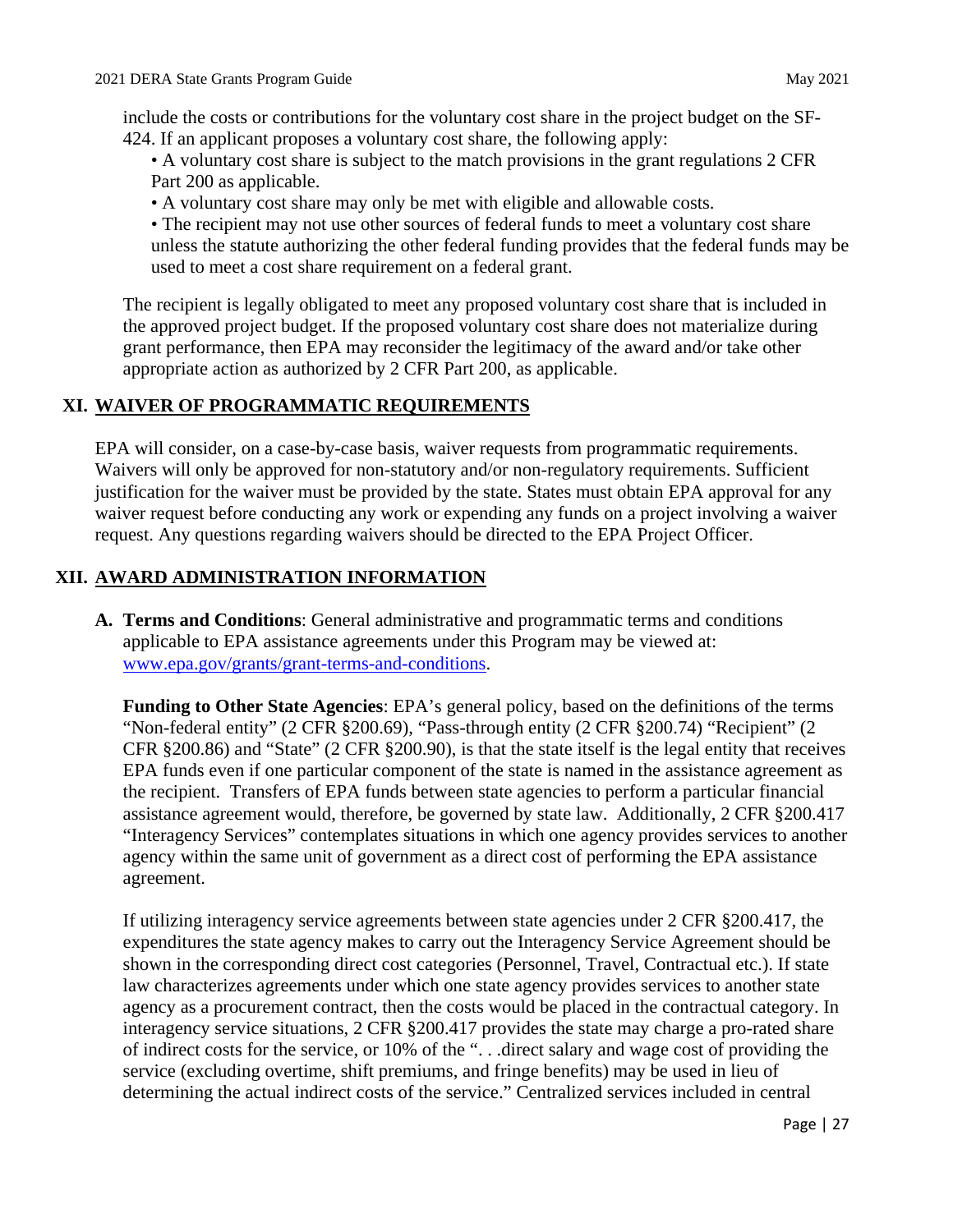service cost allocation plans subject to Appendix V of 2 CFR Part 200 are accounted for separately.

 accounting purposes (e.g. due to differences in indirect cost rates). In those situations, a state the National Term and Condition for Subawards, and the EPA Subaward Policy unless EPA instrumentalities should be included as line items in the "Other" budget category. There may be situations in which state law provides that state agencies or instrumentalities are legally separate for the purposes of financial transactions between them or when state financial management policies for Federal assistance agreements require separate instruments for may characterize appropriate funding transfers as subawards. Note, however, that if one state agency provides a subaward to another state agency the state agency acting as the pass-through entity must comply with applicable provisions of 2 CFR Part 200 (including 2 CFR §200.331), provides an exception. The aggregate cost estimates for subawards to other state agencies or

- some other mechanism that ensures a low price for the item. The state may then provide the equipment in lieu of money as in-kind assistance through a subaward. **B. In-Kind Assistance**: The state may purchase equipment through blanket purchase agreements or
- entity purchases property or services needed to carry out the project or program under a Federal **C. Contract**: As defined at 2 CFR §200.22, means a legal instrument by which a non-Federal award. The term as used in this part does not include a legal instrument, even if the non-Federal entity considers it a contract, when the substance of the transaction meets the definition of a Federal award or subaward (see §200.92 Subaward).
- The state will comply with §200.322 Procurement of Recovered Materials, and ensure that every Provisions. **D. Procurements**: When procuring property and services under a Federal award, a state must follow the same policies and procedures it uses for procurements from its non-Federal funds. purchase order or other contract includes any clauses required by section §200.326 Contract provisions. All other non-Federal entities, including subrecipients of a state (other than another state agency), will follow §200.318 General Procurement Standards through §200.326 Contract
- **E. Performance Partnership Grants**: Funds awarded under this program are not eligible for inclusion with the state's Performance Partnership Grants.

 may be applicable to awards resulting from this announcement. EPA implemented the Executive Order in 40 CFR Part 29. EPA may require applicants selected for funding to provide a copy of and 40 CFR 29.8. The SPOC list can be found in the Intergovernmental Review (SPOC List) document:<https://www.whitehouse.gov/wp-content/uploads/2020/04/SPOC-4-13-20.pdf>**State Notification**: Executive Order 12372, Intergovernmental Review of Federal Programs, their application to their State Point of Contact (SPOC) for review as provided at 40 CFR 29.7

 **F. Public Notification**: Not later than 60 days after the date of the award of a subaward, rebate, or loan by a state, the state shall publish the following on the Web site of the state: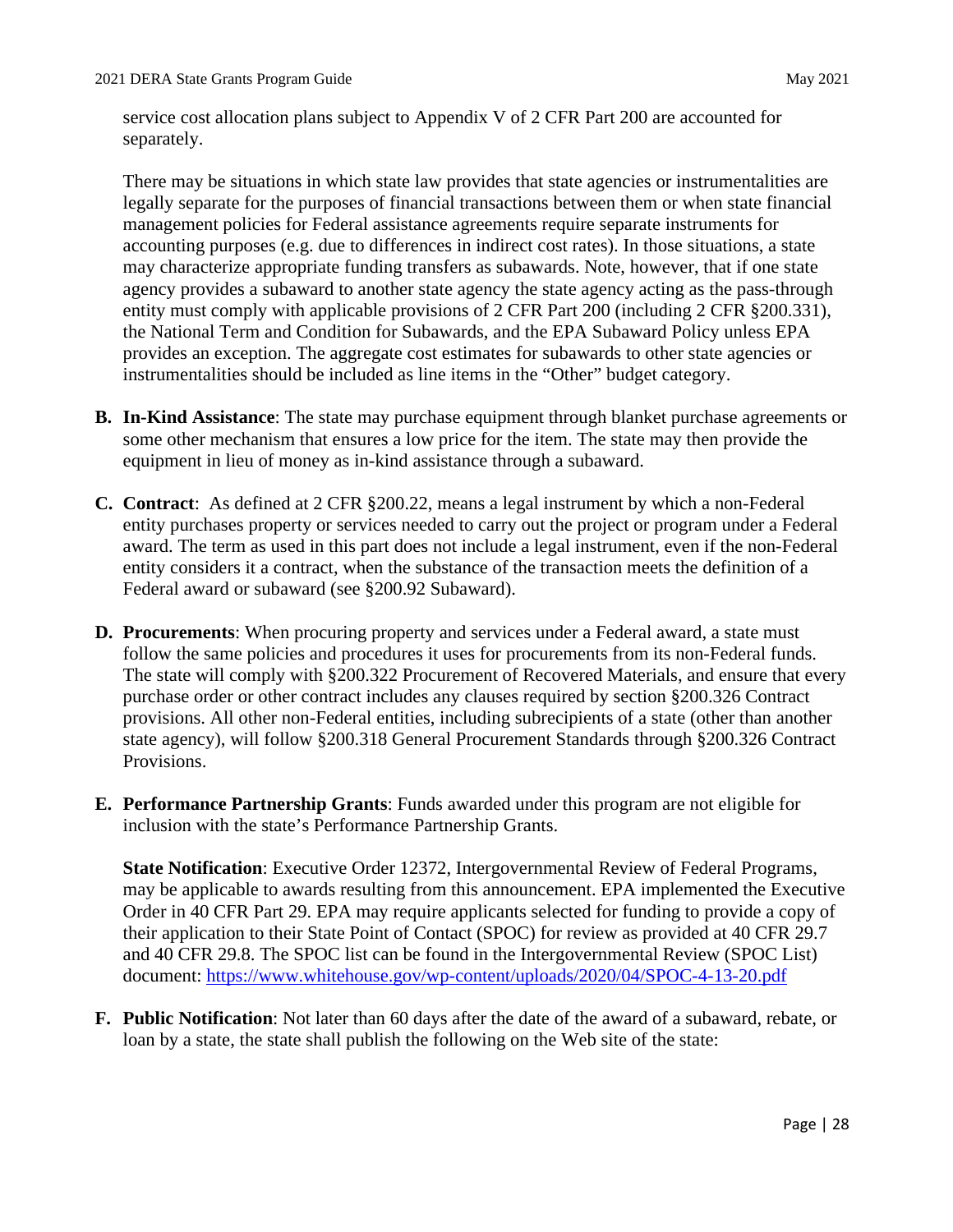- **1.** For subawards, rebates, and loans provided to the owner of a diesel vehicle or fleet, the total number and dollar amount of subawards, rebates, or loans provided, as well as a breakdown of the technologies funded through the subgrants, rebates, or loans; and
- **2.** For other subawards, rebates, and loans, a description of each application for which the subaward, rebate, or loan is provided.
- <span id="page-32-0"></span> required per the terms and conditions of the award. **G. Reporting Requirement**s: Quarterly programmatic progress reports and a detailed final programmatic report will be required. Additional administrative and financial reporting may be
	- **1. Quarterly Reports**: Quarterly reports summarizing technical progress, planned activities for the next quarter and a summary of expenditures are required. The schedule for submission of quarterly reports will be established by EPA, after the grants are awarded. A template for quarterly reports is available at [www.epa.gov/dera/state.](http://www.epa.gov/dera/state)
	- report shall be submitted to EPA within 90 calendar days of the completion of the period of **2. Final Reports**: The final report must include: summary of the project or activity, emissions benefits and other outputs and outcomes achieved, and costs of the project or activity addition, the final report shall discuss the problems, successes, and lessons learned from the project or activity that could help overcome structural, organizational or technical obstacles to implementing a similar project elsewhere. Award recipients may be provided with additional information and guidance on reporting performance measures and project progress after award. A template for the final report is available at [www.epa.gov/dera/state.](http://www.epa.gov/dera/state) The final performance. However, in order to facilitate awarding funds the following fiscal year, it is recommended that the report be completed well before 90 days.

# **XIII. APPENDIX A: HOW TO FUND PROJECTS AND PARTNERSHIPS**

There are several ways DERA recipients may implement projects and fund project partners depending on the roles and responsibilities of each. In addition to the information provided below, also refer to the "Contracts and Subawards" guidance in Section IV. of the General Solicitation Provisions found at [www.epa.gov/grants/epa-solicitation-clauses.](http://www.epa.gov/grants/epa-solicitation-clauses)

 If a DERA grant recipient intends to fund target fleets that they do not own and operate, they have the option to (1) make a **subaward** or (2) provide **participant support costs (i.e, rebates)** to a choose to provide participant support costs rather than a subaward to avoid the extensive subaward project partner. Both options can fund a project partner's equipment and installation costs, but only subawards can fund a project partner's direct and indirect costs such as personnel and travel. If the DERA grant recipient is only funding a project partner's equipment and installation costs, they may monitoring and management requirements.

 all vehicles/engine/equipment, and any required contractual services, in accordance with applicable **Direct Implementation**: Where the target fleets are owned and operated by the DERA grant recipient, the recipient may directly implement the project. The recipient is responsible for procuring competitive procurement requirements in [https://www.ecfr.gov/cgi-bin/text](https://www.ecfr.gov/cgi-bin/text-idx?SID=eeba078baab7cccee5a7702a04c9e6ad&mc=true&tpl=/ecfrbrowse/Title02/2cfr200_main_02.tpl)idx?SID=eeba078baab7cccee5a7702a04c9e6ad&mc=true&tpl=/ecfrbrowse/Title02/2cfr200\_main\_0 [2.tpl.](https://www.ecfr.gov/cgi-bin/text-idx?SID=eeba078baab7cccee5a7702a04c9e6ad&mc=true&tpl=/ecfrbrowse/Title02/2cfr200_main_02.tpl) The applicant's/recipient's budget should reflect only those expenses incurred directly by the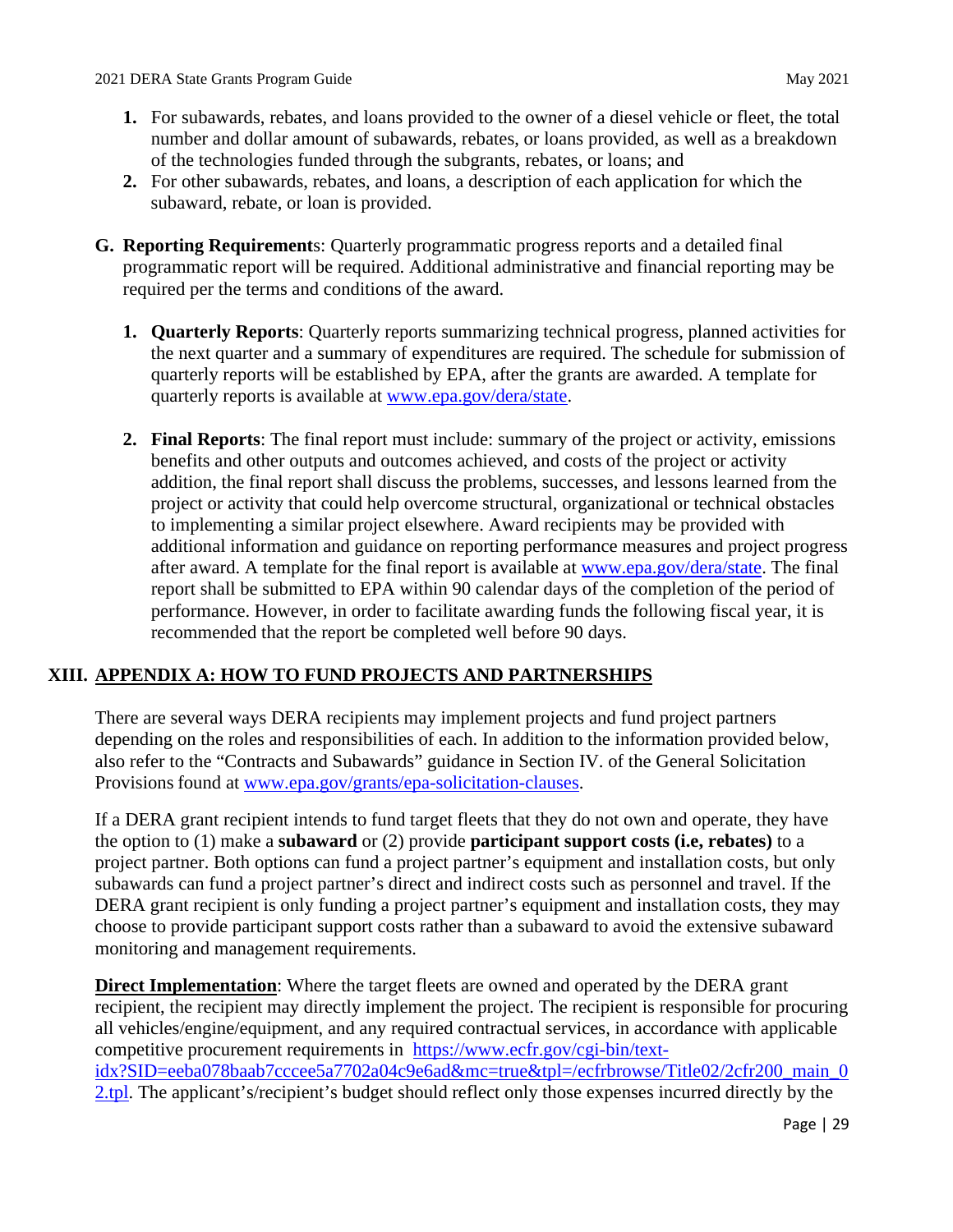recipient organization for personnel, fringe, travel, supplies, equipment, contractual, other, and indirect.

 DERA, a non-Federal entity may be eligible to receive a subaward even if it is not eligible to receive individual may be appropriate, those situations are rare. **Subawards**: DERA grant recipients (i.e. pass-through entities) may make subawards to subrecipients to carry out a portion of the DERA funded program or project. Subawards establish a financial assistance relationship under which the subrecipient's employees and contractors implement programs and projects to accomplish the goals and objectives of the DERA grant. Under a DERA grant from EPA directly. While there may be some situations in which a subaward to an

 suppliers, consulting firms (including individual consultants) or other vendors provide goods and where it is appropriate for pass-through entities to make subawards to for-profit organizations to Note that subawards are different than procurement contracts. Contractors such as equipment services directly to DERA grant recipients for direct implementation activities. Subrecipients only receive reimbursement for their actual direct or approved indirect costs such that they do not "profit" from the transaction and subrecipients are subject to the same Federal requirements as the passthrough entity. In other grant programs, for-profit entities participating in grant activities are typically contractors rather than subrecipients. However, DERA is one of the few grant programs purchase and install equipment for that organization's own use.

 vendor, the appropriate funding instrument is a procurement contract and the transaction is subject to vendor as a "partner" does not exempt the transaction from competitive procurement requirements. Alternately, for example, if a DERA recipient provides funding to a school district for the school appropriate funding instrument is a subaward. In this example, the school district (subrecipient) district purchases school buses from a vendor through a procurement contract, and the school 200. Indicators that the transaction is a subaward include eligible and allowable costs to support the For example, if a DERA recipient directly implementing a project purchases school buses from a the applicable competitive procurement requirements. Referring to an individual consultant or district to implement its own diesel emissions reduction program for its school bus fleet, the implements their project with the DERA funds received from the pass-through entity, the school districts transaction is subject to the applicable competitive procurement requirements in 2 CFR Part following in addition to the subrecipient vehicle and equipment purchase and installation costs:

- • subrecipient personnel and overhead including indirect costs incurred for project management, coordination, procurement, reporting and outreach;
- subrecipient travel costs required for project implementation and oversight; and
- subrecipient contractual costs for design and engineering services.

 extensive requirements for subrecipient monitoring and management that apply to pass-through • subrecipient contractual costs for design and engineering services.<br>If a recipient chooses to pass funds from its DERA grant to other entities through subawards, the recipient must comply with applicable provisions of 2 CFR Part 200, the EPA Subaward Policy, and EPA's National Term and Condition for Subawards. Note that under 2 CFR 200.331 there are entities. Additionally, Federal requirements including the 2 CFR Part 200 Procurement Standards "flow down" to subrecipients. By accepting a DERA grant, the recipient is certifying that it either has systems in place to comply with the regulatory and EPA policy requirements specified in these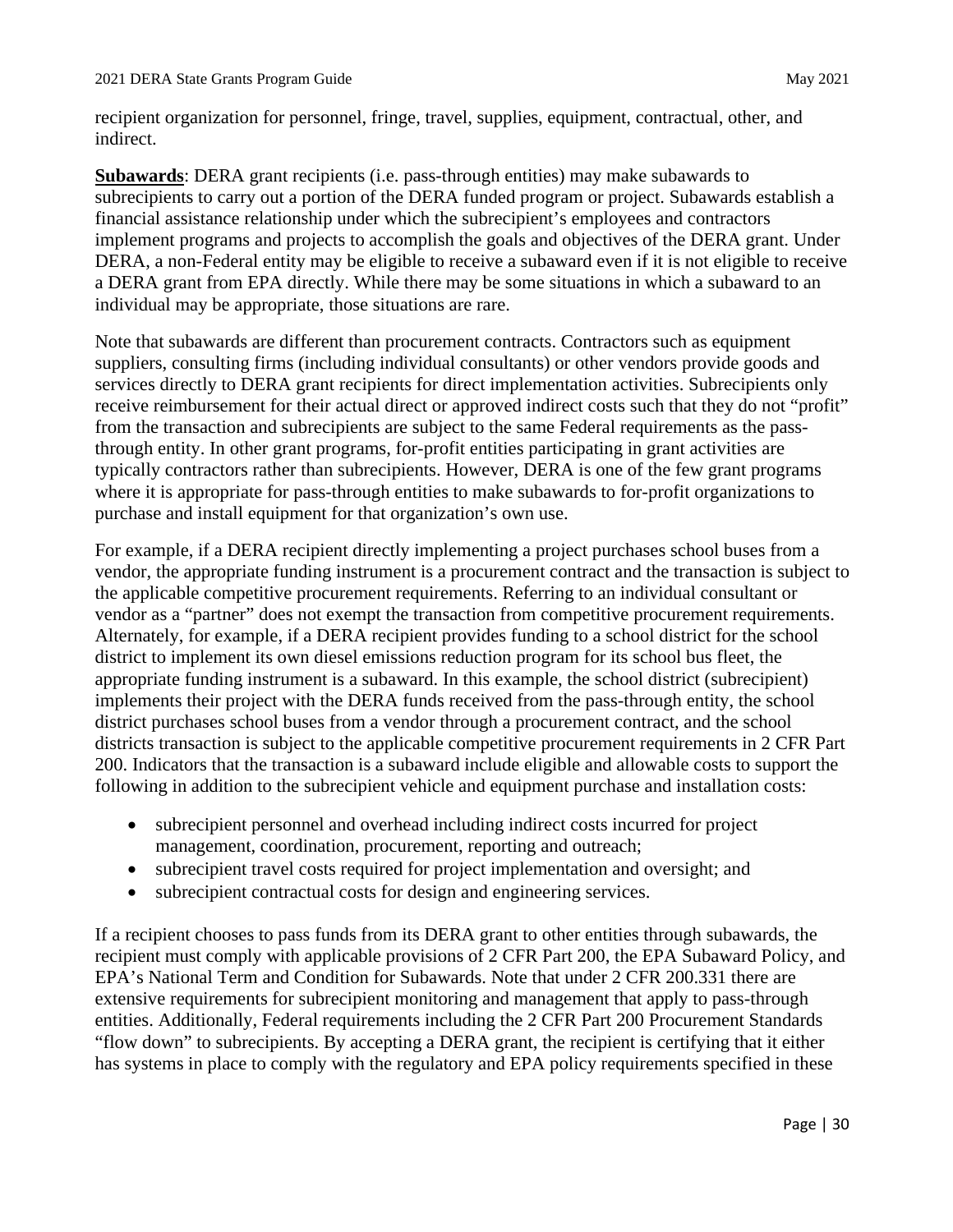provisions, or that the recipient will refrain from making subawards with EPA funding until the required systems are designed and implemented.

 EPA's Award Official must approve subawards to for-profit entities and individuals on the basis of subawards as line items under the "Other" budget category. Should a DERA recipient decide to either a precise description of the subaward in the EPA approved budget and work plan, or on a transaction-by-transaction basis. The applicant's/recipient's DERA workplan and budget narrative should include detailed descriptions of any proposed subawards and include cost estimates for make a subaward that was not described in the approved work plan and budget the recipient must obtain prior written approval from EPA's Award Official for the subaward.

 entities may choose to select subrecipients competitively provided this practice is consistent with There is no requirement for recipients to compete subawards under DERA, however pass-through applicable statutes, regulations and the terms of their DERA grants. Recipients may use the subaward template contained in Appendix D of the Subaward Policy to assist them in complying with the "subaward content" requirements, however EPA does not mandate the use of this template.

**Participant Support Costs:** DERA grant recipients may provide participant support costs to program beneficiaries to enable beneficiaries to participate in the recipient's program or project. Rebates, subsidies, and similar one-time, lump-sum payments to program beneficiaries for the purchase of eligible emissions control technologies and vehicle replacements are considered participant support costs. Program beneficiaries, rather than the DERA recipient, own the new vehicle, engine, or technology.

 public fleet owners, however program beneficiaries are not employees, contractors or subrecipients Program beneficiaries only receive reimbursement for up to the allowable cost share of eligible equipment and installation costs. Participant support costs differ from subawards in that the beneficiary is participating in the DERA recipient's project or program instead of implementing their own project or program. Program beneficiaries may be individual owner/operators or private or of the DERA grant recipient. Program beneficiaries are not subject to the same Federal requirements as the DERA grant recipient or subrecipients. For example, the competitive procurement requirements do not apply to program beneficiaries purchasing vehicles or equipment.

 Recipients may also use participant support costs to purchase technologies or vehicles on behalf of reduction equipment on vehicles owned by program beneficiaries. program beneficiaries. In some situations, this approach allows DERA recipients to achieve economies of scale and/or take advantage of existing purchase contracts. Competitive procurement requirements apply to the DERA recipient when the recipient takes this approach. For example, a recipient may award a competitive contract to a technology vendor to purchase and install emissions

 programmatic requirements, reporting and transaction documentation requirements, eligibility, and Participant support costs for rebates, subsidies or other payments must be supported by guidelines issued by the recipient and approved by EPA, defining the rules, restrictions, timelines, funding levels that rebate, subsidy or other payment beneficiaries must follow. Allowable rebates, subsidies or other payments must be issued only for eligible activities and within applicable cost share limits as defined in this program guide and the terms of the DERA grant agreement. Additionally, there must be written agreement between recipient or subrecipient and the program beneficiary that: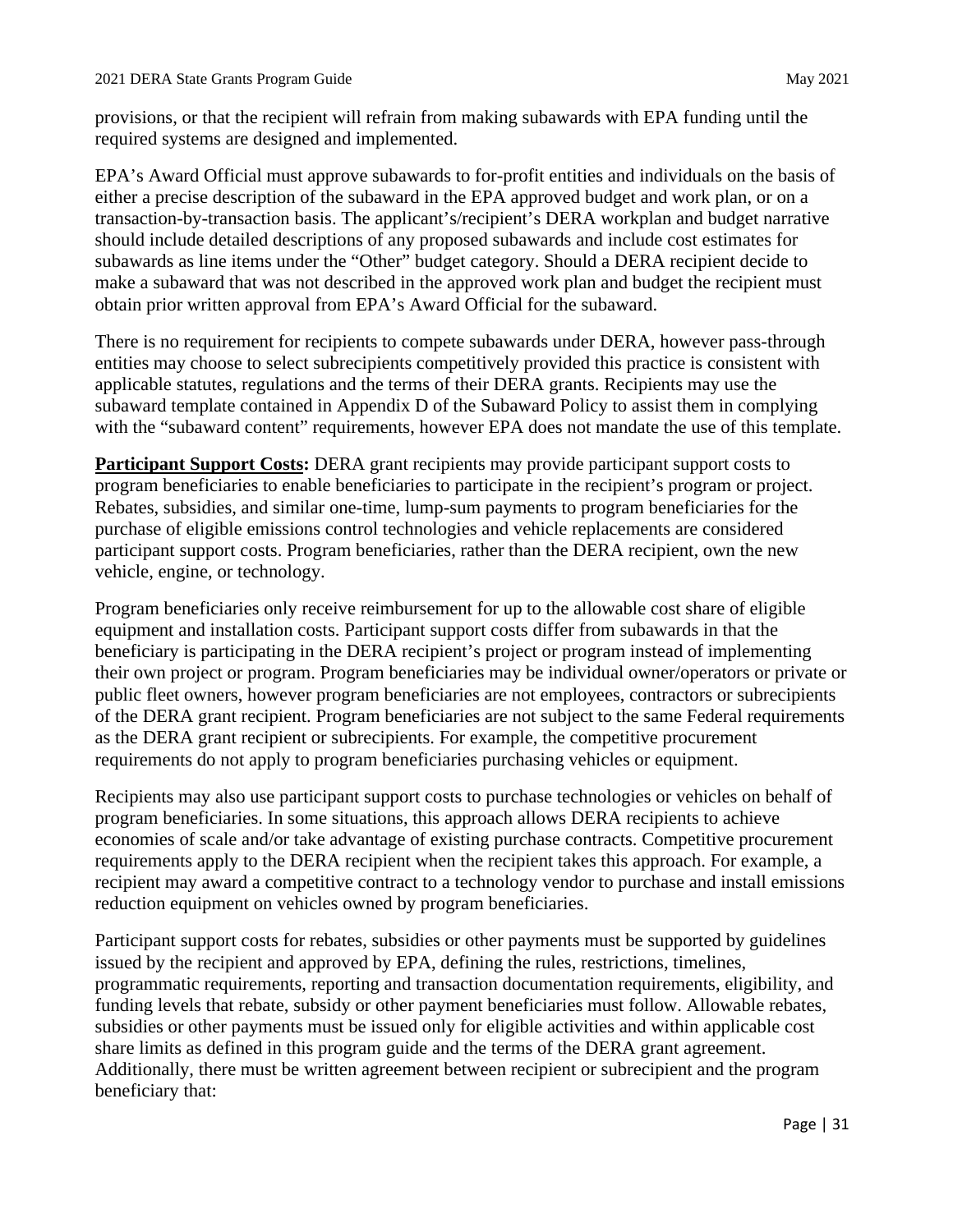- Describes the activities that will be supported by rebates, subsidies or other payments;
- Specifies the amount of the rebate, subsidy or payment;
- subsidy; and • Identifies which party will have title to equipment (if any) purchased with a rebate or
- Establishes source documentation requirements to ensure proper accounting of EPA funds.
- Specifies any reporting required by the beneficiary.

 • Specifies any reporting required by the beneficiary. EPA's Award Official must approve participant support costs on the basis of either a precise Moreover, after a grant is awarded, should a recipient decide to modify the amount approved (upwards or downwards) for participant support costs, prior written approval from EPA's Award description of the participant support costs in the EPA approved budget and work plan, or on a transaction-by-transaction basis. The applicant's/recipient's DERA workplan and budget narrative should include detailed descriptions of any proposed participant support costs and include cost estimates for participant support costs as line items under the "Other" budget category. Should a DERA recipient decide to award participant support costs that were not described in the approved work plan and budget the recipient must obtain prior written approval from EPA's Award Official. Official is also required.

 Total Direct Costs (MTDC) for calculation of indirect costs as required by 2 CFR 200.68. When creating budgets, applicants/recipients must exclude participant support costs from Modified

## **Resources**

[Best Practice Guide for Procuring Services, Supplies, and Equipment Under EPA Assistance](https://www.epa.gov/grants/best-practice-guide-procuring-services-supplies-and-equipment-under-epa-assistance-agreements)  [Agreements \(www.epa.gov/grants/best-practice-guide-procuring-services-supplies-and-equipment](https://www.epa.gov/grants/best-practice-guide-procuring-services-supplies-and-equipment-under-epa-assistance-agreements)[under-epa-assistance-agreements\)](https://www.epa.gov/grants/best-practice-guide-procuring-services-supplies-and-equipment-under-epa-assistance-agreements)

 [epa-subaward-policy-epa-assistance-agreement-recipients\)](https://www.epa.gov/grants/grants-policy-issuance-gpi-16-01-epa-subaward-policy-epa-assistance-agreement-recipients). Includes: EPA Subaward Policy with attachments [\(www.epa.gov/grants/grants-policy-issuance-gpi-16-01-](https://www.epa.gov/grants/grants-policy-issuance-gpi-16-01-epa-subaward-policy-epa-assistance-agreement-recipients)

- EPA Subaward Policy
- Appendix A: Distinctions Between Subrecipients and Contractors
- Appendix B: National Term and Condition for Subawards
- Appendix C: Model Programmatic Subaward Reporting Requirement
- Appendix D: Subaward Agreement Template

• Appendix D: Subaward Agreement Template RAIN-2018-G05, "Interim EPA Guidance on Participant Support Costs." [\(www.epa.gov/sites/production/files/2018-](https://www.epa.gov/sites/production/files/2018-09/documents/interim_guidance_on_participant_support_costs.pdf) [09/documents/interim\\_guidance\\_on\\_participant\\_support\\_costs.pdf\)](https://www.epa.gov/sites/production/files/2018-09/documents/interim_guidance_on_participant_support_costs.pdf)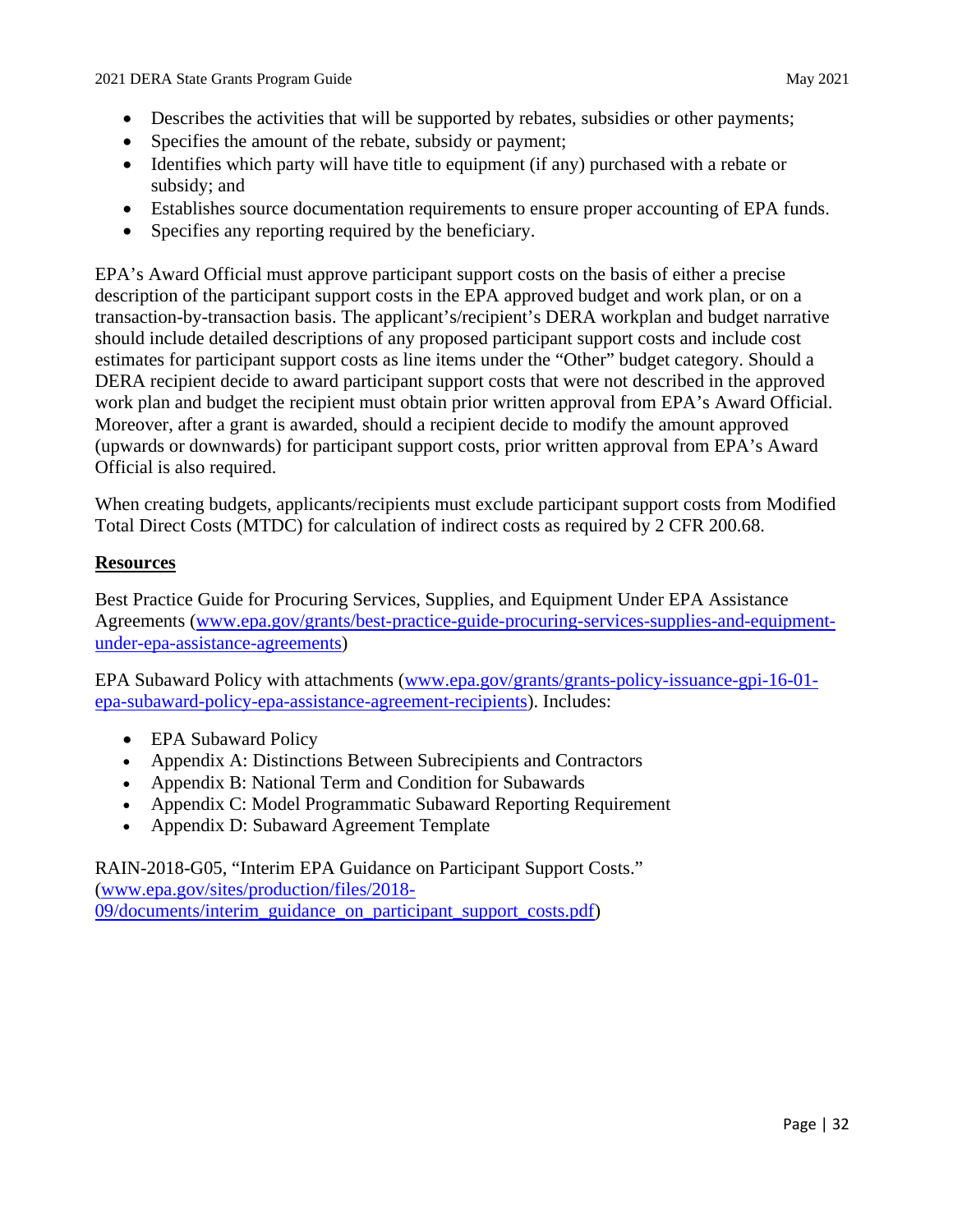## <span id="page-36-0"></span>**XIV. APPENDIX B: MANDATED MEASURES JUSTIFICATION**

 restriction applies when the mandate takes effect (the effective date) for any affected vehicles, No funds awarded may be used to fund emission reductions mandated by federal statute. The engines or equipment. This restriction does not apply to a mandate in a State Implementation Plan (SIP) approved by the EPA Administrator under the Clean Air Act. Voluntary or elective emissions reduction measures shall not be considered "mandated," regardless of whether the reductions are included in the SIP.

 emissions reductions are required by EPA's locomotive and marine rule, "Control of Emissions of Cylinder." Also, projects involving stationary engines will not be considered for funding if the emissions reductions proposed for funding are required by EPA's RICE rule, "National Emission Specifically, projects involving locomotives and marine engines are not eligible for funding if the Air Pollution from Locomotives and Marine Compression-Ignition Engines Less than 30 liters per Standards for Hazardous Air Pollutants (NESHAP) for Stationary Reciprocating Internal Combustion Engines (40 CFR Part 63 Subpart ZZZZ).

**All applications which include locomotives and/or marine engines and/or stationary engines must include a clear and concise justification for why/how the proposed emissions reduction are not subject to the restriction for mandated measures under this grant. The justification must clearly demonstrate why/how:** 

- **the engines are exempt from the requirements of EPA's rule; or**
- **emissions reductions funded with EPA funds will be implemented prior to the effective date of any applicable requirements under the rule; and/or**
- **emissions reductions funded with EPA funds will not be used to satisfy any applicable requirements under the rule but are in excess of (above and beyond) those required by the applicable mandate.**

Applicants must provide sufficient information to support the justification, including copies of maintenance records, if applicable.

 Applicants are responsible for addressing all applicable parts of the rule in their justification for why/how the emissions reductions proposed for funding are not subject to the restriction for mandated measures under this grant**.** 

# **Control of Emissions of Air Pollution from Locomotives and Marine Compression-Ignition Engines Less than 30 liters per Cylinder**

What is sufficient justification?

For locomotives, the justification must include, but is not limited to:

- The original build date of each locomotive.
- The model year of the existing engines for each locomotive.
- Whether the existing locomotive engines are the original engines that were installed in the locomotive by the locomotive manufacturer at the time of original manufacturer, or whether the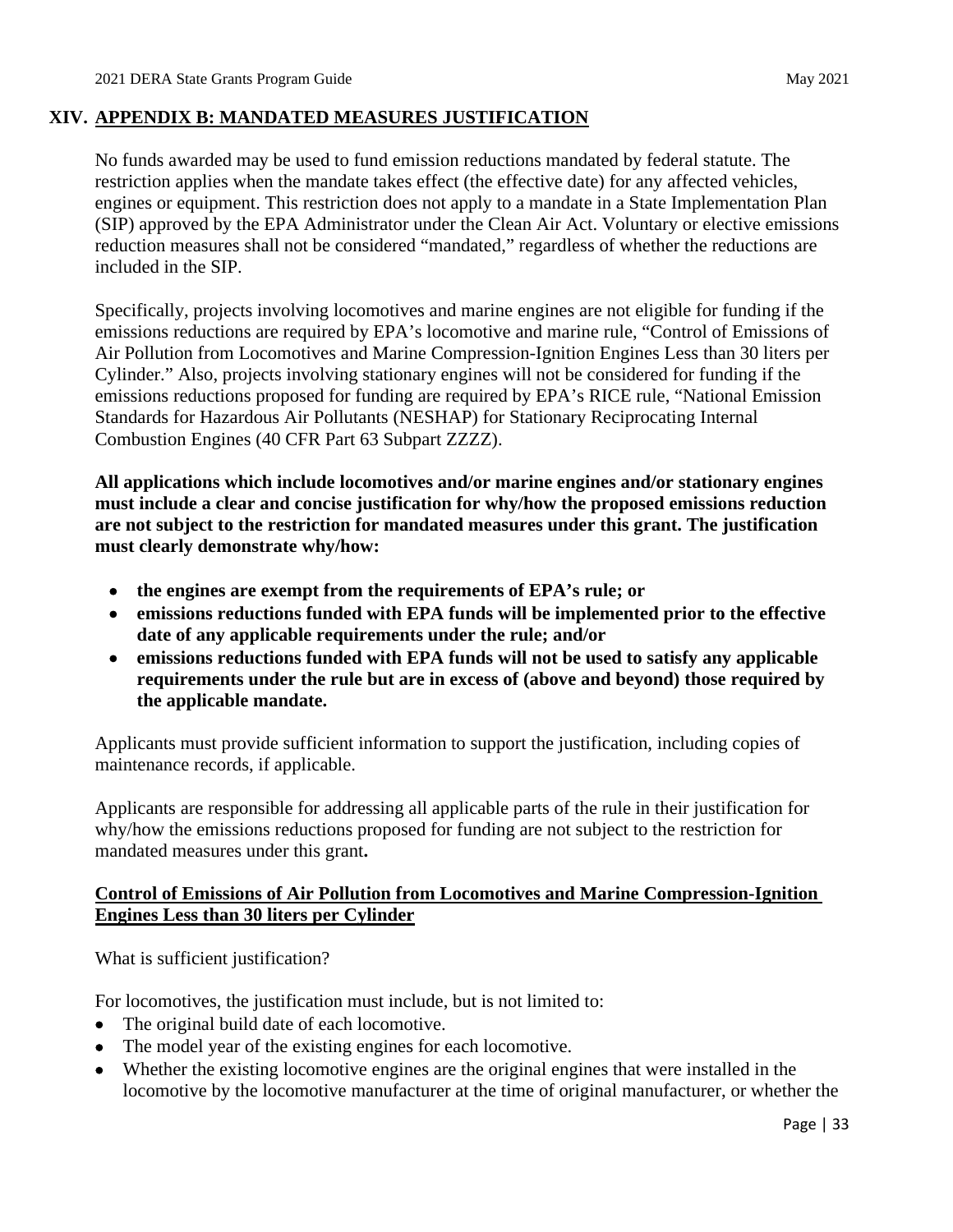original engines were ever replaced or upgraded (prior to the activities that are being proposed for funding). If so, when and what upgrades were made?

The date that the power assemblies of each existing engine have been replaced, if ever.

 engines are exempt from the rule. This exemption may be based on the age and/or size of the these cases, sufficient justification would include a summary of the rule applicability and an As outlined above, and in Section IX.G of this program guide, certain locomotives and marine locomotive or marine engines, or on the type or size and/or annual revenue of the owner/operator. In explanation of why each locomotive or marine engine is exempt from the rule. For example:

propulsion and auxiliary diesel engines which meet all of the following criteria:<br>• C1 and C2 engines (i.e. per cylinder displacement up to 30 liters);<br>• Greater than 600 kW (800 hp); *"EPA's Marine Remanufacture Program applies only to those commercial marine* 

- C1 and C2 engines (i.e. per cylinder displacement up to 30 liters);
- Greater than  $600 \, kW$  (800 hp);
- *Tier 2 and earlier engines; and*
- *Built in model year 1973 or later.*

 *Description, are exempt from the requirements of EPA's marine rule because all three engines are of original model year 1972. Further, all three of these engines are 600 Engines A, B, and C, as described fully in the previously submitted Applicant Fleet horsepower engines and are therefore exempt from the rule requirements.* 

 As outlined above, and in Section IX.G of the program guide, certain locomotives and marine any applicable requirements under the rule and/or emissions reductions funded with EPA funds will engines may be subject to the rule requirements, but the applicant may be able to demonstrate that the emissions reduction funded with EPA funds will be implemented prior to the effective date of not be used to satisfy any applicable requirements under the rule, but are in excess of (above and beyond) those required by the applicable mandate. In these cases, sufficient justification would include a summary of the rule applicability and an explanation of how the proposed emissions reductions from each locomotive or marine engine meet the criteria listed above. For example:

 *full engine information including marine engine model and engine family name), therefore "Marine Engine D is a commercial C1 marine diesel engine of 900 hp, built in model year 1980, and is unregulated (please see previously submitted Applicant Fleet Description for this engine is covered by EPA's Marine Remanufacture Program. We have conducted a thorough search of EPA's list of remanufacture systems (i.e. "kits", certified for use with Category 1 and 2 marine diesel engines according to the provisions of 40 CFR Part 1042, Subpart I) listed here [www.epa.gov/compliance-and-fuel-economy-data/annual-certification](https://www.epa.gov/compliance-and-fuel-economy-data/annual-certification-data-vehicles-engines-and-equipment)[data-vehicles-engines-and-equipment,](https://www.epa.gov/compliance-and-fuel-economy-data/annual-certification-data-vehicles-engines-and-equipment) and have determined that at this time there are no certified kits available for this engine. Therefore, there are no applicable requirements under the rule for this engine at this time and the emissions reductions proposed for EPA funding are not subject to the Restriction for Mandated Measures under this grant.*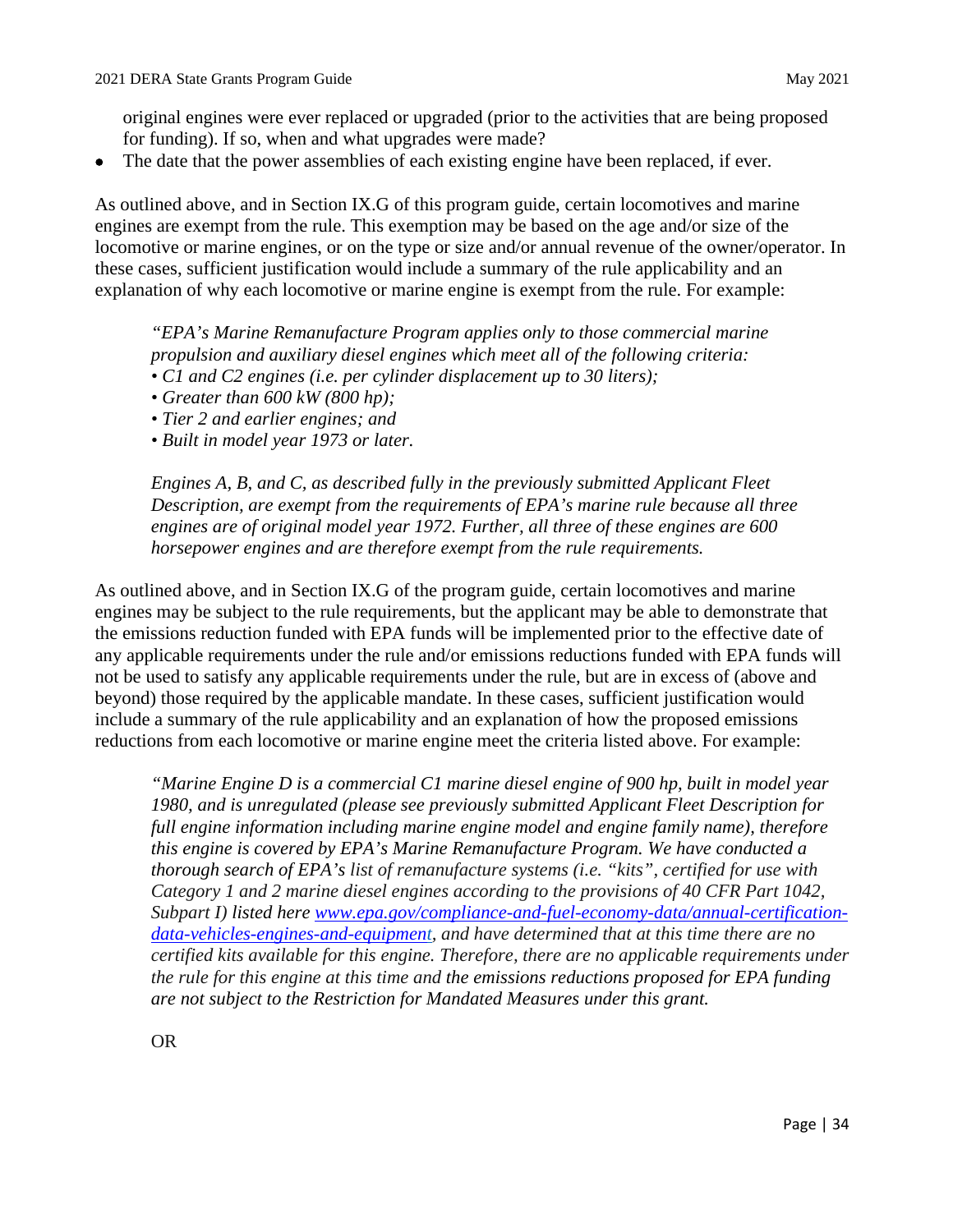*1980, and is unregulated (please see previously submitted Applicant Fleet Description for [data-vehicles-engines-and-equipment,](https://www.epa.gov/compliance-and-fuel-economy-data/annual-certification-data-vehicles-engines-and-equipment) and have determined that at this time there is one "Marine Engine E is a commercial C1 marine diesel engine of 900 hp, built in model year full engine information, including marine engine model and engine family name), therefore this engine is covered by EPA's Marine Remanufacture Program. We have conducted a thorough search of EPA's list of remanufacture systems (i.e. "kits", certified for use with Category 1 and 2 marine diesel engines according to the provisions of 40 CFR Part 1042, Subpart I) listed here [www.epa.gov/compliance-and-fuel-economy-data/annual-certification](https://www.epa.gov/compliance-and-fuel-economy-data/annual-certification-data-vehicles-engines-and-equipment)certified remanufacture kit available for this engine: [insert kit info].* 

 *required by the applicable mandate. [The applicant should include a thorough discussion of the emissions reductions that could be achieved by the application of the certified kit to the existing engine and the emissions reductions that will be achieved by the activities proposed However, emissions reductions funded with EPA funds will not be used to satisfy any applicable requirements under the rule but are in excess of (above and beyond) those from funding under the grant. The applicant should calculate the difference between the required emissions reductions and the proposed emissions reductions and should be able to clearly demonstrate that emissions reductions funded with EPA funds are in excess of (above and beyond) those required by the rule.]* 

 *Therefore, the emission reductions proposed for EPA funding are not subject to the restriction for mandated measures under this grant.* 

# Additional Resources:

- Final Rule: www.gpo.gov/fdsys/pkg/FR-2008-06-30/pdf/R8-7999.pdf
- Fact Sheet: EPA Finalizes More Stringent Emissions Standards for Locomotive Engines and Marine Compression-Ignition Engines: <https://nepis.epa.gov/Exe/ZyPDF.cgi/P100094D.PDF?Dockey=P100094D.PDF>
- Fact Sheet: Control of Emissions from Idling Locomotives EPA420-F-08-014: [\(https://nepis.epa.gov/Exe/ZyPDF.cgi?Dockey=P100096D.pdf\)](https://nepis.epa.gov/Exe/ZyPDF.cgi?Dockey=P100096D.pdf).
- Summary of locomotive emission standards: <https://nepis.epa.gov/Exe/ZyPDF.cgi?Dockey=P100OA09.pdf>
- Frequently Asked Questions from Marine Engine Owners and Rebuilders about EPA's Marine Remanufacture Program EPA420-F-09-003: [\(https://nepis.epa.gov/Exe/ZyPDF.cgi?Dockey=P1002UMW.pdf\)](https://nepis.epa.gov/Exe/ZyPDF.cgi?Dockey=P1002UMW.pdf).
- Summary of marine emission standards: <https://nepis.epa.gov/Exe/ZyPDF.cgi?Dockey=P100OA0B.pdf>
- Marine and Locomotive Certified Remanufacture Systems: [www.epa.gov/compliance-and](http://www.epa.gov/compliance-and-fuel-economy-data/engine-certification-data)[fuel-economy-data/engine-certification-data](http://www.epa.gov/compliance-and-fuel-economy-data/engine-certification-data)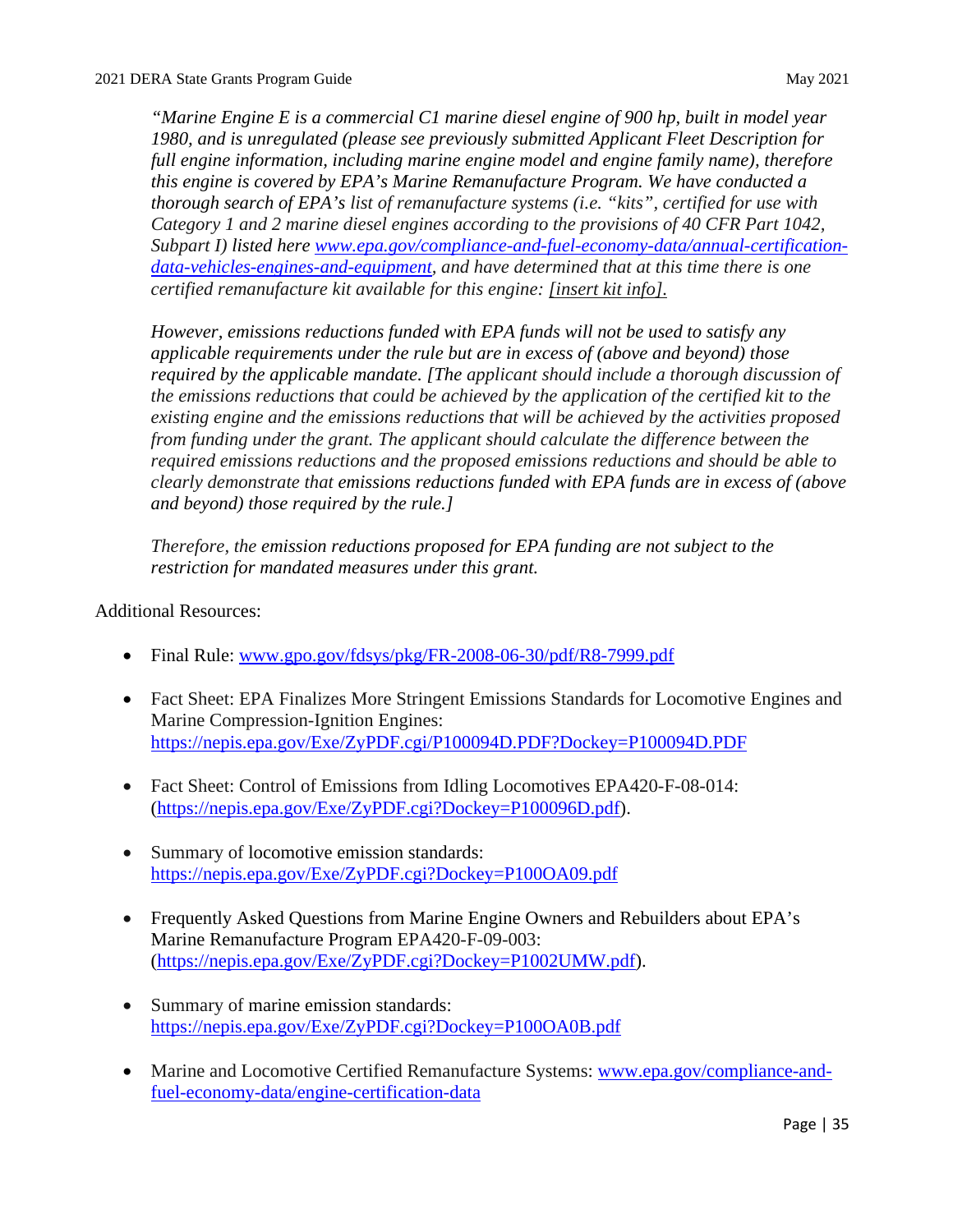The information that follows is provided purely for informational purposes to highlight certain parts of the rule that may be of most interest to applicants, such as applicability, exemptions, and remanufacture requirements. This information is not all-inclusive and is not meant as a substitute for the actual rule. There may be applicability, exemptions, and requirements under the rule that are not highlighted below.

#### Affected Entities and Engines

Entities potentially affected by this rule are those that manufacture, remanufacture or import locomotives or locomotive engines; and those that own or operate locomotives and companies and persons that manufacture, sell, or import into the United States new marine compression ignition engines, companies and persons that rebuild or maintain these engines, companies and persons that make vessels that use such engines, and the owners/operators of such vessels.

The rule addresses all types of diesel locomotives— line-haul, switch, and passenger rail, and all types of marine diesel engines below 30 liters per cylinder displacement (hereafter referred to as ''marine diesel engines''). These engines are used to power a wide variety of vessels, from small fishing and recreational boats to large tugs and Great Lakes freighters. They are also used to generate auxiliary vessel power, including on ocean-going ships.

#### Locomotives

The rule affects locomotives currently regulated under 40 CFR Part 92 or Part 1033. With some exceptions, the locomotive regulations apply for all locomotives originally built in or after 1973 that operate in the United States.

Some Class III Railroads are exempt from the remanufacture standards for existing fleets. The rule limits the category of small railroads which are exempt from the Tier 0, 1 and 2 remanufacturing requirements for existing fleets to those railroads that qualify as Class III railroads and that are not owned by a large parent company. Under the current Surface Transportation Board classification system, this exemption is limited to railroads having total revenue less than \$40,384,263 per year in 2019 [\(https://prod.stb.gov/reports-data/economic-data/railroad-revenue-deflator-factors/\)](https://prod.stb.gov/reports-data/economic-data/railroad-revenue-deflator-factors/).

EPA estimates that nearly all of the locomotives in the Class I railroad fleets were originally manufactured in or after 1973 and are already subject to the Tier 0 or later standards.

Intercity passenger or commuter railroads are not included as railroads that are small businesses and are therefore subject to the rule.

## Definitions under 40 CFR Part 92 and Part 1033

"New locomotive" or "new locomotive engine" – a locomotive or engine that has never been transferred to an ultimate purchaser or put into service; a locomotive or engine also becomes new if it is remanufactured or refurbished. Locomotives and engines that were originally manufactured before January 1, 1973 are not considered to become new when remanufactured unless they have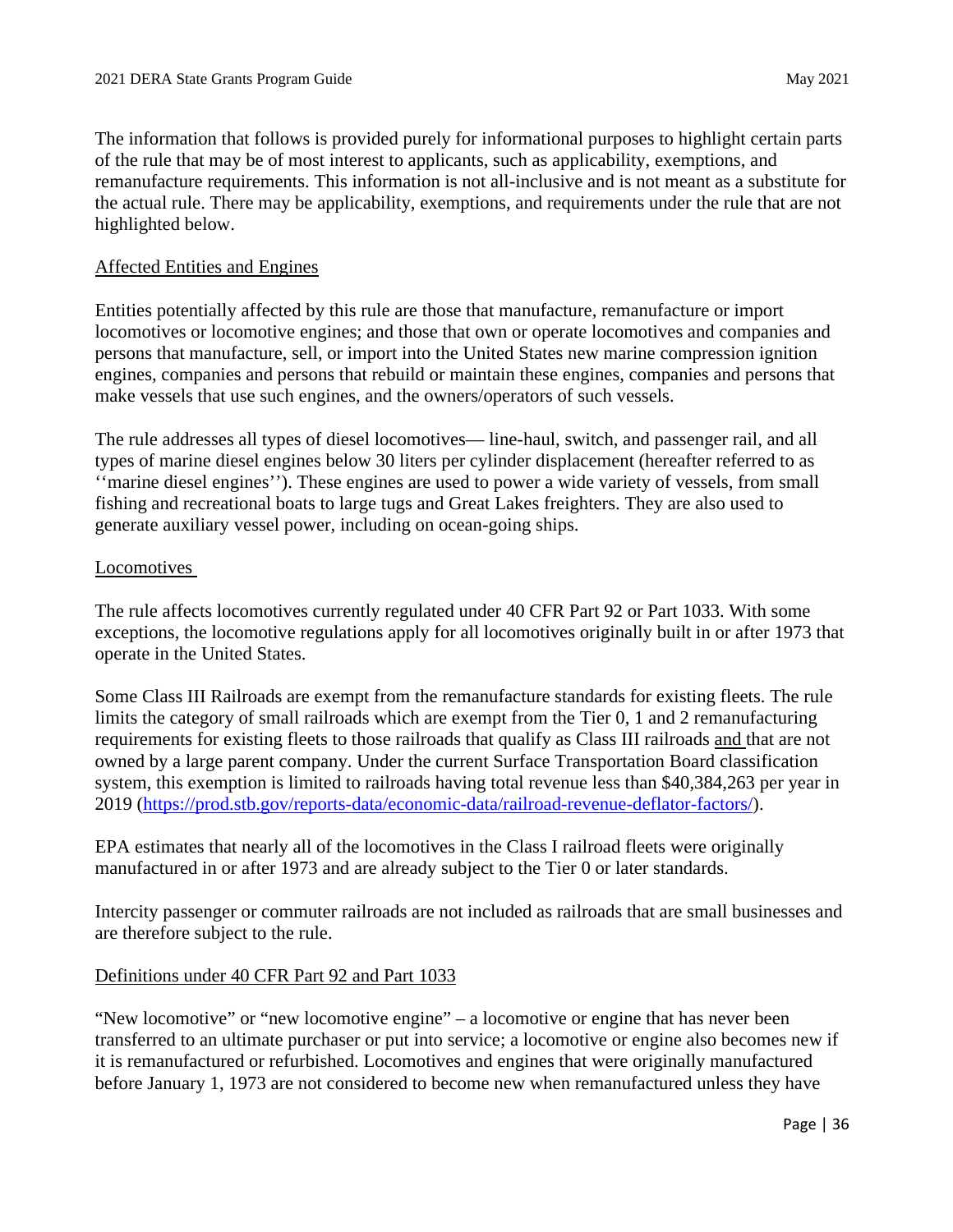been upgraded (as defined by the rule). Locomotives that are owned and operated by a small railroad and that have never been certified (i.e. manufactured or remanufactured into a certified configuration) are not considered to become new when remanufactured.

 cumulatively within a five year period; or 2) To upgrade a locomotive or locomotive engine; or 3) To convert a locomotive or locomotive engine to enable it to operate using a fuel other than it was power assemblies to a condition that is equivalent to or better than its original condition with respect "Remanufacture" - 1) To replace, or inspect and qualify, each and every power assembly (i.e. cylinder) of a locomotive or locomotive engine, whether during a single maintenance event or originally manufactured to use; or 4) To install a remanufactured engine or a freshly manufactured engine into a previously used locomotive; or 5) To repair a locomotive engine that does not contain to reliability and fuel consumption. Remanufacture also means the act of remanufacturing.

"Remanufactured locomotive" - either a locomotive powered by a remanufactured locomotive engine, a repowered locomotive, or a refurbished locomotive.

 "Upgrade" - one of the following types of remanufacturing: 1) Repowering a locomotive that was originally manufactured prior to January 1, 1973; or 2) Refurbishing a locomotive that was Modifying a locomotive that was originally manufactured prior to January 1, 1973 (or a locomotive that was originally manufactured on or after January 1, 1973, and that is not subject to the emission standards of this part), such that it is intended to comply with the Tier 0 standards. originally manufactured prior to January 1, 1973 in a manner that is not freshly manufacturing; or 3)

"Repowered locomotive"- a locomotive that has been repowered with a freshly manufactured engine.

"Freshly manufactured locomotive" – a new locomotive that contains fewer than 25 percent (by value) previously used parts (i.e. contains 75% or more brand new parts); includes when an existing locomotive is substantially refurbished including the replacement of the old engine with a freshly manufactured engine.

 "Refurbished locomotive" - a locomotive which contains more unused parts than previously used requirements due to age of locomotive). In general, the rule requires refurbished switch locomotives parts (i.e. contains 50% to 75% brand new parts). Note: Locomotives built before 1973 become ''new'' and thus subject to emission standards when refurbished (i.e. are not exempt from the rule to meet the Tier 0+ standards, and refurbished line-haul locomotives to meet Tier 2+/Tier 3 standards, even if the original locomotive was manufactured before 1973. Remanufactured Locomotives: The rule sets new standards for the existing fleet of Tier 0, Tier 1, and Tier 2 locomotives, to apply at the time of remanufacture, if a certified remanufacture system is available.

 approach whereby a Tier 0 locomotive remanufactured under the more stringent Tier 0 standards would be called Tier 1+ and Tier 2+ locomotives, respectively. However, in many contexts, To avoid confusion between the old standards and the new standards, EPA has adopted a simple adopted in the 2008 (current) rule will be designated a Tier 0+ locomotive. The same approach applies for Tier 1 and Tier 2 locomotives. That is, those remanufactured under the new standards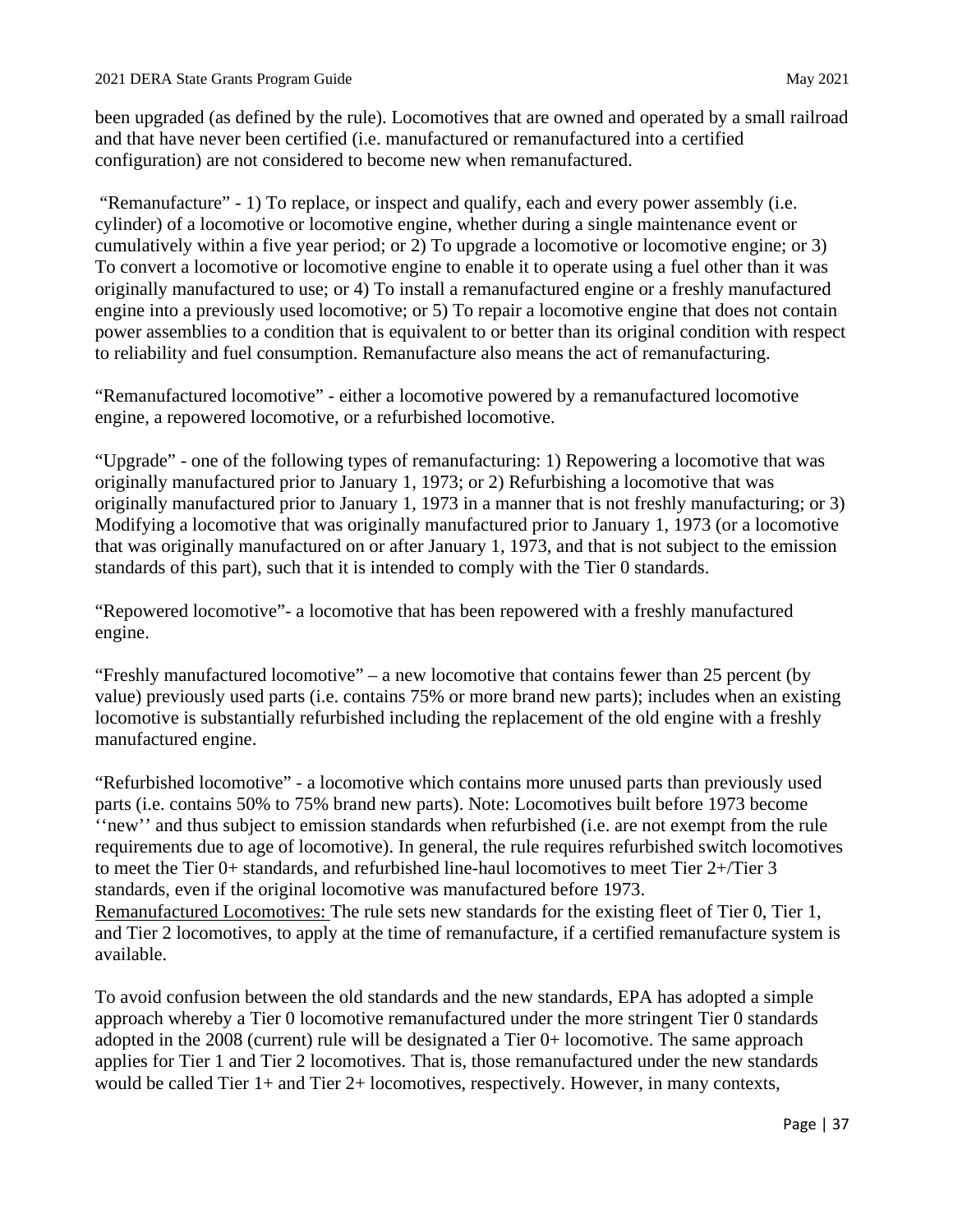including a number of places in the final rule, there is really no need to make distinctions of this sort, as no ambiguity arises. In these contexts, it would be perfectly acceptable to drop the ''+'' designation and simply refer to Tier 0, 1, and 2 locomotives and standards.

Switch Locomotives: The rule includes standards and other provisions aimed at encouraging the replacement of old high-emitting units with newly-built or refurbished locomotives powered by very clean engines developed for the nonroad equipment market. For example, a provision applicable to switch locomotives allows a streamlined certification process.

Reduction of Locomotive Idling Emissions: The rule requires that an Automatic Engine Stop/Start System (AESS) be used on all new locomotives (see definition of "new locomotive" above).

 Voluntary Emissions Reductions: The rules allow locomotive owners to voluntarily subject their pre-1973 locomotives to the Tier 0 standards or to include in the locomotive program low- locomotives then become subject to the new remanufactured engine standards, at the point of first horsepower locomotives that would otherwise be excluded based on their rated power. Additionally, the rule allows Tier 0 switch locomotives, which are normally not subject to line-haul cycle standards, to be voluntarily certified to the line-haul cycle standards. Also, the rule allows any locomotives to be voluntarily certified to a more stringent tier of standards. In doing so, the remanufacture under the new standards.

## Marine Engines

 The rule (marine existing fleet program) affects marine diesel engines and vessels regulated under 40 CFR Part 94 or Part 1042.

The marine existing fleet program applies only to those commercial marine propulsion and auxiliary diesel engines which meet the following criteria:

- C1 and C2 engines (i.e. per cylinder displacement up to 30 liters);
- Greater than 600 kW (800 HP);
- Tier 2 and earlier engines; and
- Built in model year 1973 or later.

 sales revenue from parent companies or affiliates of the owners/operators. Small vessel operators are exempt from the new standards for existing fleets. The requirements of the marine existing fleet program do not apply to owners of marine diesel engines or vessel operators with less than \$5 million in gross annual sales revenue. This threshold includes annual

 EPA estimates that about 4 percent of all C1 and C2 engines are subject to the marine existing fleet program and are likely to have certified kits available at the time of remanufacture.

## Definitions under 40 CFR Part 94 or Part 1042

"Remanufacture" of a marine engine - the removal and replacement of all cylinder liners, either during a single maintenance event or over a five-year period. It should be noted that marine diesel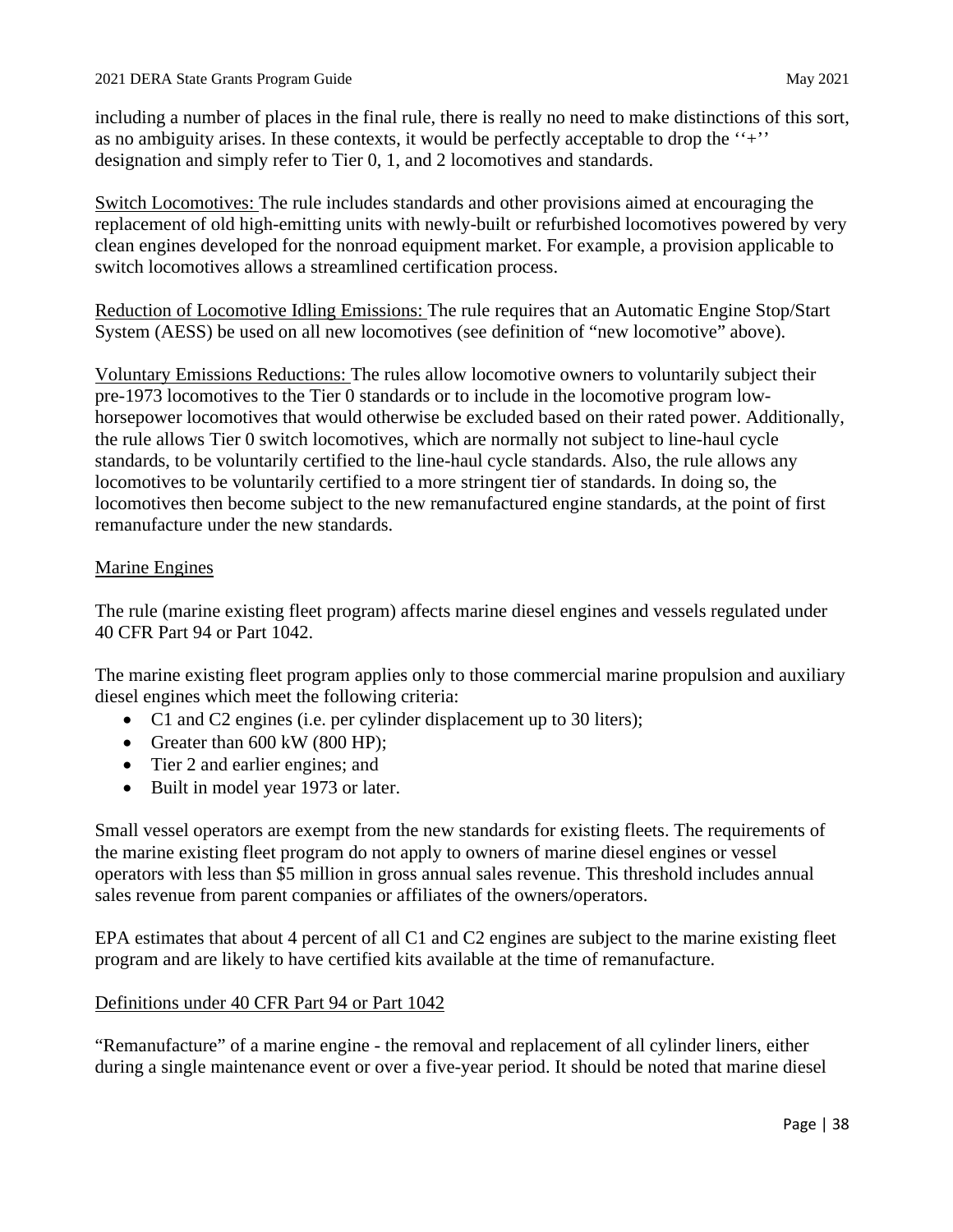engines are not considered to be remanufactured if the rebuilding process falls short of this definition (i.e. the cylinder liners are removed and replaced over more than a five-year period).

Remanufactured Marine Engines: When an engine is remanufactured, it must be certified as meeting the emission standards for remanufactured engines (by using a certified remanufacture system) unless there is no certified remanufacturing system available for that engine. If there is no certified system available at that time, there is no requirement.

 A certified marine remanufacture system must achieve a 25 percent reduction in PM emissions compared to the engine's measured baseline emissions level (the emissions level of the engine as rebuilt according to the manufacturer's specification but before the installation of the remanufacture system) without increasing  $NO<sub>x</sub>$  emissions (within 5 percent).

If several certified systems are available, any of them may be used.

 For engines on a rolling rebuild schedule (i.e., cylinder liners are not replaced all at once but are five years following the availability of the remanufacturing system. If the components of a certified the last set of cylinder-liners, which would occur no later than five years after the availability of the replaced in sets on a schedule of 5 or fewer years, for example 5 sets of 4 liners for a 20-cylinder engine on a 5-year schedule), the requirement is triggered at the time the remanufacture system becomes available, with the engine required to be in a certified configuration when the last set of cylinder liners is replaced. Any remanufacturing that occurs after the system is available needs to use the certified system, including remanufacturing that occurs on a rolling schedule over less than remanufacture system are not compatible with the engine's current configuration, the program allows the owner to postpone the installation of the remanufacture system until the replacement of system. At that time, all engine components must be replaced according to the certified remanufacture system requirements.

 apply for engines that are rebuilt without removing cylinder liners. For a new engine to be placed In general, remanufactured engines are considered to be "new" engines, and they remain new until sold or placed back into service after the replacement of the last cylinder liner. The standards do not into service, it must be covered by a certificate of conformity.

 engine manufacturer is generally prohibited from selling a marine engine that does not meet the standards that are in effect when that engine is produced. However, manufacturers are allowed to determination that an engine compliant with the current standards would not fit a particular vessel. Replacement with a Freshly Manufactured Engine: Under the marine diesel engine program, an produce a new engine which meets an earlier tier of standards if the engine manufacturer makes a

 that meets a previous tier of standards representing better control of emissions than that of the standards with the lowest emissions levels. For example, if a Tier 1 engine is being replaced after the Specifically, in making the feasibility determination the engine manufacturer is required to consider all previous tiers and use any of their own engine models from the most recent tier that meets the vessel's physical and performance requirements. If an engine manufacturer can produce an engine engine being replaced, the manufacturer would need to supply the engine meeting the tier of Tier 3 standards go into effect, the engine manufacturer would have to demonstrate why a Tier 2 as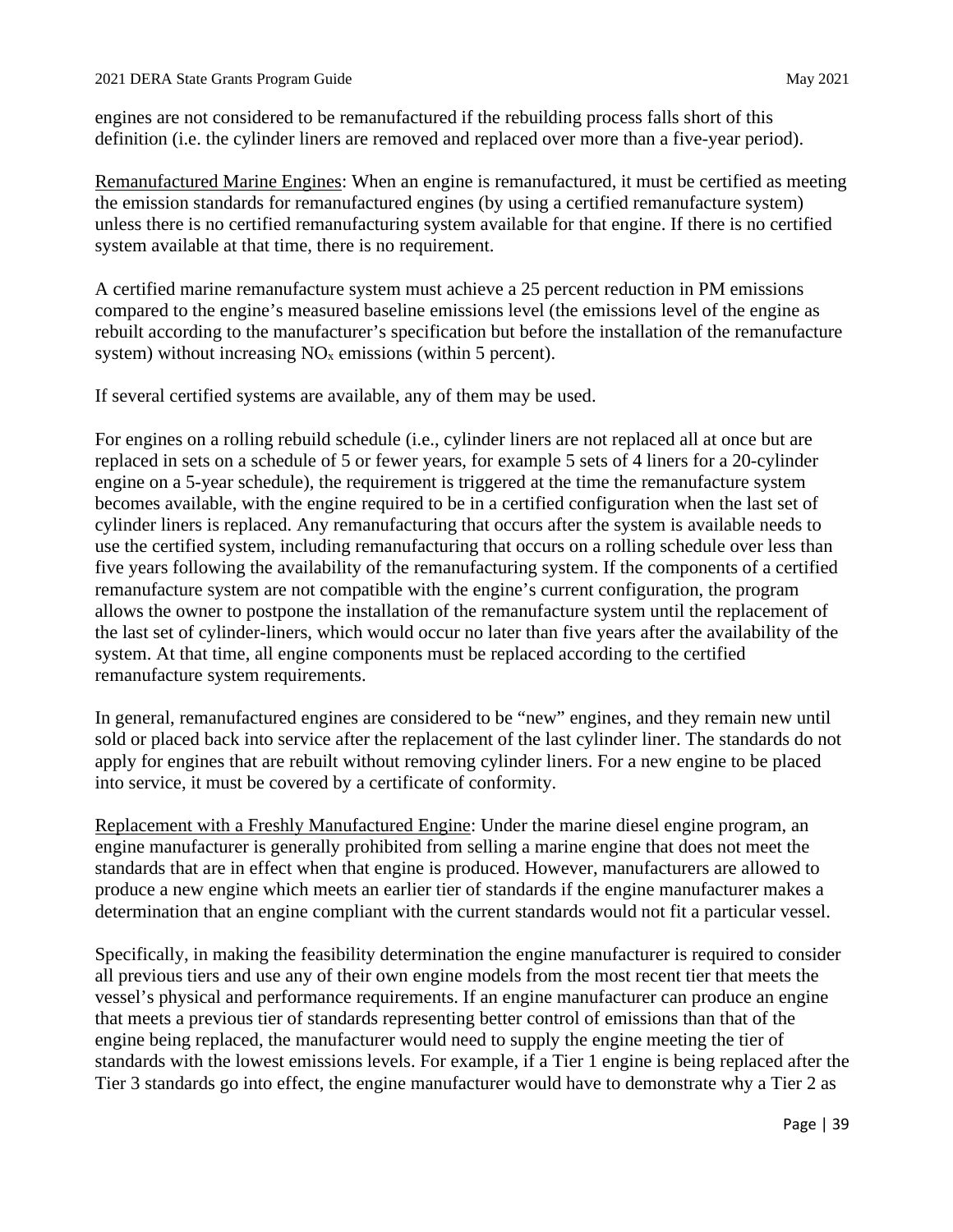manufactured engine unless it meets the Tier 1 standards. well as a Tier 3 engine cannot be used before a Tier 1 engine can be produced and installed. Similarly, for an engine built prior to 2004, the engine manufacturer would have to demonstrate why a Tier 1, Tier 2, or a Tier 3 engine cannot be used. It should be noted, in the case of Tier 0 engines, that MARPOL Annex VI prohibits replacing an existing engine at or above 130 kW with a freshly

 through an engine exchange for a periodic engine rebuild. These requirements also apply if a vessel owner is obtaining a different model existing (used) replacement engine, for whatever reason. This means if the existing engine (greater than 600 kW that are built after 1973) that is the replacement engine is rebuilt and has all of its cylinder liners replaced, it will be required to be remanufactured Replacement with an Existing Engine: The remanufacture requirements of the rule apply whether the owner is obtaining an identical existing (used) replacement engine due to an engine failure or using a certified remanufacture system if one is available for that engine.

## **National Emission Standards for Hazardous Air Pollutants (NESHAP) for Stationary Reciprocating Internal Combustion Engines (RICE) (40 CFR Part 63 Subpart ZZZZ)**

 Stationary engine projects, such as energy producing generators and agricultural pumps, will not be considered for funding under this grant if the emissions reductions proposed for funding are required by EPA's RICE rule, "National Emission Standards for Hazardous Air Pollutants for Stationary Reciprocating Internal Combustion Engines (40 CFR Part 63 Subpart ZZZZ). Under the RICE Rule provisions, the compliance requirements may be triggered by replacement or reconstruction of an engine.

Definition: Stationary reciprocating internal combustion engine (RICE) means any reciprocating internal combustion engine which uses reciprocating motion to convert heat energy into mechanical work and which is not mobile. Stationary RICE differ from mobile RICE in that a stationary RICE is not a non-road engine as defined at 40 CFR 1068.30, and is not used to propel a motor vehicle or a vehicle used solely for competition.

The RICE Rule applies to new and existing engines as described below:

- 1. Engines greater than 500 HP at a major source of Hazardous Air Pollutants (HAP):
	- o Existing engines if constructed before December 19, 2002
	- o New engines if constructed on or after December 19, 2002
	- o Reconstructed engines if reconstruction began on or after December 19, 2002
- 2. Engines less than or equal to 500 HP at a major source of HAP and engines or all horsepower located at an area source of HAP:
	- o Existing engines if constructed before June 12, 2006
	- o New engines if constructed on or after June 12, 2006
	- o Reconstructed engines if reconstruction began on or after June 12, 2006
- EPA assumes most stationary source projects proposed under this grant will fall under #2, above.

## Sufficient Justification

 implemented prior to the effective date of any applicable requirements under the rule and/or The applicant must demonstrate that the emissions reductions funded with EPA funds will be emissions reductions funded with EPA funds will not be used to satisfy any applicable requirements